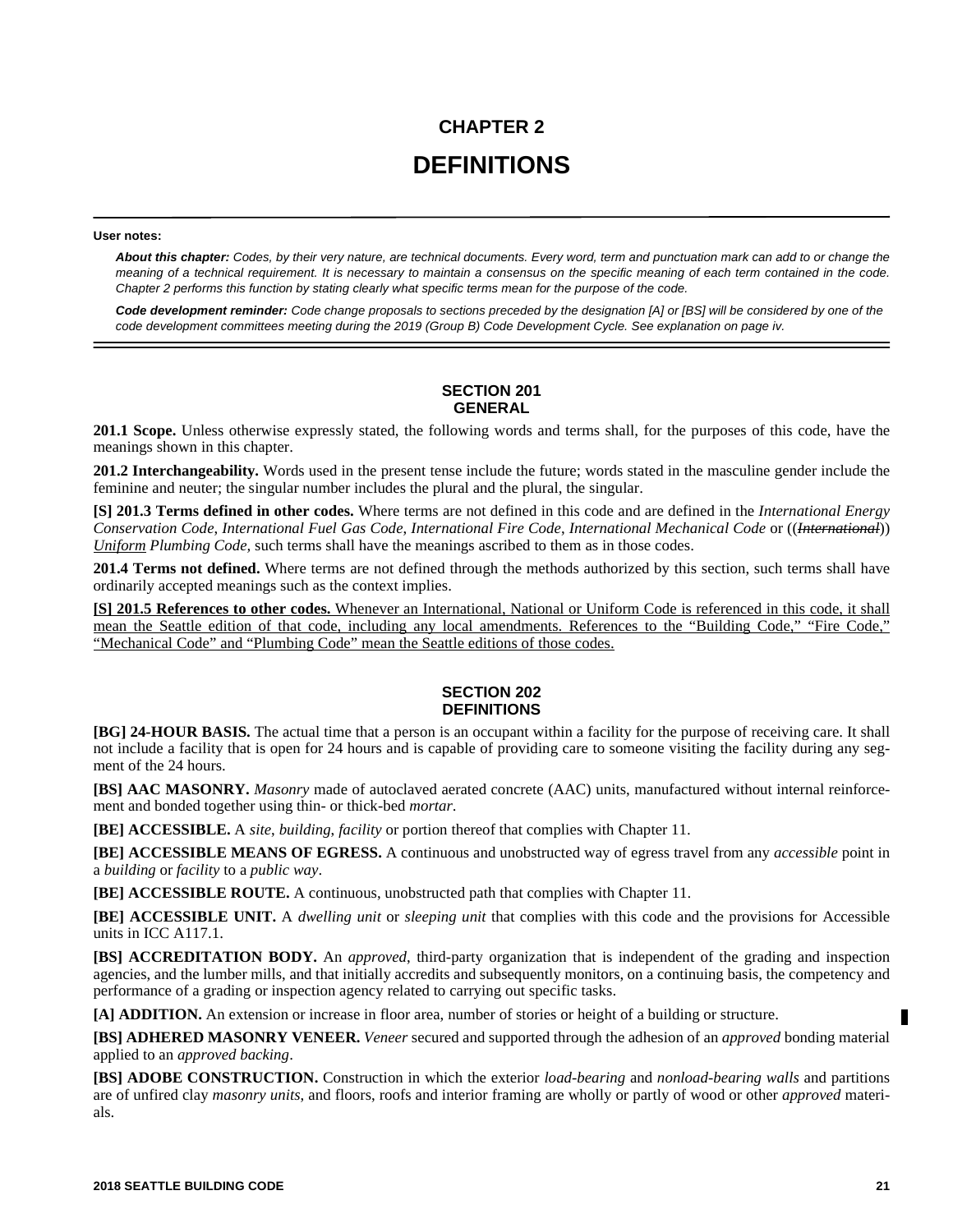**Adobe, stabilized.** Unfired clay *masonry units* to which admixtures, such as emulsified asphalt, are added during the manufacturing process to limit the units' water absorption so as to increase their durability.

**Adobe, unstabilized.** Unfired clay *masonry units* that do not meet the definition of "Adobe, stabilized."

**[W] ADULT FAMILY HOME.** A *dwelling,* licensed by the State of Washington Department of Social and Health Services, in which a person or persons provide personal care, special care, room and board to more than one but not more than six adults who are not related by blood or marriage to the person or persons providing the services. An existing adult family home may provide services to up to eight adults upon approval from the Department of Social and Health Services in accordance with RCW 70.128.066.

**[F] AEROSOL CONTAINER.** A metal can or plastic container up to a maximum size of 33.8 fluid ounces (1000 ml), or a glass bottle up to a maximum size of 4 fluid ounces (118 ml), designed and intended to dispense an aerosol.

**[F] AEROSOL PRODUCT.** A combination of a container, a propellant and a material that is dispensed. Aerosol products shall be classified by means of the calculation of their chemical heats of combustion and shall be designated Level 1, Level 2 or Level 3.

**Level 1 aerosol products.** Those with a total chemical heat of combustion that is less than or equal to 8,600 British thermal units per pound (Btu/lb)  $(20 \text{ kJ/g})$ .

Level 2 aerosol products. Those with a total chemical heat of combustion that is greater than 8,600 Btu/lb (20 kJ/g), but less than or equal to  $13,000$  Btu/lb  $(30 \text{ kJ/g})$ .

Level 3 aerosol products. Those with a total chemical heat of combustion that is greater than 13,000 Btu/lb (30 kJ/g).

**[BS] AGGREGATE.** In roofing, crushed stone, crushed slag or water-worn gravel used for surfacing for *roof coverings.*

**[BG] AGRICULTURAL BUILDING.** A structure designed and constructed to house farm implements, hay, grain, poultry, livestock or other horticultural products. This structure shall not be a place of human habitation or a place of employment where agricultural products are processed, treated or packaged, nor shall it be a place used by the public.

[BF] AIR-IMPERMEABLE INSULATION. An insulation having an air permeance equal to or less than  $0.02 \frac{1}{s} \times m^2$  at 75 pa pressure differential tested in accordance with ASTM E2178 or ASTM E283.

**[BG] AIR-INFLATED STRUCTURE.** A structure that uses air-pressurized membrane beams, arches or other elements to enclose space. Occupants of such a structure do not occupy the pressurized area used to support the structure.

**[BG] AIR-SUPPORTED STRUCTURE.** A structure wherein the shape of the structure is attained by air pressure and occupants of the structure are within the elevated pressure area. Air-supported structures are of two basic types:

**Double skin.** Similar to a single skin, but with an attached liner that is separated from the outer skin and provides an airspace which serves for insulation, acoustic, aesthetic or similar purposes.

**Single skin.** Where there is only the single outer skin and the air pressure is directly against that skin.

**[BE] AISLE.** An unenclosed *exit access* component that defines and provides a path of egress travel.

**[BE] AISLE ACCESSWAY.** That portion of an *exit access* that leads to an *aisle*.

**[F] ALARM NOTIFICATION APPLIANCE.** A *fire alarm system* component such as a bell, horn, speaker, light or text display that provides audible, tactile or visible outputs, or any combination thereof.

**[F] ALARM SIGNAL.** A signal indicating an emergency requiring immediate action, such as a signal indicative of fire.

**[F] ALARM VERIFICATION FEATURE.** A feature of *automatic* fire detection and alarm systems to reduce unwanted alarms wherein *smoke detectors* report alarm conditions for a minimum period of time, or confirm alarm conditions within a given time period, after being *automatically* reset, in order to be accepted as a valid alarm-initiation signal.

**[BS] ALLOWABLE STRESS DESIGN.** A method of proportioning structural members, such that elastically computed stresses produced in the members by *nominal loads* do not exceed *specified* allowable stresses (also called "working stress design").

**[A] ALTERATION.** Any construction or renovation to an *existing structure* other than *repair* or *addition*.

**[BE] ALTERNATING TREAD DEVICE.** A device that has a series of steps between 50 and 70 degrees (0.87 and 1.22 rad) from horizontal, usually attached to a center support rail in an alternating manner so that the user does not have both feet on the same level at the same time.

**[BG] AMBULATORY CARE FACILITY**. Buildings or portions thereof used to provide medical, surgical, psychiatric, nursing or similar care on a less than 24-hour basis to persons who are rendered *incapable of self-preservation* by the services provided or staff has accepted responsibility for care recipients already incapable.

**[BG] ANCHOR BUILDING.** An exterior perimeter building of a group other than H having direct access to a *covered or open mall building* but having required *means of egress* independent of the mall.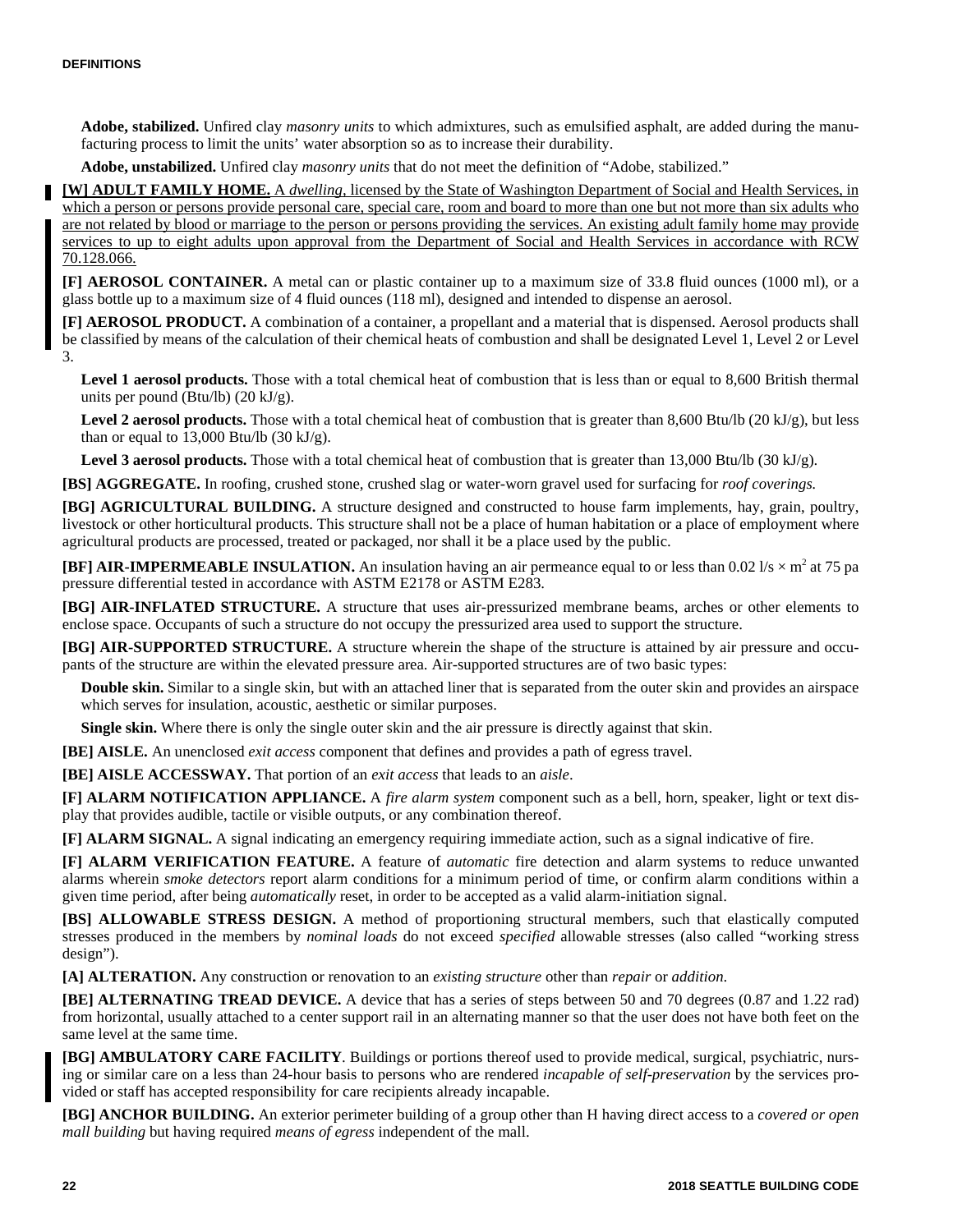**[BS] ANCHORED MASONRY VENEER.** *Veneer* secured with *approved* mechanical fasteners to an *approved backing.*

**[BF] ANNULAR SPACE.** The opening around the penetrating item.

**[F] ANNUNCIATOR.** A unit containing one or more indicator lamps, alphanumeric displays or other equivalent means in which each indication provides status information about a circuit, condition or location.

**[A] APPROVED.** Acceptable to the *building official*.

**[A] APPROVED AGENCY.** An established and recognized agency that is regularly engaged in conducting tests, furnishing inspection services or furnishing product certification where such agency has been *approved* by the *building official*.

**[BS] APPROVED FABRICATOR.** An established and qualified person, firm or corporation *approved* by the *building official* pursuant to Chapter 17 of this code.

**[A] APPROVED SOURCE.** An independent person, firm or corporation, *approved* by the *building official*, who is competent and experienced in the application of engineering principles to materials, methods or systems analyses.

**[BS] AREA (for masonry).** 

**Gross cross-sectional.** The *area* delineated by the out-to-out *specified* dimensions of *masonry* in the plane under consideration.

**Net cross-sectional.** The *area* of *masonry units*, grout and *mortar* crossed by the plane under consideration based on out-toout *specified* dimensions.

**[BG] AREA, BUILDING.** The area included within surrounding *exterior walls,* or *exterior walls* and *fire walls,* exclusive of vent *shafts* and *courts*. Areas of the building not provided with surrounding walls shall be included in the building area if such areas are included within the horizontal projection of the roof or floor above.

**[BE] AREA OF REFUGE.** An area where persons unable to use *stairways* can remain temporarily to await instructions or assistance during emergency evacuation.

**[BE] AREA OF SPORT ACTIVITY.** That portion of an indoor or outdoor space where the play or practice of a sport occurs.

**[BG] AREAWAY.** A subsurface space adjacent to a building open at the top or protected at the top by a grating or *guard*.

**ASSEMBLY SEATING, MULTILEVEL.** See "Multilevel assembly seating."

**[W] ASSISTED LIVING FACILITY.** A home or other institution, licensed by the state of Washington, providing housing, basic services and assuming general responsibility for the safety and well-being of residents under chapters 18.20 RCW and 388-78A WAC. These facilities may provide care to residents with symptoms consistent with dementia requiring additional security measures.

**[BG] ATRIUM.** An opening connecting two or more *stories* other than enclosed *stairways*, elevators, hoistways, escalators, plumbing, electrical, air-conditioning or other equipment, which is closed at the top and not defined as a mall. *Stories*, as used in this definition, do not include balconies within assembly groups or *mezzanines* that comply with Section 505.

**[BG] ATTIC.** The space between the ceiling framing of the top story and the underside of the roof.

**[F] AUDIBLE ALARM NOTIFICATION APPLIANCE.** A notification appliance that alerts by the sense of hearing.

**[F] AUTOMATIC.** As applied to fire protection devices, a device or system providing an emergency function without the necessity for human intervention and activated as a result of a predetermined temperature rise, rate of temperature rise or combustion products.

**[F] AUTOMATIC FIRE-EXTINGUISHING SYSTEM.** An *approved* system of devices and equipment which *automatically* detects a fire and discharges an *approved* fire-extinguishing agent onto or in the area of a fire.

**[F] AUTOMATIC SMOKE DETECTION SYSTEM.** A *fire alarm system* that has initiation devices that utilize *smoke detectors* for protection of an area such as a room or space with detectors to provide early warning of fire.

**[F] AUTOMATIC SPRINKLER SYSTEM.** An *automatic sprinkler system*, for fire protection purposes, is an integrated system of underground and overhead piping designed in accordance with fire protection engineering standards. The system includes a suitable water supply. The portion of the system above the ground is a network of specially sized or hydraulically designed piping installed in a structure or area, generally overhead, and to which *automatic* sprinklers are connected in a systematic pattern. The system is usually activated by heat from a fire and discharges water over the fire area.

**[F] AUTOMATIC WATER MIST SYSTEM.** A system consisting of a water supply, a pressure source and a distribution piping system with attached nozzles, which, at or above a minimum operating pressure defined by its listing, discharges water in fine droplets meeting the requirements of NFPA 750 for the purpose of the control, suppression or extinguishment of a fire. Such systems include wet-pipe, dry-pipe and preaction types. The systems are designed as engineered, preengineered, local-application or total-flooding systems.

**[F] AVERAGE AMBIENT SOUND LEVEL.** The root mean square, A-weighted sound pressure level measured over a 24 hour period, or the time any person is present, whichever time period is less.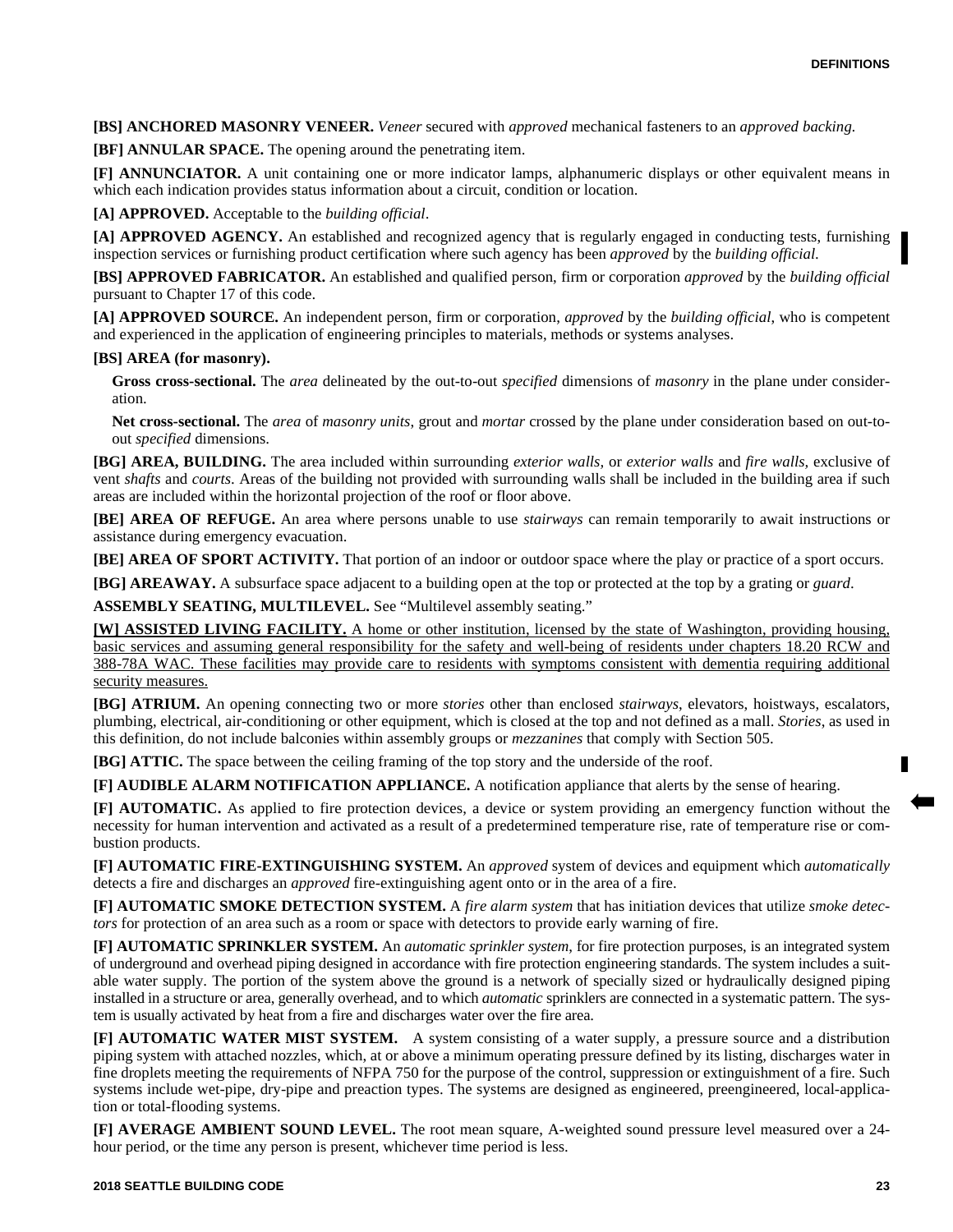**[S][BG] AWNING.** ((An architectural projection that provides weather protection, identity or decoration and is partially or wholly supported by the building to which it is attached. An awning is comprised of a lightweight *frame structure* over which a covering is attached.)) A protective covering with a nonrigid surface projecting from a building.

**[S] AWNING SIGN.** A sign applied to the surface of an *awning* or *canopy.*

**[BF] BACKING.** The wall or surface to which the *veneer* is secured.

**[BE] BALANCED DOOR.** A door equipped with double-pivoted hardware so designed as to cause a semicounterbalanced swing action when opening.

**[F] BALED COTTON.** A natural seed fiber wrapped in and secured with industry accepted materials, usually consisting of burlap, woven polypropylene, polyethylene or cotton or sheet polyethylene, and secured with steel, synthetic or wire bands or wire; also includes linters (lint removed from the cottonseed) and motes (residual materials from the ginning process).

**[F] BALED COTTON, DENSELY PACKED.** Cotton made into banded bales with a packing density of not less than 22 pounds per cubic foot (360 kg/m<sup>3</sup>), and dimensions complying with the following: a length of 55 inches (1397 mm), a width of 21 inches (533.4 mm) and a height of 27.6 to 35.4 inches (701 to 899 mm).

**[BS] BALLAST.** In roofing, ballast comes in the form of large stones or paver systems or light-weight interlocking paver systems and is used to provide uplift resistance for roofing systems that are not adhered or mechanically attached to the *roof deck*.

**[F] BARRICADE.** A structure that consists of a combination of walls, floor and roof, which is designed to withstand the rapid release of energy in an *explosion* and which is fully confined, partially vented or fully vented; or other effective method of shielding from explosive materials by a natural or artificial barrier.

**Artificial barricade.** An artificial mound or revetment a minimum thickness of 3 feet (914 mm).

**Natural barricade.** Natural features of the ground, such as hills, or timber of sufficient density that the surrounding exposures that require protection cannot be seen from the magazine or building containing explosives when the trees are bare of leaves.

**[BS] BASE FLOOD.** The *flood* having a 1-percent chance of being equaled or exceeded in any given year.

**[BS] BASE FLOOD ELEVATION.** The elevation of the *base flood*, including wave height, relative to the National Geodetic Vertical Datum (NGVD), North American Vertical Datum (NAVD) or other datum specified on the *Flood Insurance Rate Map* (FIRM).

**[BS] BASEMENT (for flood loads).** The portion of a building having its floor subgrade (below ground level) on all sides. This definition of "Basement" is limited in application to the provisions of Section 1612.

**[BG] BASEMENT.** A *story* that is not a *story above grade plane* (see "*Story above grade plane*"). This definition of "Basement" does not apply to the provisions of Section 1612 for flood *loads.*

**[BS] BEARING WALL STRUCTURE.** A building or other structure in which vertical *loads* from floors and roofs are primarily supported by walls.

**[BS] BED JOINT.** The horizontal layer of *mortar* on which a *masonry unit* is laid.

**[BE] BLEACHERS.** Tiered seating supported on a dedicated structural system and two or more rows high and is not a building element (see "*Grandstand*").

**[BG] BOARDING HOUSE.** A building arranged or used for lodging for compensation, with or without meals, and not occupied as a single-family unit.

**[F] BOILING POINT.** The temperature at which the vapor pressure of a *liquid* equals the atmospheric pressure of 14.7 pounds per square inch (psia) (101 kPa) or 760 mm of mercury. Where an accurate boiling point is unavailable for the material in question, or for mixtures which do not have a constant boiling point, for the purposes of this classification, the 20-percent evaporated point of a distillation performed in accordance with ASTM D86 shall be used as the boiling point of the *liquid*.

**[W] BOTTLE FILLING STATION.** A plumbing fixture connected to the potable water distribution system and sanitary drainage system that is designed and intended for filling personal use drinking water bottles or containers not less than 10 inches (254) mm) in height. Such fixtures can be separate from or integral to a drinking fountain and can incorporate a water filter and a cooling system for chilling the drinking water.

**[BS] BRACED WALL LINE.** A straight line through the building plan that represents the location of the lateral resistance provided by the wall bracing.

**[BS] BRACED WALL PANEL.** A full-height section of wall constructed to resist in-plane shear loads through interaction of framing members, sheathing material and anchors. The panel's length meets the requirements of its particular bracing method and contributes toward the total amount of bracing required along its *braced wall line*.

**[BE] BREAKOUT.** For revolving doors, a process whereby wings or door panels can be pushed open manually for *means of egress* travel.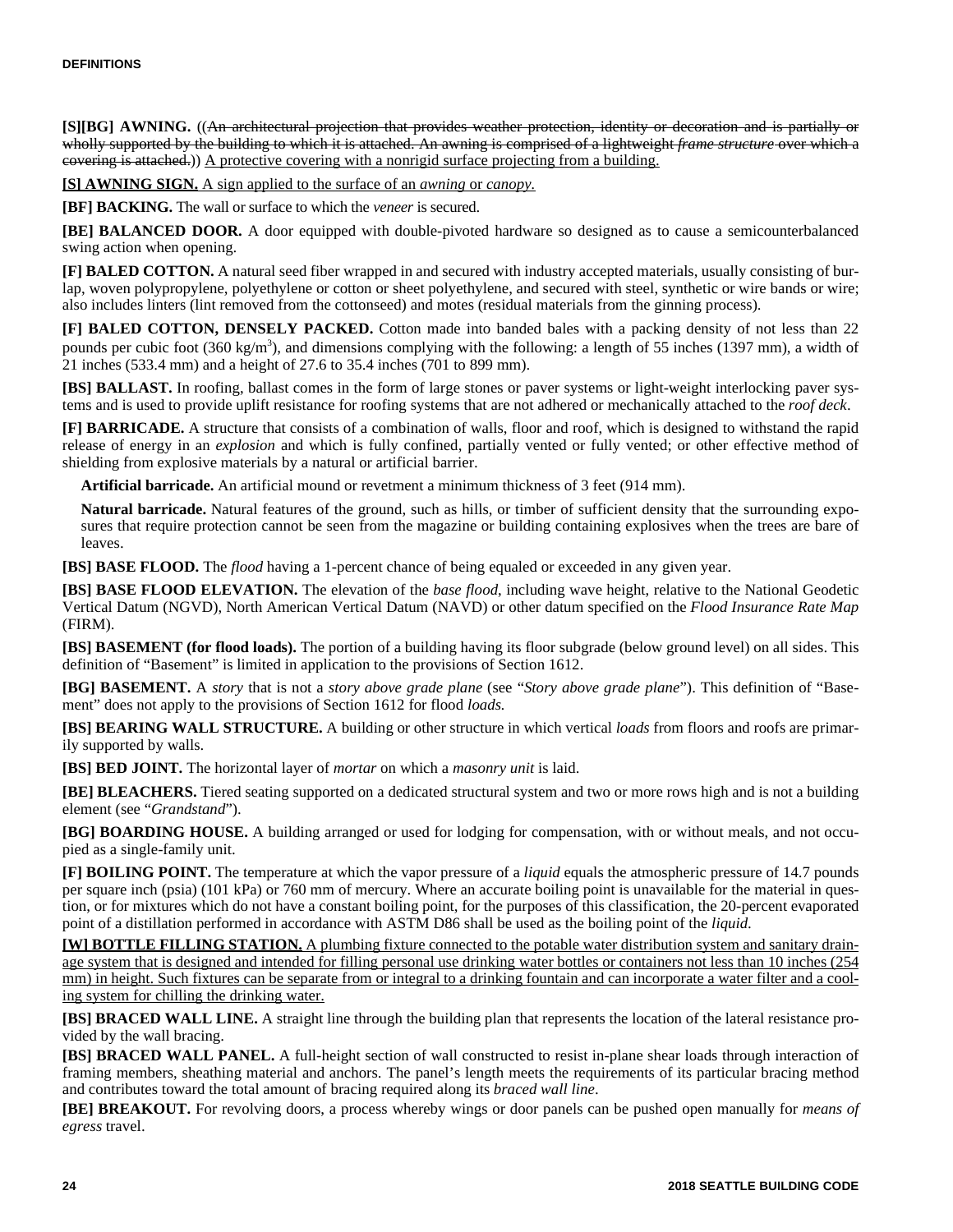#### **[BS] BRICK.**

**Calcium silicate (sand lime brick).** A pressed and subsequently autoclaved unit that consists of sand and lime, with or without the inclusion of other materials.

**Clay or shale.** A solid or hollow *masonry unit* of clay or shale, usually formed into a rectangular *prism*, then burned or fired in a kiln; brick is a ceramic product.

**Concrete.** A concrete *masonry unit* made from Portland cement, water, and suitable aggregates, with or without the inclusion of other materials.

**[A] BUILDING.** Any structure utilized or intended for supporting or sheltering any occupancy.

**BUILDING AREA.** See "Area, building."

**[BG] BUILDING ELEMENT.** A fundamental component of building construction, listed in Table 601, which may or may not be of fire-resistance-rated construction and is constructed of materials based on the building type of construction.

**BUILDING HEIGHT.** See "Height, building."

**[BS] BUILDING-INTEGRATED PHOTOVOLTAIC (BIPV) PRODUCT.** A building product that incorporates photovoltaic modules and functions as a component of the building envelope.

**[BS] BUILDING-INTEGRATED PHOTOVOLTAIC ROOF PANEL (BIPV ROOF PANEL).** A photovoltaic panel that functions as a component of the building envelope.

**[BG] BUILDING LINE.** The line established by law, beyond which a building shall not extend, except as specifically provided by law.

**[S][A] BUILDING OFFICIAL.** The ((officer or other designated authority charged with the administration and enforcement of this code)) Director of the Seattle Department of Construction and Inspections, or a duly authorized representative.

**[BS] BUILT-UP ROOF COVERING.** Two or more layers of felt cemented together and surfaced with a cap sheet, mineral *aggregate*, smooth coating or similar surfacing material.

**[BG] CABLE-RESTRAINED, AIR-SUPPORTED STRUCTURE.** A structure in which the uplift is resisted by cables or webbings which are anchored to either foundations or dead men. Reinforcing cable or webbing is attached by various methods to the membrane or is an integral part of the membrane. This is not a cable-supported structure.

**[S][BG] CANOPY.** ((A permanent structure or architectural projection of rigid construction over which a covering is attached that provides weather protection, identity or decoration. A canopy is permitted to be structurally independent or supported by attachment to a building on one or more sides.)) A protective covering with a rigid surface projecting from a building. *Marquees* are a type of *canopy*.

**[S] CANOPY SIGN.** A sign applied to the surface of a *canopy*.

**[F] CAPACITOR ENERGY STORAGE SYSTEM.** A stationary, rechargeable energy storage system consisting of capacitors, chargers, controls and associated electrical equipment designed to provide electrical power to a building or facility. The system is typically used to provide standby or emergency power, an uninterruptable power supply, load shedding, load sharing or similar capabilities.

**Preengineered capacitor energy storage system.** A capacitor energy storage system consisting of capacitors, an energy management system, components and modules that are produced in a factory, designed to constitute the system when assembled and shipped to the job site for assembly.

**Prepackaged capacitor energy storage system.** A capacitor energy storage system consisting of capacitors, an energy management system, components and modules that is factory assembled and then shipped as a complete unit for installation at the job site.

**[F] CARBON DIOXIDE EXTINGUISHING SYSTEMS.** A system supplying carbon dioxide (CO<sub>2</sub>) from a pressurized vessel through fixed pipes and nozzles. The system includes a manual- or *automatic*-actuating mechanism.

**[F] CARBON MONOXIDE ALARM.** A single- or multiple-station alarm intended to detect carbon monoxide gas and alert occupants by a distinct audible signal. It incorporates a sensor, control components and an alarm notification appliance in a single unit.

**[F] CARBON MONOXIDE DETECTOR.** A device with an integral sensor to detect carbon monoxide gas and transmit an alarm signal to a connected alarm control unit.

**[BG] CARE SUITE.** In Group I-2 occupancies, a group of treatment rooms, care recipient sleeping rooms and the support rooms or spaces and circulation space within the suite where staff are in attendance for supervision of all care recipients within the suite, and the suite is in compliance with the requirements of Section 407.4.4.

**[BS] CAST STONE.** A building stone manufactured from Portland cement concrete precast and used as a *trim*, *veneer* or facing on or in buildings or structures*.*

**[F] CEILING LIMIT.** The maximum concentration of an airborne contaminant to which one may be exposed. The ceiling limits utilized are those published in DOL 29 CFR Part 1910.1000. The ceiling Recommended Exposure Limit (REL-C) concentra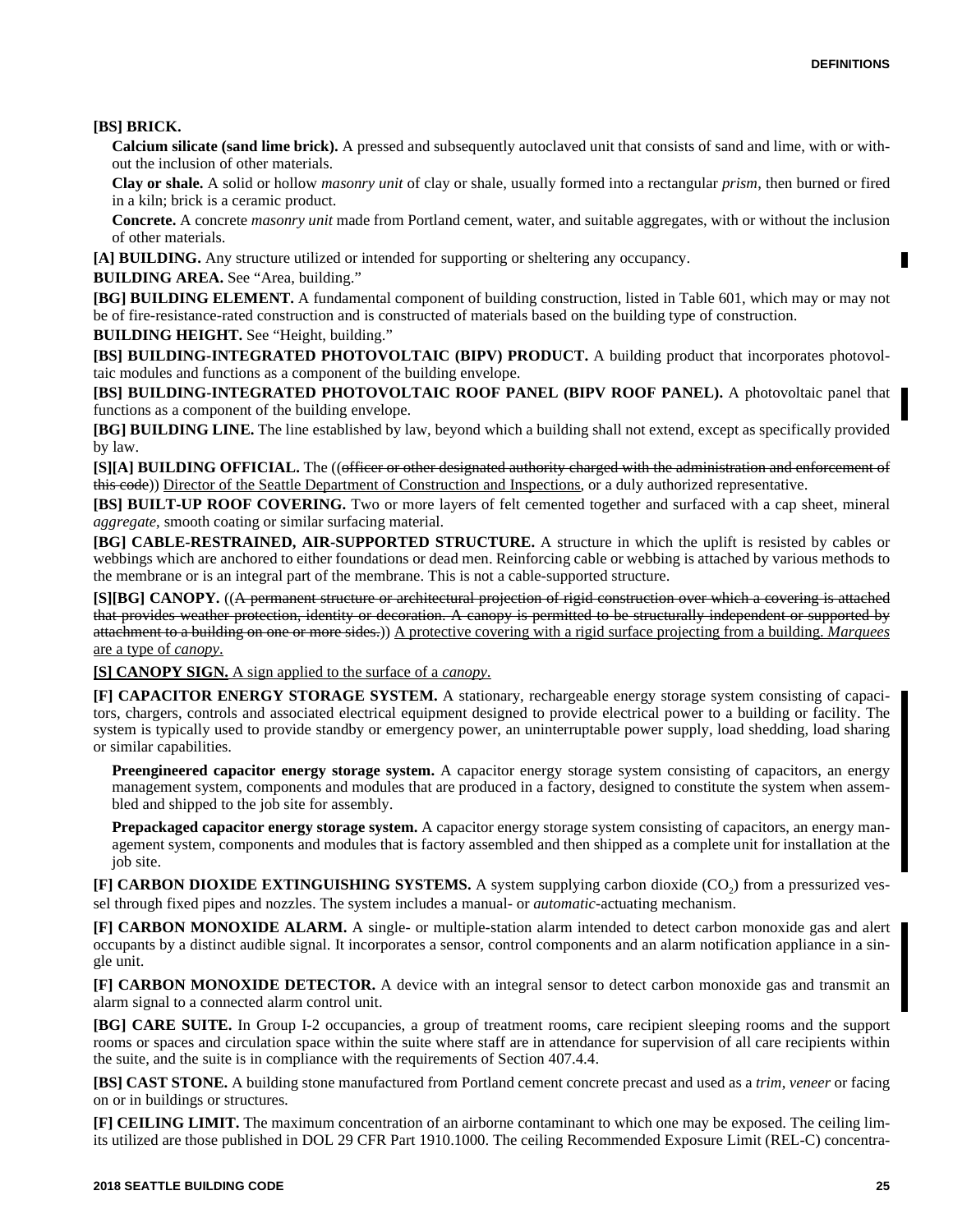tions published by the U.S. National Institute for Occupational Safety and Health (NIOSH), Threshold Limit Value—Ceiling (TLV-C) concentrations published by the American Conference of Governmental Industrial Hygienists (ACGIH), Ceiling Workplace Environmental Exposure Level (WEEL-Ceiling) Guides published by the American Industrial Hygiene Association (AIHA), and other *approved*, consistent measures are allowed as surrogates for hazardous substances not listed in DOL 29 CFR Part 1910.1000.

**[BF] CEILING RADIATION DAMPER.** A *listed* device installed in a ceiling membrane of a fire-resistance-rated floor/ceiling or roof/ceiling assembly to limit *automatically* the radiative heat transfer through an air inlet/outlet opening. Ceiling radiation dampers include air terminal units, ceiling dampers and ceiling air diffusers.

**[BG] CELL (Group I-3 occupancy).** A room within a housing unit in a detention or correctional facility used to confine inmates or prisoners.

[BS] CELL (masonry). A void space having a gross cross-sectional *area* greater than 1-1/2 square inches (967 mm<sup>2</sup>).

**[BG] CELL TIER.** Levels of *cells* vertically stacked above one another within a *housing unit*.

**[BS] CEMENT PLASTER.** A mixture of Portland or blended cement, Portland cement or blended cement and hydrated lime, masonry cement or plastic cement and aggregate and other *approved* materials as specified in this code.

**[BF] CERAMIC FIBER BLANKET.** A high-temperature *mineral wool* insulation material made of alumina-silica ceramic or calcium magnesium silicate soluble fibers and weighing 4 to 10 pounds per cubic foot (pcf) (64 to 160 kg/m<sup>3</sup>).

**[BS] CERTIFICATE OF COMPLIANCE.** A certificate stating that materials and products meet specified standards or that work was done in compliance with *approved construction documents*.

**[S][A] CHANGE OF OCCUPANCY.** A change in the use of a building or a portion a building which results in one of the following:

- 1. A change of occupancy classification.
- 2. A change from one group to another group within an occupancy classification.
- 3. Any change in use within a group for ((which there is a change in application of the requirements of this code)) a specific occupancy classification.

**[W] CHILD CARE.** The care of children during any period of a 24-hour day.

**[W] CHILD CARE, FAMILY HOME.** A *child care* facility, licensed by the state of Washington, located in the *dwelling* of the person or persons under whose direct care and supervision the child is placed, for the care of 12 or fewer children, including children who reside at the home.

**[BG] CHILDREN'S PLAY STRUCTURE.** A structure composed of one or more components, where the user enters a play environment.

**[M] CHIMNEY.** A primarily vertical structure containing one or more flues, for the purpose of carrying gaseous products of combustion and air from a fuel-burning appliance to the outdoor atmosphere.

**Factory-built chimney.** A *listed* and *labeled chimney* composed of factory-made components, assembled in the field in accordance with manufacturer's instructions and the conditions of the listing.

**Masonry chimney.** A field-constructed *chimney* composed of solid masonry units, bricks, stones, or concrete.

**Metal chimney.** A field-constructed *chimney* of metal.

## **[M] CHIMNEY TYPES.**

**High-heat appliance type.** An *approved* chimney for removing the products of combustion from fuel-burning, high-heat appliances producing combustion gases in excess of 2000°F (1093°C) measured at the appliance flue outlet (see Section 2113.11.3).

**Low-heat appliance type.** An *approved* chimney for removing the products of combustion from fuel-burning, low-heat appliances producing combustion gases not in excess of 1000°F (538°C) under normal operating conditions, but capable of producing combustion gases of 1400°F (760°C) during intermittent forces firing for periods up to 1 hour. Temperatures shall be measured at the appliance flue outlet.

**Masonry type.** A field-constructed chimney of solid *masonry units* or stones.

**Medium-heat appliance type.** An *approved* chimney for removing the products of combustion from fuel-burning, mediumheat appliances producing combustion gases not exceeding 2000°F (1093°C) measured at the appliance flue outlet (see Section 2113.11.2).

**[BE] CIRCULATION PATH.** An exterior or interior way of passage from one place to another for pedestrians.

**[F] CLEAN AGENT.** Electrically nonconducting, volatile or gaseous fire extinguishant that does not leave a residue upon vaporation.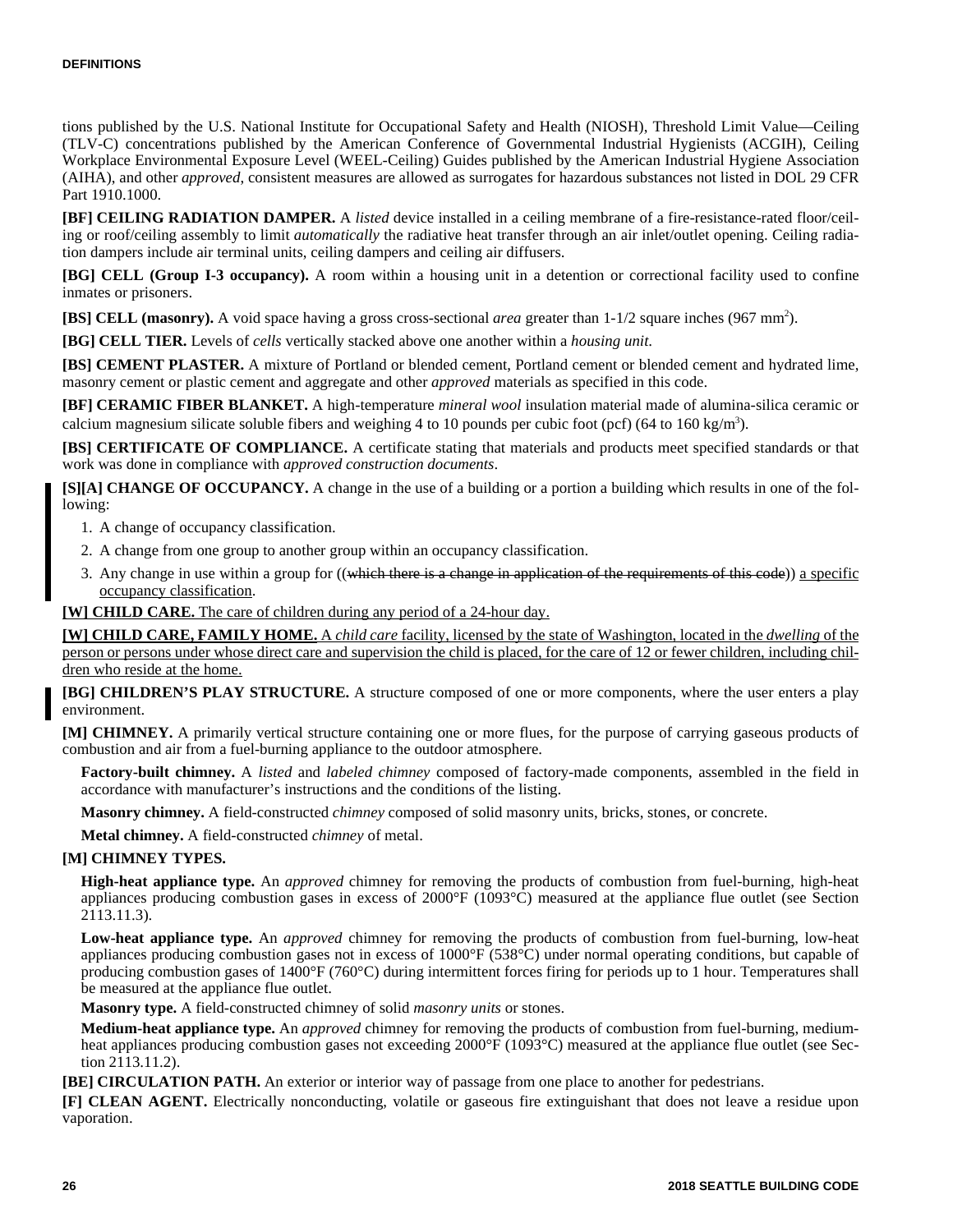**[BF] CLIMATE ZONE.** A geographical region that has been assigned climatic criteria as specified in Chapters 3CE and 3RE of the *International Energy Conservation Code*.

**[BG] CLINIC, OUTPATIENT.** Buildings or portions thereof used to provide *medical care* on less than a 24-hour basis to persons who are not rendered *incapable of self-preservation* by the services provided.

**[W] CLOSED CIRCUIT TELEPHONE.** A telephone with a dedicated line such as a house phone, courtesy phone or phone that must be used to gain entrance to a facility.

**[F] CLOSED SYSTEM.** The *use* of a *solid* or *liquid hazardous material* involving a closed vessel or system that remains closed during normal operations where vapors emitted by the product are not liberated outside of the vessel or system and the product is not exposed to the atmosphere during normal operations; and all *uses* of *compressed gases*. Examples of closed systems for *solids* and *liquids* include product conveyed through a piping system into a closed vessel, system or piece of equipment.

**[BS] COASTAL A ZONE.** Area within a *special flood hazard area*, landward of a V zone or landward of an open coast without mapped *coastal high-hazard areas*. In a coastal A zone, the principal source of flooding must be astronomical tides, storm surges, seiches or tsunamis, not riverine flooding. During the base flood conditions, the potential for breaking wave height shall be greater than or equal to 1-1/2 feet (457 mm). The inland limit of the coastal A zone is (a) the Limit of Moderate Wave Action if delineated on a FIRM, or (b) designated by the authority having jurisdiction.

**[BS] COASTAL HIGH-HAZARD AREA.** Area within the *special flood hazard area* extending from offshore to the inland limit of a primary dune along an open coast and any other area that is subject to high-velocity wave action from storms or seismic sources, and shown on a Flood Insurance Rate Map (FIRM) or other flood hazard map as velocity Zone V, VO, VE or V1- 30.

**[BS] COLLAR JOINT.** Vertical longitudinal space between *wythes* of *masonry* or between *masonry wythe* and backup construction that is permitted to be filled with *mortar* or grout.

**[BS] COLLECTOR.** A horizontal *diaphragm* element parallel and in line with the applied force that collects and transfers *diaphragm* shear forces to the vertical elements of the lateral force-resisting system or distributes forces within the *diaphragm*, or both.

**[BF] COMBINATION FIRE/SMOKE DAMPER.** A *listed* device installed in ducts and air transfer openings designed to close *automatically* upon the detection of heat and resist the passage of flame and smoke. The device is installed to operate *automatically*, controlled by a smoke detection system, and where required, is capable of being positioned from a *fire command center*.

**[BS] COMBINED PILE RAFT.** A geotechnical composite construction that combines the bearing effect of both foundation elements, raft and piles, by taking into account interactions between the foundation elements and the subsoil.

**[F] COMBUSTIBLE DUST.** Finely divided *solid* material that is 420 microns or less in diameter and which, when dispersed in air in the proper proportions, could be ignited by a flame, spark or other source of ignition. Combustible dust will pass through a U.S. No. 40 standard sieve.

**[F] COMBUSTIBLE FIBERS.** Readily ignitable and free-burning materials in a fibrous or shredded form, such as cocoa fiber, cloth, cotton, excelsior, hay, hemp, henequen, istle, jute, kapok, oakum, rags, sisal, Spanish moss, straw, tow, wastepaper, certain synthetic fibers or other like materials. This definition does not include densely packed baled cotton.

**[F] COMBUSTIBLE LIQUID.** A *liquid* having a closed cup *flash point* at or above 100°F (38°C). Combustible liquids shall be subdivided as follows:

**Class II.** *Liquids* having a closed cup *flash point* at or above 100°F (38°C) and below 140°F (60°C).

**Class IIIA.** *Liquids* having a closed cup *flash point* at or above 140°F (60°C) and below 200°F (93°C).

**Class IIIB.** *Liquids* having a closed cup *flash point* at or above 200°F (93°C).

The category of combustible liquids does not include *compressed gases* or *cryogenic fluids*.

**[F] COMMERCIAL MOTOR VEHICLE.** A motor vehicle used to transport passengers or property where the motor vehicle meets one of the following:

- 1. Has a gross vehicle weight rating of 10,000 pounds (4540 kg) or more.
- 2. Is designed to transport 16 or more passengers, including the driver.

**[BE] COMMON PATH OF EGRESS TRAVEL.** That portion of *exit access* travel distance measured from the most remote point of each room, area or space to that point where the occupants have separate and distinct access to two *exits* or *exit access* doorways.

**[BE] COMMON USE.** Interior or exterior *circulation paths*, rooms, spaces or elements that are not for public use and are made available for the shared use of two or more people.

**[F] COMPRESSED GAS.** A material or mixture of materials that meets both of the following:

- 1. Is a gas at 68°F (20°C) or less at 14.7 pounds per square inch atmosphere (psia) (101 kPa) of pressure.
- 2. Has a *boiling point* of 68°F (20°C) or less at 14.7 psia (101 kPa) which is either liquefied, nonliquefied or in solution, except those gases which have no other health- or physical-hazard properties are not considered to be compressed until the pressure in the packaging exceeds 41 psia (282 kPa) at 68°F (20°C).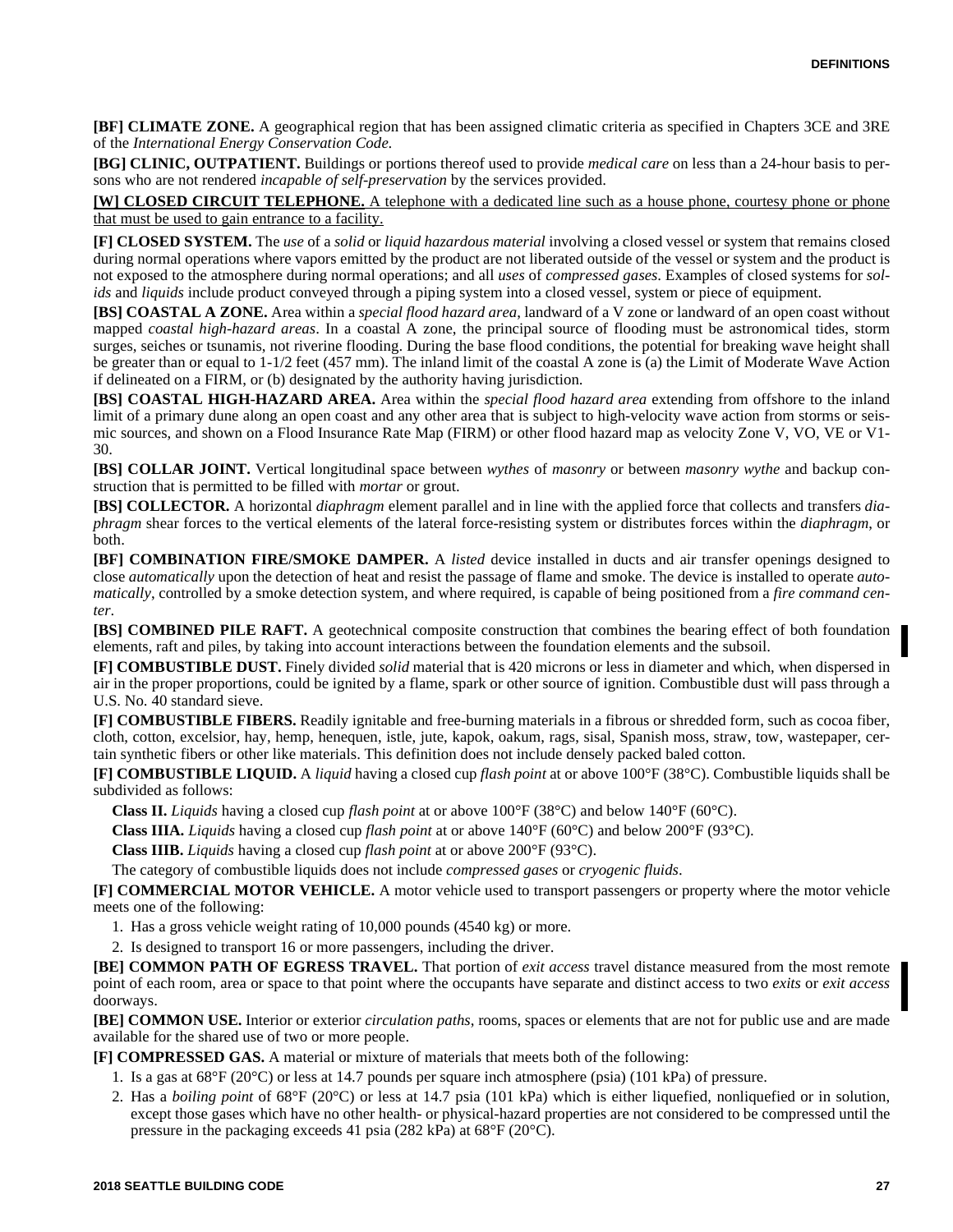The states of a compressed gas are categorized as follows:

- 1. Nonliquefied compressed gases are gases, other than those in solution, which are in a packaging under the charged pressure and are entirely gaseous at a temperature of 68°F (20°C).
- 2. Liquefied compressed gases are gases that, in a packaging under the charged pressure, are partially *liquid* at a temperature of  $68^{\circ}F(20^{\circ}C)$ .
- 3. Compressed gases in solution are nonliquefied gases that are dissolved in a solvent.
- 4. Compressed gas mixtures consist of a mixture of two or more compressed gases contained in a packaging, the hazard properties of which are represented by the properties of the mixture as a whole.

# **[BS] CONCRETE.**

**Carbonate aggregate.** Concrete made with aggregates consisting mainly of calcium or magnesium carbonate, such as limestone or dolomite, and containing 40 percent or less quartz, chert or flint.

**Cellular.** A lightweight insulating concrete made by mixing a preformed foam with Portland cement slurry and having a dry unit weight of approximately 30 pcf (480 kg/m<sup>3</sup>).

**Lightweight aggregate.** Concrete made with aggregates of expanded clay, shale, slag or slate or sintered fly ash or any natural lightweight aggregate meeting ASTM C330 and possessing equivalent fire-resistance properties and weighing 85 to 115 pcf (1360 to 1840 kg/m<sup>3</sup>).

Perlite. A lightweight insulating concrete having a dry unit weight of approximately 30 pcf (480 kg/m<sup>3</sup>) made with perlite concrete aggregate. Perlite aggregate is produced from a volcanic rock which, when heated, expands to form a glass-like material of cellular structure.

**Sand-lightweight.** Concrete made with a combination of expanded clay, shale, slag, slate, sintered fly ash, or any natural lightweight aggregate meeting ASTM C330 and possessing equivalent fire-resistance properties and natural sand. Its unit weight is generally between 105 and 120 pcf (1680 and 1920 kg/m<sup>3</sup>).

**Siliceous aggregate.** Concrete made with normal-weight aggregates consisting mainly of silica or compounds other than calcium or magnesium carbonate, which contains more than 40-percent quartz, chert or flint.

**Vermiculite.** A light weight insulating concrete made with vermiculite concrete aggregate which is laminated micaceous material produced by expanding the ore at high temperatures. When added to a Portland cement slurry the resulting concrete has a dry unit weight of approximately 30 pcf (480 kg/m<sup>3</sup>).

**[BG] CONGREGATE LIVING FACILITIES.** A building or part thereof that contains *sleeping units* where residents share bathroom or kitchen facilities, or both.

**[F] CONSTANTLY ATTENDED LOCATION.** A designated location at a facility staffed by trained personnel on a continuous basis where alarm or supervisory signals are monitored and facilities are provided for notification of the fire department or other emergency services.

**[S][A] CONSTRUCTION DOCUMENTS.** Written, graphic and pictorial documents, in electronic or paper format, prepared or assembled for describing the design, location and physical characteristics of the elements of a project necessary for obtaining a building *permit* and final approval of construction.

## **[BG] CONSTRUCTION TYPES.** See Section 602.

**Type I.** See Section 602.2.

**Type II.** See Section 602.2.

**Type III.** See Section 602.3.

**Type IV.** See Section 602.4.

**Type V.** See Section 602.5.

**[BF] CONTINUOUS INSULATION (ci).** Insulating material that is continuous across all structural members without thermal bridges other than fasteners and service openings. It is installed on the interior or exterior, or is integral to any opaque surface of the building envelope.

**[F] CONTROL AREA.** Spaces within a building where quantities of *hazardous materials* not exceeding the maximum allowable quantities per control area are stored, dispensed, *used* or handled. See the definition of "Outdoor control area" in the *International Fire Code*.

**[BS] CONTROLLED LOW-STRENGTH MATERIAL.** A self-compacted, cementitious material used primarily as a backfill in place of compacted fill.

**[BS] CONVENTIONAL LIGHT-FRAME CONSTRUCTION.** Construction whose primary structural elements are formed by a system of repetitive wood-framing members. See Section 2308 for conventional light-frame construction provisions.

**[BG] CORNICE.** A projecting horizontal molded element located at or near the top of an architectural feature.

**[BE] CORRIDOR.** An enclosed *exit access* component that defines and provides a path of egress travel.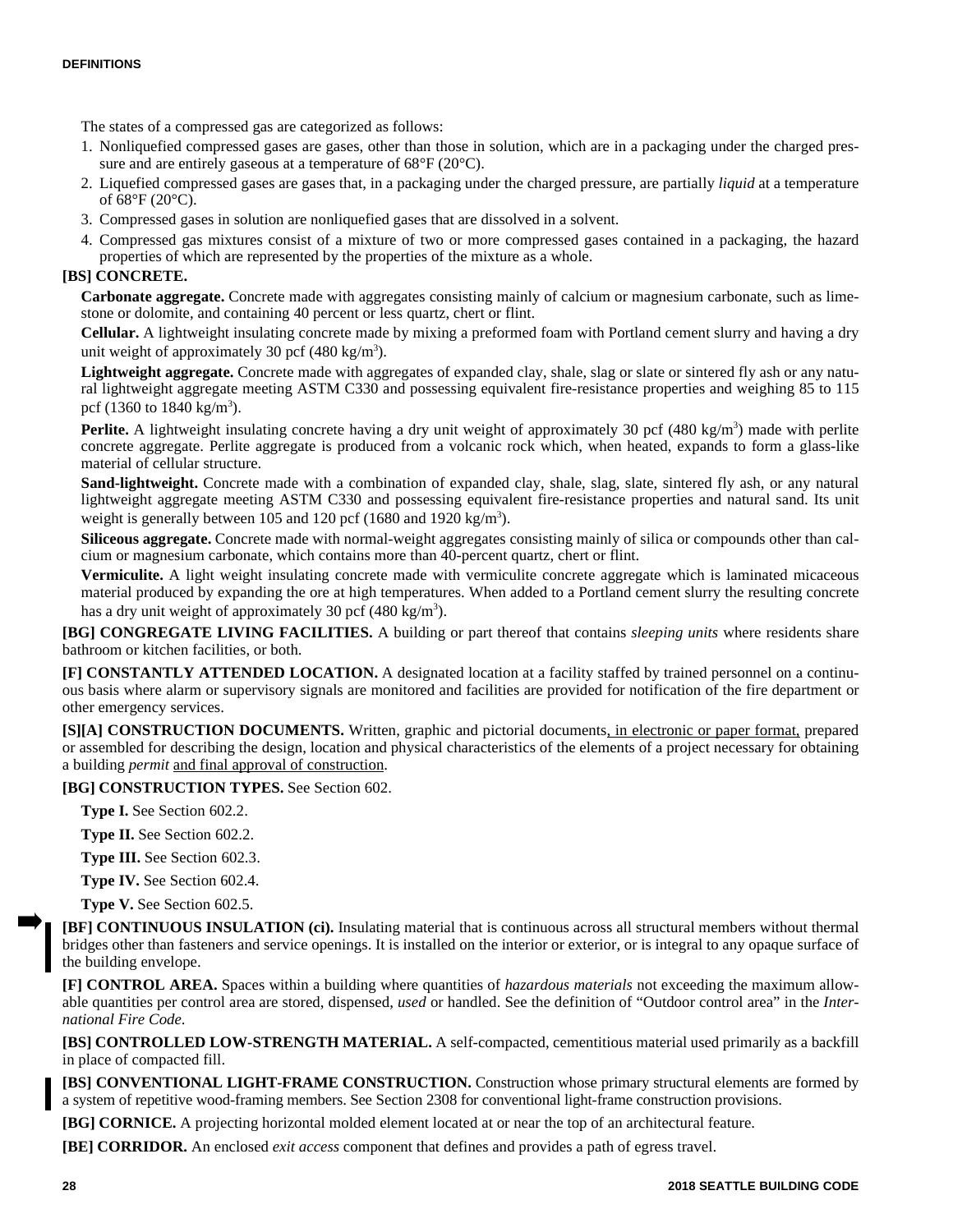**CORRIDOR, OPEN-ENDED.** See "Open-ended corridor."

**[BF] CORRIDOR DAMPER.** A *listed* device intended for use where air ducts penetrate or terminate at horizontal openings in the ceilings of fire-resistance-rated corridors, where the corridor ceiling is permitted to be constructed as required for the corridor walls.

**[BS] CORROSION RESISTANCE.** The ability of a material to withstand deterioration of its surface or its properties when exposed to its environment.

**[F] CORROSIVE.** A chemical that causes visible destruction of, or irreversible alterations in, living tissue by chemical action at the point of contact. A chemical shall be considered corrosive if, when tested on the intact skin of albino rabbits by the method described in DOTn 49 CFR, Part 173.137, such chemical destroys or changes irreversibly the structure of the tissue at the point of contact following an exposure period of 4 hours. This term does not refer to action on inanimate surfaces.

**[BG] COURT.** An open, uncovered space, unobstructed to the sky, bounded on three or more sides by exterior building walls or other enclosing devices.

**[S] COVERED BOAT MOORAGE.** A *pier* or system of floating or fixed accessways to which vessels on water may be secured, and any portion of which is covered by a roof.

**[BG] COVERED MALL BUILDING.** A single building enclosing a number of tenants and occupants, such as retail stores, drinking and dining establishments, entertainment and amusement facilities, passenger transportation terminals, offices and other similar uses wherein two or more tenants have a main entrance into one or more malls. *Anchor buildings* shall not be considered as a part of the covered mall building. The term "covered mall building" shall include *open mall buildings* as defined below.

**Mall.** A roofed or covered common pedestrian area within a *covered mall building* that serves as access for two or more tenants and not to exceed three levels that are open to each other. The term "mall" shall include open malls as defined below.

**Open mall.** An unroofed common pedestrian way serving a number of tenants not exceeding three levels. Circulation at levels above grade shall be permitted to include open exterior balconies leading to *exits* discharging at grade.

**Open mall building.** Several structures housing a number of tenants, such as retail stores, drinking and dining establishments, entertainment and amusement facilities, offices, and other similar uses, wherein two or more tenants have a main entrance into one or more open malls. *Anchor buildings* are not considered as a part of the open mall building.

**[BS] CRIPPLE WALL.** A framed stud wall extending from the top of the foundation to the underside of floor framing for the lowest occupied floor level.

**[F] CRITICAL CIRCUIT.** A circuit that requires continuous operation to ensure safety of the structure and occupants.

**[BS] CROSS-LAMINATED TIMBER.** A prefabricated engineered wood product consisting of not less than three layers of solid-sawn lumber or *structural composite lumber* where the adjacent layers are cross oriented and bonded with structural adhesive to form a solid wood element.

**[F] CRYOGENIC FLUID.** A *liquid* having a *boiling point* lower than -150°F (-101°C) at 14.7 pounds per square inch atmosphere (psia) (an absolute pressure of 101 kPa).

**[BG] CUSTODIAL CARE.** Assistance with day-to-day living tasks; such as assistance with cooking, taking medication, bathing, using toilet facilities and other tasks of daily living. Custodial care includes persons receiving care who have the ability to respond to emergency situations and evacuate at a slower rate and/or who have mental and psychiatric complications.

**[BS] DALLE GLASS.** A decorative composite glazing material made of individual pieces of glass that are embedded in a cast matrix of concrete or epoxy.

**DAMPER.** See "*Ceiling radiation damper*," "*Combination fire/smoke damper*," "*Corridor damper*," "*Fire damper*" and "*Smoke damper*."

**[S] (([BS] DANGEROUS.** Any building, structure or portion thereof that meets any of the conditions described below shall be deemed dangerous:

- 1. The building or structure has collapsed, has partially collapsed, has moved off its foundation or lacks the necessary support of the ground.
- 2. There exists a significant risk of collapse, detachment or dislodgment of any portion, member, appurtenance or ornamentation of the building or structure under service loads.))

**[F] DAY BOX.** A portable magazine designed to hold explosive materials constructed in accordance with the requirements for a Type 3 magazine as defined and classified in Chapter 56 of the *International Fire Code*.

**[BS] DEAD LOAD.** The weight of materials of construction incorporated into the building, including but not limited to walls, floors, roofs, ceilings, *stairways*, built-in partitions, finishes, cladding and other similarly incorporated architectural and structural items, and the weight of fixed service equipment, such as cranes, plumbing stacks and risers, electrical feeders, heating, ventilating and air-conditioning systems and *automatic sprinkler systems*.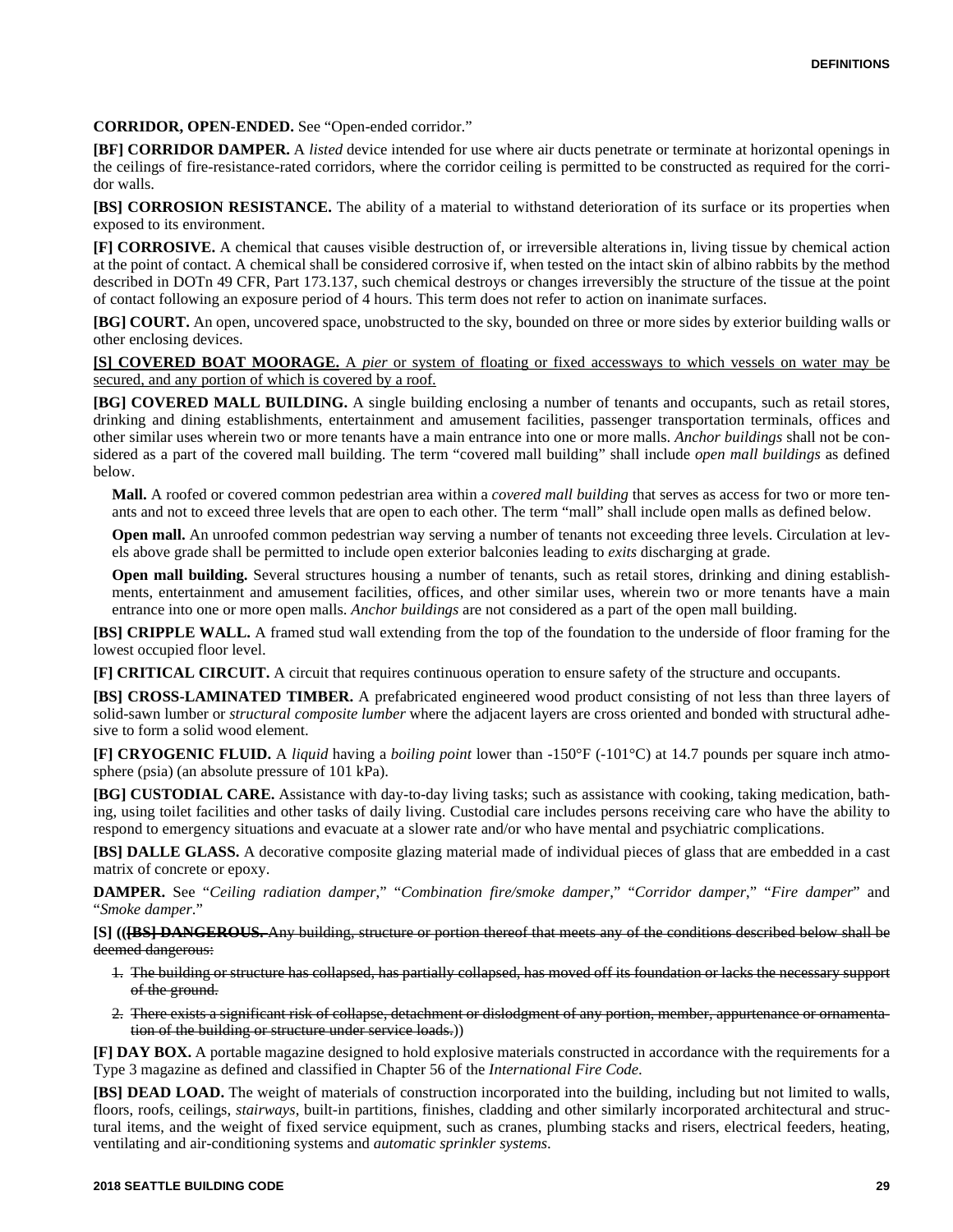**[BS] DECORATIVE GLASS.** A carved, leaded or *Dalle glass* or glazing material whose purpose is decorative or artistic, not functional; whose coloring, texture or other design qualities or components cannot be removed without destroying the glazing material and whose surface, or assembly into which it is incorporated, is divided into segments.

**[F] DECORATIVE MATERIALS.** All materials applied over the building *interior finish* for decorative, acoustical or other effect including, but not limited to, curtains, draperies, fabrics and streamers; and all other materials utilized for decorative effect including, but not limited to, bulletin boards, artwork, posters, photographs, batting, cloth, cotton, hay, stalks, straw, vines, leaves, trees, moss and similar items, foam plastics and materials containing foam plastics. Decorative materials do not include wall coverings, ceiling coverings, floor coverings, ordinary window shades, *interior finish* and materials 0.025 inch (0.64 mm) or less in thickness applied directly to and adhering tightly to a substrate.

**[BS] DEEP FOUNDATION.** A deep foundation is a foundation element that does not satisfy the definition of a *shallow foundation*.

**[BE] DEFEND-IN-PLACE.** A method of emergency response that engages building components and trained staff to provide occupant safety during an emergency. Emergency response involves remaining in place, relocating within the building, or both, without evacuating the building.

**[S][A] DEFERRED SUBMITTAL.** Those portions of the design that are not submitted at the time of the application and that are to be submitted to the *building official* within a specified period. *Deferred submittals* include but are not limited to shop drawings for truss systems and sprinkler systems.

**[F] DEFLAGRATION.** An exothermic reaction, such as the extremely rapid oxidation of a flammable dust or vapor in air, in which the reaction progresses through the unburned material at a rate less than the velocity of sound. A deflagration can have an explosive effect.

**[BF] DELAYED-ACTION CLOSER.** A self-closing device that incorporates a delay prior to the initiation of closing. Delayed-action closers are mechanical devices with an adjustable delay.

**[F] DELUGE SYSTEM.** A sprinkler system employing open sprinklers attached to a piping system connected to a water supply through a valve that is opened by the operation of a detection system installed in the same areas as the sprinklers. When this valve opens, water flows into the piping system and discharges from all sprinklers attached thereto.

**[BS] DESIGN DISPLACEMENT.** See Section 1905.1.1.

**[BS] DESIGN EARTHQUAKE GROUND MOTION.** The earthquake ground motion that buildings and structures are specifically proportioned to resist in Section 1613.

**[BS] DESIGN FLOOD.** The *flood* associated with the greater of the following two areas:

1. Area with a flood plain subject to a 1-percent or greater chance of *flooding* in any year.

2. Area designated as a *flood hazard area* on a community's flood hazard map, or otherwise legally designated.

**[BS] DESIGN FLOOD ELEVATION.** The elevation of the "*design flood*," including wave height, relative to the datum specified on the community's legally designated flood hazard map. In areas designated as Zone AO, the *design flood elevation* shall be the elevation of the highest existing grade of the building's perimeter plus the depth number (in feet) specified on the flood hazard map. In areas designated as Zone AO where a depth number is not specified on the map, the depth number shall be taken as being equal to 2 feet (610 mm).

**DESIGN PROFESSIONAL, REGISTERED.** See "Registered design professional."

**DESIGN PROFESSIONAL IN RESPONSIBLE CHARGE, REGISTERED.** See "Registered design professional in responsible charge."

**[BS] DESIGN STRENGTH.** The product of the nominal strength and a *resistance factor* (or strength reduction factor).

**[BS] DESIGNATED SEISMIC SYSTEM.** Those nonstructural components that require design in accordance with Chapter 13 of ASCE 7 and for which the component importance factor, *Ip*, is greater than 1 in accordance with Section 13.1.3 of ASCE 7.

**[F] DETACHED BUILDING.** A separate single-*story* building, without a basement or crawl space, used for the storage or *use* of *hazardous materials* and located an *approved* distance from all structures.

**[BS] DETAILED PLAIN CONCRETE STRUCTURAL WALL.** See Section 1905.1.1.

**[BE] DETECTABLE WARNING.** A standardized surface feature built in or applied to walking surfaces or other elements to warn visually impaired persons of hazards on a *circulation path*.

**[F] DETECTOR, HEAT.** A fire detector that senses heat— either abnormally high temperature or rate of rise, or both.

**[F] DETONATION.** An exothermic reaction characterized by the presence of a shock wave in the material which establishes and maintains the reaction. The reaction zone progresses through the material at a rate greater than the velocity of sound. The principal heating mechanism is one of shock compression. Detonations have an explosive effect.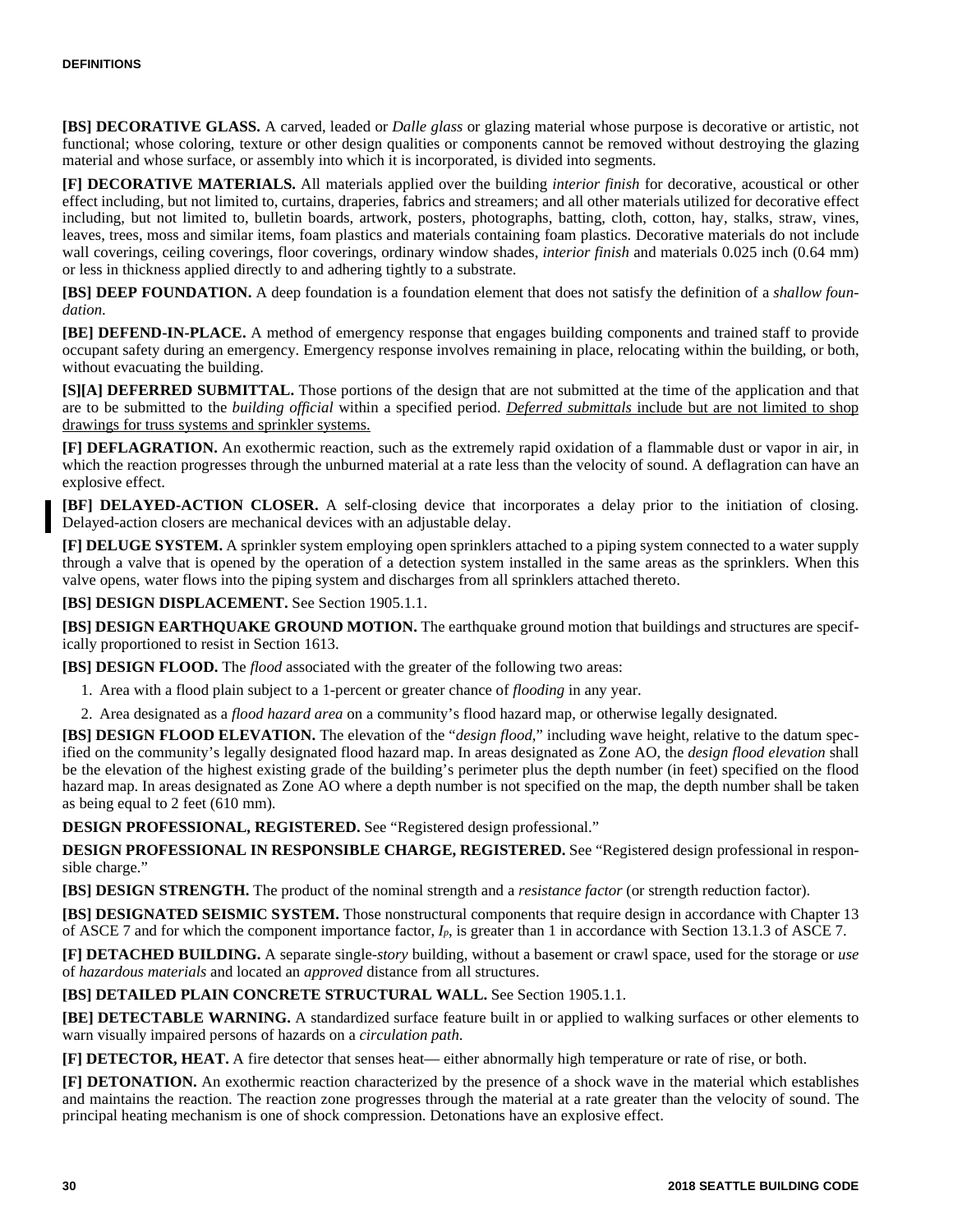**[BG] DETOXIFICATION FACILITIES.** Facilities that provide treatment for substance abuse, serving care recipients who are *incapable of self-preservation* or who are harmful to themselves or others.

**[BS] DIAPHRAGM.** A horizontal or sloped system acting to transmit lateral forces to vertical elements of the lateral forceresisting system. When the term "diaphragm" is used, it shall include horizontal bracing systems.

**Diaphragm, blocked.** In *light-frame construction*, a diaphragm in which all sheathing edges not occurring on a framing member are supported on and fastened to blocking.

**Diaphragm boundary.** In *light-frame construction,* a location where shear is transferred into or out of the diaphragm sheathing. Transfer is either to a boundary element or to another force-resisting element.

**Diaphragm chord.** A diaphragm boundary element perpendicular to the applied load that is assumed to take axial stresses due to the diaphragm moment.

**Diaphragm, unblocked.** A diaphragm that has edge nailing at supporting members only. Blocking between supporting structural members at panel edges is not included. Diaphragm panels are field nailed to supporting members.

#### **[BS] DIMENSIONS (for Chapter 21).**

**Nominal.** The *specified dimension* plus an allowance for the *joints* with which the units are to be laid. Nominal dimensions are usually stated in whole numbers. Thickness is given first, followed by height and then length.

**Specified.** Dimensions specified for the manufacture or construction of a unit, *joint* or element.

**[BE] DIRECT ACCESS.** A path of travel from a space to an immediately adjacent space through an opening in the common wall between the two spaces.

**[F] DISPENSING.** The pouring or transferring of any material from a container, tank or similar vessel, whereby vapors, dusts, fumes, mists or gases are liberated to the atmosphere.

**[S] DISPLAY SURFACE.** The area of a *sign structure* used to display the message.

**DOOR, BALANCED.** See "Balanced door."

**DOOR, LOW-ENERGY POWER-OPERATED.** See "Low-energy power-operated door."

**DOOR, POWER-ASSISTED.** See "Power-assisted door."

**DOOR, POWER-OPERATED.** See "Power-operated door."

**DOORWAY, EXIT ACCESS.** See "Exit access doorway."

**[BG] DORMITORY.** A space in a building where group sleeping accommodations are provided in one room, or in a series of closely associated rooms, for persons not members of the same family group, under joint occupancy and single management, as in college dormitories or fraternity houses.

**[BF] DRAFTSTOP.** A material, device or construction installed to restrict the movement of air within open spaces of concealed areas of building components such as crawl spaces, floor/ceiling assemblies, roof/ceiling assemblies and *attics*.

**DRAG STRUT.** See "Collector."

**[BS] DRILLED SHAFT.** A cast-in-place deep foundation element, also referred to as a caisson, drilled pier or bored pile, constructed by drilling a hole (with or without permanent casing or drilling fluid) into soil or rock and filling it with fluid concrete after the drilling equipment is removed.

**Socketed drilled shaft.** A drilled shaft with a permanent pipe or tube casing that extends down to bedrock and an uncased socket drilled into the bedrock.

**[F] DRY-CHEMICAL EXTINGUISHING AGENT.** A powder composed of small particles, usually of sodium bicarbonate, potassium bicarbonate, urea-potassium-based bicarbonate, potassium chloride or monoammonium phosphate, with added particulate material supplemented by special treatment to provide resistance to packing, resistance to moisture absorption (caking) and the proper flow capabilities.

**[BS] DRY FLOODPROOFING.** A combination of design modifications that results in a building or structure, including the attendant utilities and equipment and sanitary facilities, being watertight with walls substantially impermeable to the passage of water and with structural components having the capacity to resist *loads* as identified in ASCE 7.

**[A] DWELLING.** A building that contains one or two *dwelling units* used, intended or designed to be used, rented, leased, let or hired out to be occupied for living purposes.

**[A] DWELLING UNIT.** A single unit providing complete, independent living facilities for one or more persons, including permanent provisions for living, sleeping, eating, cooking and sanitation.

**DWELLING UNIT OR SLEEPING UNIT, MULTISTORY.** See "Multistory unit."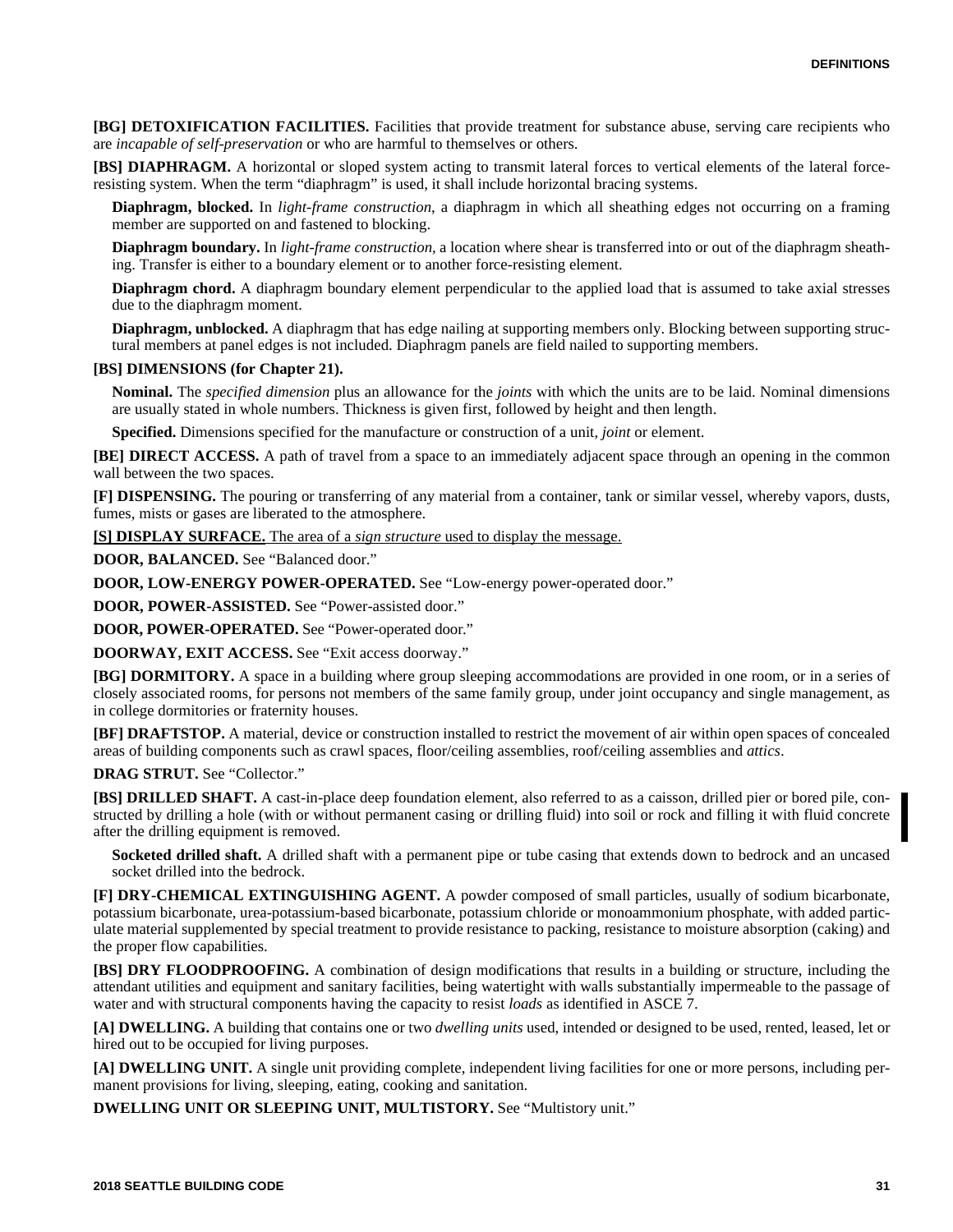**[W] EFFICIENCY DWELLING UNIT.** A dwelling unit where all permanent provisions for living, sleeping, eating and cooking are contained in a single room.

**[BE] EGRESS COURT.** A *court* or *yard* which provides access to a *public way* for one or more *exits*.

**[S] ELECTRIC SIGN.** Any sign containing electrical wiring, but not including signs illuminated by an exterior light source.

**[BF] ELECTRICAL CIRCUIT PROTECTIVE SYSTEM.** A specific construction of devices, materials, or coatings installed as a fire-resistive barrier system applied to electrical system components, such as cable trays, conduits and other raceways, open run cables and conductors, cables, and conductors.

**[F] ELEVATOR GROUP.** A grouping of elevators in a building located adjacent or directly across from one another that responds to common hall call buttons.

**[F] EMERGENCY ALARM SYSTEM.** A system to provide indication and warning of emergency situations involving *hazardous materials*.

**[F] EMERGENCY CONTROL STATION.** An *approved* location on the premises where signals from emergency equipment are received and which is staffed by trained personnel.

**[BE] EMERGENCY ESCAPE AND RESCUE OPENING.** An operable window, door or other similar device that provides for a means of escape and access for rescue in the event of an emergency.

**(([F] EMERGENCY POWER SYSTEM.** A source of automatic electric power of a required capacity and duration to operate required life safety, fire alarm, detection and ventilation systems in the event of a failure of the primary power. Emergency power systems are required for electrical loads where interruption of the primary power could result in loss of human life or serious injuries.))

**[S] EMERGENCY POWER SYSTEM.** An electrical system that complies with Seattle Electrical Code Article 700.

**[F] EMERGENCY VOICE/ALARM COMMUNICATIONS.** Dedicated manual or *automatic* facilities for originating and distributing voice instructions, as well as alert and evacuation signals pertaining to a fire emergency, to the occupants of a building.

**[BE] EMPLOYEE WORK AREA.** All or any portion of a space used only by employees and only for work. *Corridors,* toilet rooms, kitchenettes and break rooms are not employee work areas.

**[BS] ENGINEERED WOOD RIM BOARD.** A full-depth structural composite lumber, wood structural panel, structural glued laminated timber or prefabricated wood I-joist member designed to transfer horizontal (shear) and vertical (compression) loads, provide attachment for diaphragm sheathing, siding and exterior deck ledgers, and provide lateral support at the ends of floor or roof joists or rafters.

**ENTRANCE, PUBLIC.** See "Public entrance."

**ENTRANCE, RESTRICTED.** See "Restricted entrance."

**ENTRANCE, SERVICE.** See "Service entrance."

**[BG] EQUIPMENT PLATFORM.** An unoccupied, elevated platform used exclusively for mechanical systems or industrial process equipment, including the associated elevated walkways, stairways, alternating tread devices and ladders necessary to access the platform (see Section 505.3).

**[BS] ESSENTIAL FACILITIES.** Buildings and other structures that are intended to remain operational in the event of extreme environmental loading from *flood*, wind, snow or earthquakes.

**[F] EXHAUSTED ENCLOSURE.** An appliance or piece of equipment that consists of a top, a back and two sides providing a means of local exhaust for capturing gases, fumes, vapors and mists. Such enclosures include laboratory hoods, exhaust fume hoods and similar appliances and equipment used to locally retain and exhaust the gases, fumes, vapors and mists that could be released. Rooms or areas provided with general *ventilation*, in themselves, are not exhausted enclosures.

**[S][A] EXISTING BUILDING (Except for Section 1612.2).** A building erected prior to the date of adoption of the appropriate code, or one for which a ((legal building *permit*)) valid Certificate of Occupancy has been issued.

**[S][BS] EXISTING STRUCTURE (Except for Section 1612.2).** A structure erected prior to the date of adoption of the appropriate code, or one for which a ((legal building *permit*)) valid Certificate of Occupancy has been issued.

**[BE] EXIT.** That portion of a *means of egress* system between the *exit access* and the *exit discharge* or *public way*. Exit components include exterior exit doors at the *level of exit discharge*, *interior exit stairways* and *ramps*, *exit passageways*, *exterior exit stairways* and *ramps* and *horizontal exits*.

**[BE] EXIT ACCESS.** That portion of a *means of egress* system that leads from any occupied portion of a building or structure to an *exit*.

**[BE] EXIT ACCESS DOORWAY.** A door or access point along the path of egress travel from an occupied room, area or space where the path of egress enters an intervening room, *corridor*, *exit access stairway* or *ramp*.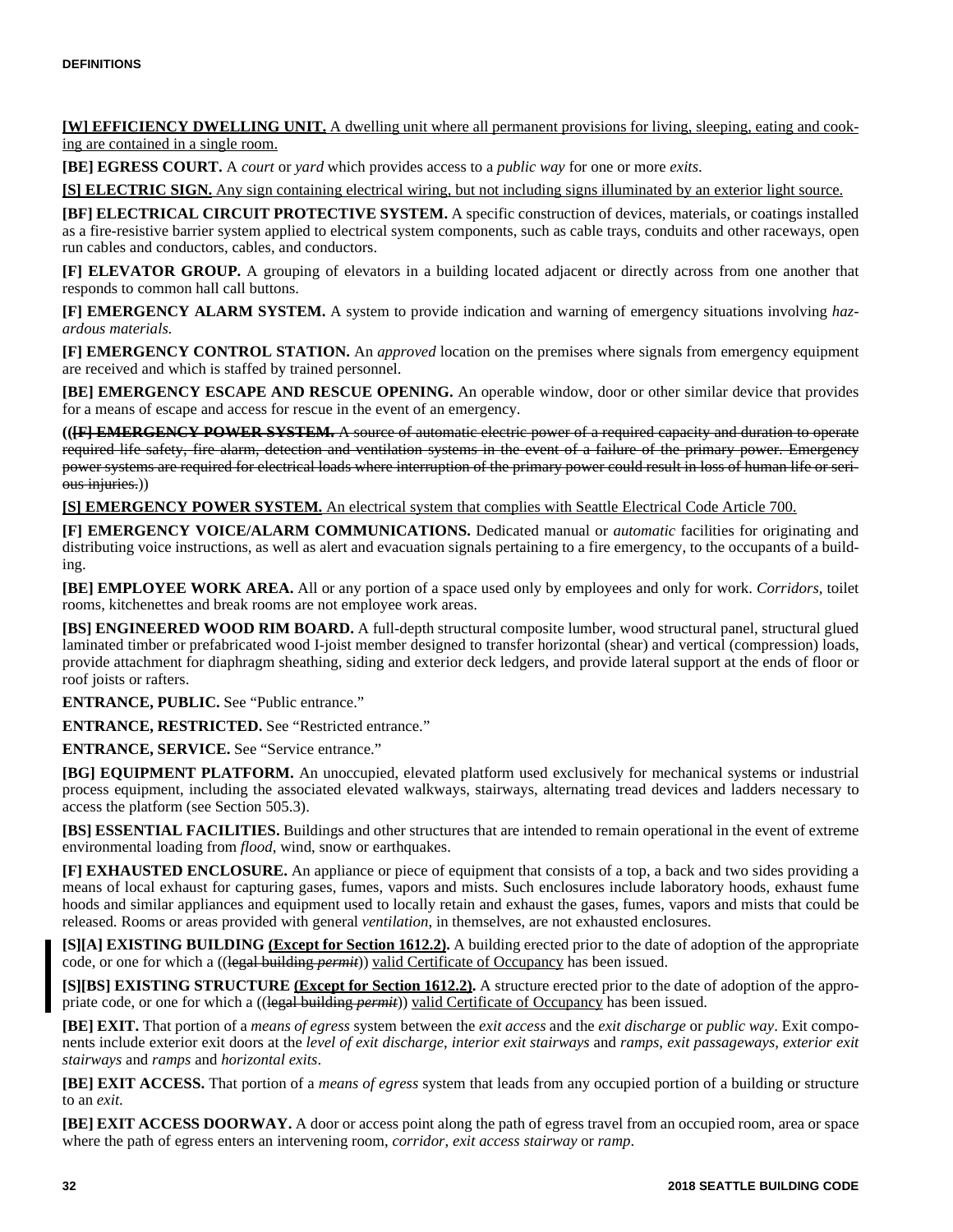**[BE] EXIT ACCESS RAMP.** A *ramp* within the exit access portion of the means of egress system.

**[BE] EXIT ACCESS STAIRWAY.** A *stairway* within the exit access portion of the means of egress system.

**[BE] EXIT DISCHARGE.** That portion of a *means of egress* system between the termination of an *exit* and a *public way*.

**[BE] EXIT DISCHARGE, LEVEL OF.** The *story* at the point at which an *exit* terminates and an *exit discharge* begins.

**EXIT, HORIZONTAL.** See "Horizontal exit."

**[S][BE] EXIT PASSAGEWAY.** An *exit* component that ((is separated from other interior spaces of a building or structure by fire-resistance-rated construction and opening protectives, and) provides for a protected path of egress travel in a horizontal direction to an *exit* or to the *exit discharge*.

**[BF] EXPANDED VINYL WALL COVERING.** Wall covering consisting of a woven textile backing, an expanded vinyl base coat layer and a nonexpanded vinyl skin coat. The expanded base coat layer is a homogeneous vinyl layer that contains a blowing agent. During processing, the blowing agent decomposes, causing this layer to expand by forming closed cells. The total thickness of the wall covering is approximately 0.055 inch to 0.070 inch (1.4 mm to 1.78 mm).

**[F] EXPLOSION.** An effect produced by the sudden violent expansion of gases, which may be accompanied by a shock wave or disruption, or both, of enclosing materials or structures. An explosion could result from any of the following:

- 1. Chemical changes such as rapid oxidation, *deflagration* or *detonation*, decomposition of molecules and runaway polymerization (usually *detonation*s).
- 2. Physical changes such as pressure tank ruptures.
- 3. Atomic changes (nuclear fission or fusion).

**[F] EXPLOSIVE.** A chemical compound, mixture or device, the primary or common purpose of which is to function by explosion. The term includes, but is not limited to: dynamite, black powder, pellet powder, initiating explosives, detonators, safety fuses, squibs, detonating cord, igniter cord, and igniters.

The term "explosive" includes any material determined to be within the scope of USC Title 18: Chapter 40 and also includes any material classified as an explosive other than consumer fireworks, 1.4G by the *hazardous materials* regulations of DOTn 49 CFR Parts 100-185.

**High explosive.** Explosive material, such as dynamite, which can be caused to detonate by means of a No. 8 test blasting cap when unconfined.

**Low explosive.** Explosive material that will burn or deflagrate when ignited. It is characterized by a rate of reaction that is less than the speed of sound. Examples of low explosives include, but are not limited to: black powder; safety fuse; igniters; igniter cord; fuse lighters; fireworks; and propellants, 1.3C.

**Mass-detonating explosives.** Division 1.1, 1.2 and 1.5 explosives alone or in combination, or loaded into various types of ammunition or containers, most of which can be expected to explode virtually instantaneously when a small portion is subjected to fire, severe concussion, impact, the impulse of an initiating agent or the effect of a considerable discharge of energy from without. Materials that react in this manner represent a mass explosion hazard. Such an explosive will normally cause severe structural damage to adjacent objects. Explosive propagation could occur immediately to other items of ammunition and explosives stored sufficiently close to and not adequately protected from the initially exploding pile with a time interval short enough so that two or more quantities must be considered as one for quantity-distance purposes.

**UN/DOTn Class 1 explosives.** The former classification system used by DOTn included the terms "high" and "low" explosives as defined herein. The following terms further define explosives under the current system applied by DOTn for all explosive materials defined as hazard Class 1 materials. Compatibility group letters are used in concert with the division to specify further limitations on each division noted (i.e., the letter G identifies the material as a pyrotechnic substance or article containing a pyrotechnic substance and similar materials).

**Division 1.1.** Explosives that have a mass explosion hazard. A mass explosion is one which affects almost the entire load instantaneously.

**Division 1.2.** Explosives that have a projection hazard but not a mass explosion hazard.

**Division 1.3.** Explosives that have a fire hazard and either a minor blast hazard or a minor projection hazard or both, but not a mass explosion hazard.

**Division 1.4.** Explosives that pose a minor explosion hazard. The explosive effects are largely confined to the package and no projection of fragments of appreciable size or range is to be expected. An external fire must not cause virtually instantaneous explosion of almost the entire contents of the package.

**Division 1.5.** Very insensitive explosives. This division is comprised of substances that have a mass explosion hazard, but that are so insensitive there is very little probability of initiation or of transition from burning to *detonation* under normal conditions of transport.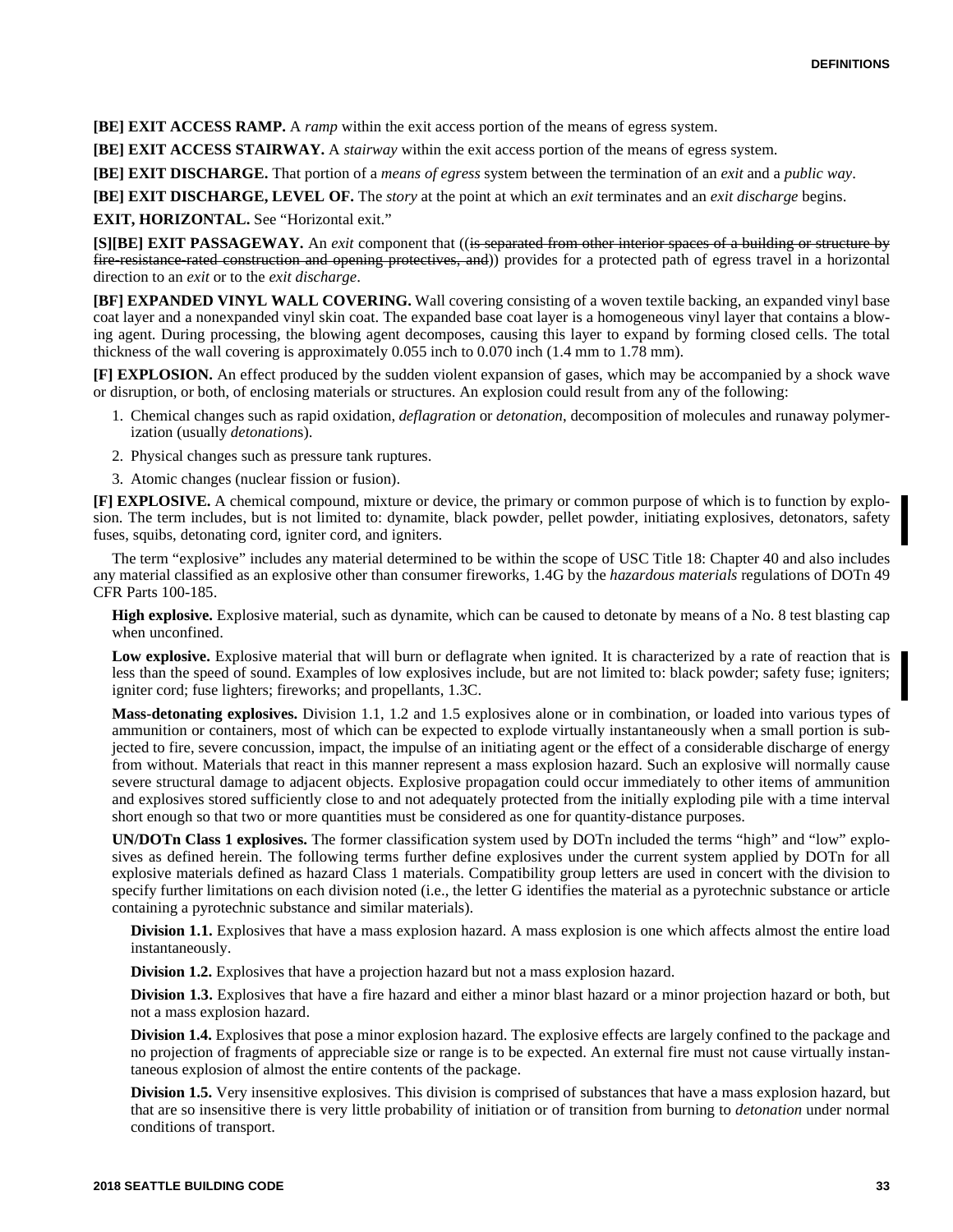**Division 1.6.** Extremely insensitive articles which do not have a mass explosion hazard. This division is comprised of articles that contain only extremely insensitive detonating substances and which demonstrate a negligible probability of accidental initiation or propagation.

**[BE] EXTERIOR EXIT RAMP.** An *exit* component that serves to meet one or more *means of egress* design requirements, such as required number of *exits* or *exit access* travel distance, and is open to *yards*, *courts* or *public ways*.

**[BE] EXTERIOR EXIT STAIRWAY.** An *exit* component that serves to meet one or more *means of egress* design requirements, such as required number of *exits* or *exit access* travel distance, and is open to *yards*, *courts* or *public ways*.

**[BF] EXTERIOR INSULATION AND FINISH SYSTEMS (EIFS).** EIFS are nonstructural, nonload-bearing, *exterior wall* cladding systems that consist of an insulation board attached either adhesively or mechanically, or both, to the substrate; an integrally reinforced base coat and a textured protective finish coat.

**[BF] EXTERIOR INSULATION AND FINISH SYSTEMS (EIFS) WITH DRAINAGE.** An EIFS that incorporates a means of drainage applied over a *water-resistive barrier*.

**[BF] EXTERIOR SURFACES.** Weather-exposed surfaces.

**[BF] EXTERIOR WALL.** A wall, bearing or nonbearing, that is used as an enclosing wall for a building, other than a *fire wall*, and that has a slope of 60 degrees (1.05 rad) or greater with the horizontal plane.

**[BF] EXTERIOR WALL COVERING.** A material or assembly of materials applied on the exterior side of *exterior walls* for the purpose of providing a weather-resisting barrier, insulation or for aesthetics, including but not limited to, *veneers,* siding, *exterior insulation and finish systems*, architectural *trim* and embellishments such as *cornices*, soffits, facias, gutters and leaders.

**[BF] EXTERIOR WALL ENVELOPE.** A system or assembly of *exterior wall* components, including *exterior wall* finish materials, that provides protection of the building structural members, including framing and sheathing materials, and conditioned interior space, from the detrimental effects of the exterior environment.

**[BF] F RATING.** The time period that the *through-penetration firestop system* limits the spread of fire through the penetration when tested in accordance with ASTM E814 or UL 1479.

**[BF] FABRIC PARTITION.** A partition consisting of a finished surface made of fabric, without a continuous rigid backing, that is directly attached to a framing system in which the vertical framing members are spaced greater than 4 feet (1219 mm) on center.

**[BS] FABRICATED ITEM.** Structural, load-bearing or lateral load-resisting members or assemblies consisting of materials assembled prior to installation in a building or structure, or subjected to operations such as heat treatment, thermal cutting, cold working or reforming after manufacture and prior to installation in a building or structure. Materials produced in accordance with standards referenced by this code, such as rolled structural steel shapes, steel reinforcing bars, *masonry units* and *wood structural panels*, or in accordance with a referenced standard that provides requirements for quality control done under the supervision of a third-party quality control agency, are not "fabricated items."

**[F] FABRICATION AREA.** An area within a semiconductor fabrication facility and related research and development areas in which there are processes using hazardous production materials. Such areas are allowed to include ancillary rooms or areas such as dressing rooms and offices that are directly related to the fabrication area processes.

**[A] FACILITY.** All or any portion of buildings, structures, *site* improvements, elements and pedestrian or vehicular routes located on a *site*.

**[BS] FACTORED LOAD.** The product of a *nominal load* and a *load factor*.

**[S] FEE SUBTITLE.** Seattle Municipal Code Title 22, Subtitle IX.

**[BS] FENESTRATION.** Products classified as either vertical fenestration or skylights and sloped glazing, installed in such a manner as to preserve the weather-resistant barrier of the wall or roof in which they are installed. Fenestration includes products with glass or other transparent or translucent materials.

**[BS] FENESTRATION, VERTICAL.** Windows that are fixed or movable, opaque doors, glazed doors, glazed block and combination opaque and glazed doors installed in a wall at less than 15 degrees from the vertical.

**[BS] FIBER-CEMENT (BACKER BOARD, SIDING, SOFFIT, TRIM AND UNDERLAYMENT) PRODUCTS.** Manufactured thin section composites of hydraulic cementitious matrices and discrete nonasbestos fibers.

**[BF] FIBER-REINFORCED POLYMER**. A polymeric composite material consisting of reinforcement fibers, such as glass, impregnated with a fiber-binding polymer which is then molded and hardened. Fiber-reinforced polymers are permitted to contain cores laminated between fiber-reinforced polymer facings.

**[BS] FIBERBOARD.** A fibrous, homogeneous panel made from lignocellulosic fibers (usually wood or cane) and having a density of less than 31 pounds per cubic foot (pcf)  $(497 \text{ kg/m}^3)$  but more than 10 pcf (160 kg/m<sup>3</sup>).

**FIELD NAILING.** See "Nailing, field."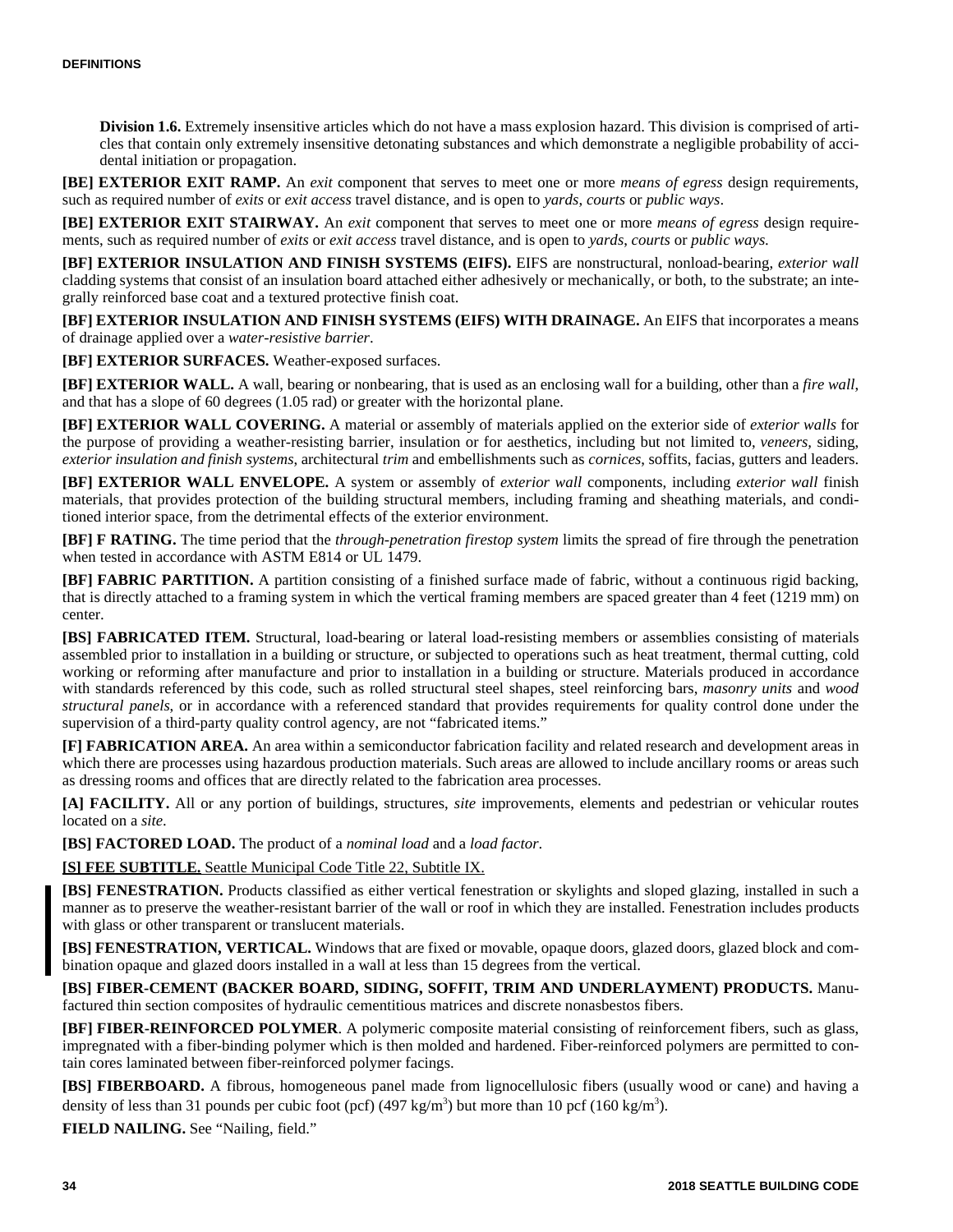# FIRE ALARM BOX, MANUAL. See "Manual fire alarm box."

**[F] FIRE ALARM CONTROL UNIT.** A system component that receives inputs from *automatic* and manual *fire alarm* devices and may be capable of supplying power to detection devices and transponders or off-premises transmitters. The control unit may be capable of providing a transfer of power to the notification appliances and transfer of condition to relays or devices.

**[F] FIRE ALARM SIGNAL.** A signal initiated by a *fire alarm*-*initiating device* such as a *manual fire alarm box*, *automatic fire detector*, waterflow switch or other device whose activation is indicative of the presence of a fire or fire signature.

**[F] FIRE ALARM SYSTEM.** A system or portion of a combination system consisting of components and circuits arranged to monitor and annunciate the status of *fire alarm* or *supervisory signal-initiating device*s and to initiate the appropriate response to those signals.

**[BF] FIRE AREA.** The aggregate floor area enclosed and bounded by *fire walls*, *fire barriers*, *exterior walls* or *horizontal assemblies* of a building. Areas of the building not provided with surrounding walls shall be included in the fire area if such areas are included within the horizontal projection of the roof or floor next above.

**[BF] FIRE BARRIER.** A fire-resistance-rated wall assembly of materials designed to restrict the spread of fire in which continuity is maintained.

**[S] FIRE CODE OFFICIAL.** The chief of the Seattle Fire Department or a duly authorized representative.

**[F] FIRE COMMAND CENTER.** The principal attended or unattended location where the status of detection, alarm communications and control systems is displayed, and from which the systems can be manually controlled.

**[BF] FIRE DAMPER.** A *listed* device installed in ducts and air transfer openings designed to close *automatically* upon detection of heat and resist the passage of flame. Fire dampers are classified for use in either static systems that will *automatically* shut down in the event of a fire, or in dynamic systems that continue to operate during a fire. A dynamic fire damper is tested and rated for closure under elevated temperature airflow.

**[S] FIRE DETECTION SYSTEM.** A system of smoke or heat detectors monitored at an *approved* central station, with no requirement for notification appliances in the building.

**[F] FIRE DETECTOR, AUTOMATIC.** A device designed to detect the presence of a fire signature and to initiate action.

**[S] FIRE DISTRICT.** That part of the city within the boundary described as follows:

Beginning at the intersection of the center line of Alaskan Way and Clay Street; thence northeasterly along the center line of Clay Street to an intersection with the center line of Denny Way; thence easterly along the center line of Denny Way to an intersection with the center line of Yale Avenue; thence southeasterly along the center line of Yale Avenue to an intersection with the center line of Interstate Highway 5; thence southerly and southeasterly along the centerline of Interstate Highway 5 to an intersection with the center line of 7th Avenue South; thence southerly along the center line of 7th Avenue South to an intersection with the center line of Dearborn Street; thence westerly along the center line of Dearborn Street to an intersection with the center line of Airport Way; thence northwesterly along the center line of Airport Way to an intersection with the center line of 4th Avenue South; thence southerly along the center line of 4th Avenue South to an intersection with the center line of South Royal Brougham Way; thence westerly along the center line of South Royal Brougham Way to an intersection with the center line of South Alaskan Way; thence southerly along the center line of South Alaskan Way to an intersection with the center line of South Massachusetts Street, thence westerly along the center line of South Massachusetts Street to the Outer Harbor Line in Elliott Bay, thence northerly and northwesterly along the Outer Harbor Line to an intersection with the center line of West Harrison Street, thence easterly along the center line of West Harrison Street to an intersection with the center line of Alaskan Way, then southeasterly along the center line of Alaskan Way to the point of beginning.

Buildings and structures located partially within and partially outside the *Fire District* are considered to be located in the *Fire District*. See Figure 202F.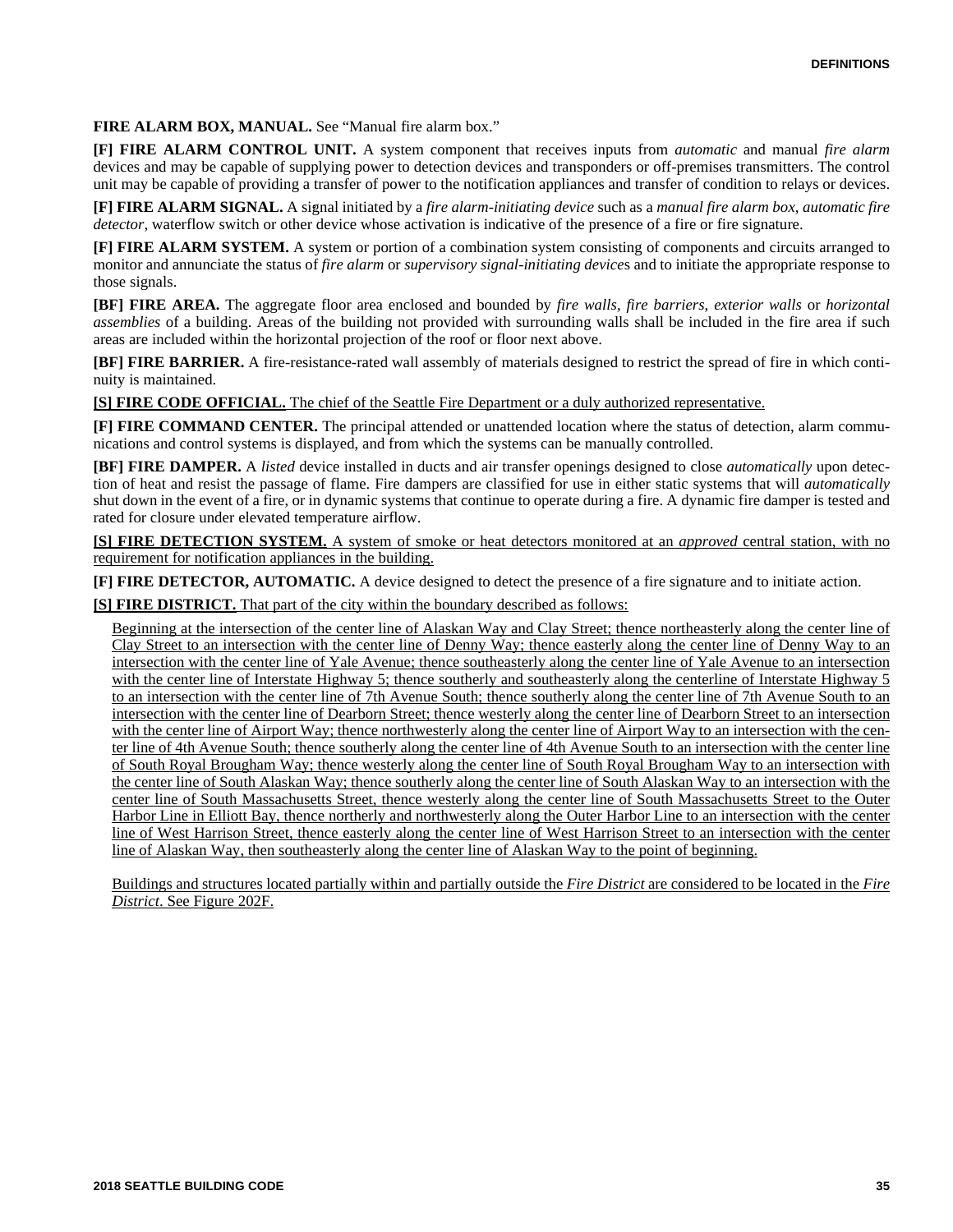



**[BF] FIRE DOOR.** The door component of a *fire door assembly*.

**[BF] FIRE DOOR ASSEMBLY.** Any combination of a *fire door*, frame, hardware and other accessories that together provide a specific degree of fire protection to the opening.

**FIRE DOOR ASSEMBLY, FLOOR.** See "Floor fire door assembly."

**[BF] FIRE EXIT HARDWARE.** *Panic hardware* that is *listed* for use on *fire door assemblies*.

**[F] FIRE LANE.** A road or other passageway developed to allow the passage of fire apparatus. A fire lane is not necessarily intended for vehicular traffic other than fire apparatus.

**[BF] FIRE PARTITION.** A vertical assembly of materials designed to restrict the spread of fire in which openings are protected.

**[BF] FIRE PROTECTION RATING.** The period of time that an opening protective will maintain the ability to confine a fire as determined by tests specified in Section 716. Ratings are stated in hours or minutes.

**[F] FIRE PROTECTION SYSTEM.** *Approved* devices, equipment and systems or combinations of systems used to detect a fire, activate an alarm, extinguish or control a fire, control or manage smoke and products of a fire or any combination thereof.

**[BF] FIRE-RATED GLAZING.** Glazing with either a *fire protection rating* or a *fire-resistance rating*.

**[BF] FIRE RESISTANCE.** That property of materials or their assemblies that prevents or retards the passage of excessive heat, hot gases or flames under conditions of use.

**[BF] FIRE-RESISTANCE RATING.** The period of time a building element, component or assembly maintains the ability to confine a fire, continues to perform a given structural function, or both, as determined by the tests, or the methods based on tests, prescribed in Section 703.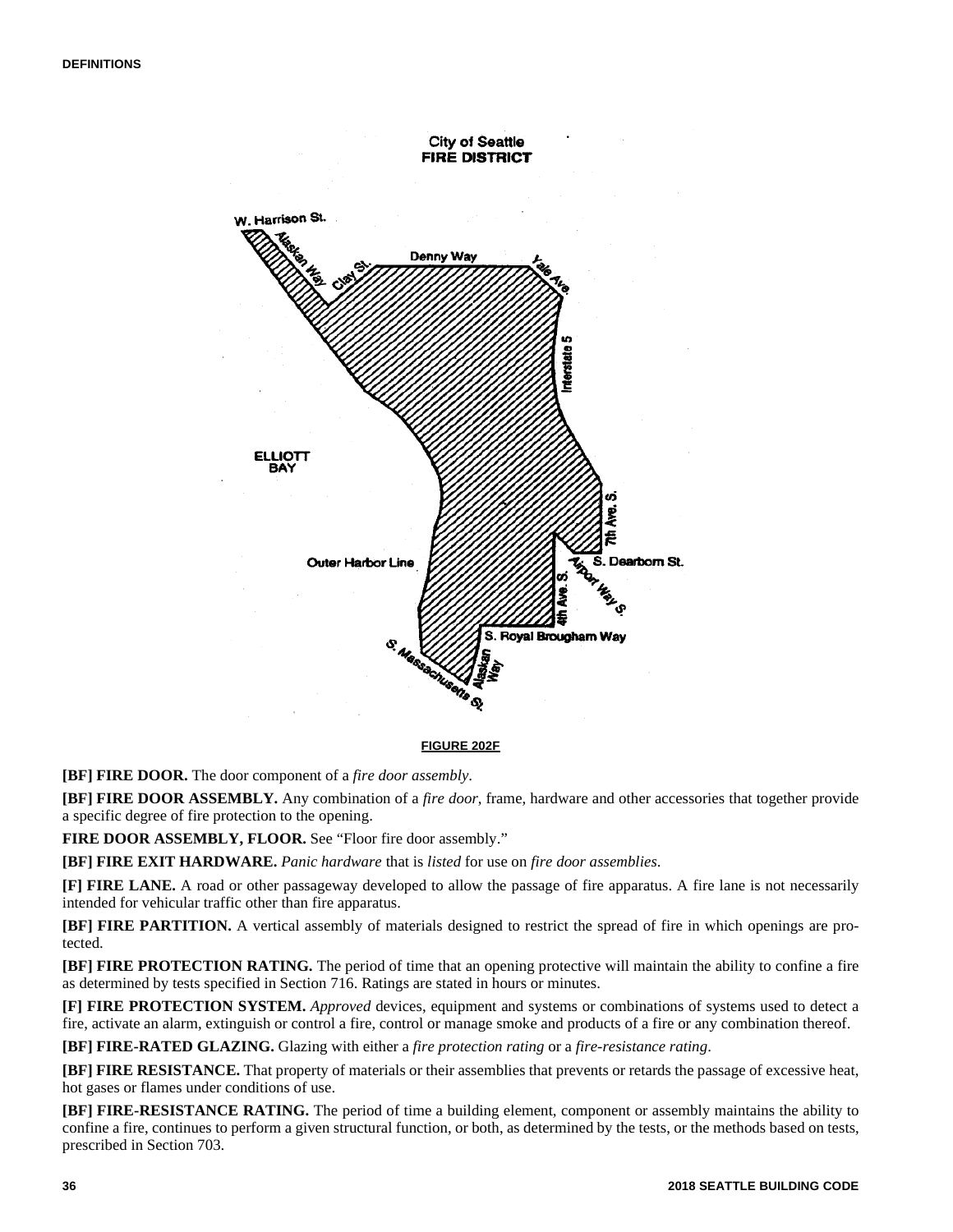**[BF] FIRE-RESISTANT JOINT SYSTEM.** An assemblage of specific materials or products that are designed, tested and fireresistance rated in accordance with either ASTM E1966 or UL 2079 to resist for a prescribed period of time the passage of fire through *joints* made in or between fire-resistance-rated assemblies.

**[S] FIRE-RETARDANT COVERING.** Material with a flame spread rating of less than 15 when tested in accordance with ASTM E84.

**[F] FIRE SAFETY FUNCTIONS.** Building and fire control functions that are intended to increase the level of life safety for occupants or to control the spread of harmful effects of fire.

**[S][BF] FIRE SEPARATION DISTANCE.** The distance measured from the building face to one of the following:

- 1. The closest interior *lot line*.
- 2. To the ((centerline)) opposite side of a street, an alley or *public way*.

3. To an imaginary line between two buildings on the lot.

The distance shall be measured at right angles from the face of the wall.

**[S][BF] FIRE WALL.** A fire-resistance-rated wall having protected openings, which restricts the spread of fire and extends continuously from the foundation to or through the roof. ((<del>, with sufficient structural stability under fire conditions to allow col-</del> lapse of construction on either side without collapse of the wall.))

**[BF] FIRE WINDOW ASSEMBLY.** A window constructed and glazed to give protection against the passage of fire.

**[BF] FIREBLOCKING.** Building materials, or materials *approved* for use as fireblocking, installed to resist the free passage of flame to other areas of the building through concealed spaces.

**[M] FIREPLACE.** A hearth and fire chamber or similar prepared place in which a fire may be made and which is built in conjunction with a chimney.

**[BS] FIREPLACE THROAT.** The opening between the top of the firebox and the smoke chamber.

**FIRESTOP, MEMBRANE-PENETRATION.** See "Membrane-penetration firestop."

**FIRESTOP, PENETRATION.** See "Penetration firestop."

**FIRESTOP SYSTEM, THROUGH-PENETRATION.** See "Through-penetration firestop system."

**[F] FIREWORKS.** Any composition or device for the purpose of producing a visible or audible effect for entertainment purposes by combustion, *deflagration* or *detonation* that meets the definition of 1.4G fireworks or 1.3G fireworks.

**Fireworks, 1.3G.** Large fireworks devices, which are explosive materials, intended for use in fireworks displays and designed to produce audible or visible effects by combustion, *deflagration* or *detonation*. Such 1.3G fireworks include, but are not limited to, firecrackers containing more than 130 milligrams (2 grains) of explosive composition, aerial shells containing more than 40 grams of pyrotechnic composition, and other display pieces which exceed the limits for classification as 1.4G fireworks. Such 1.3G fireworks are also described as fireworks, UN0335 by the DOTn.

**Fireworks, 1.4G.** Small fireworks devices containing restricted amounts of pyrotechnic composition designed primarily to produce visible or audible effects by combustion or deflagration that complies with the construction, chemical composition and labeling regulations of the DOTn for fireworks, UN0336, and the U.S. Consumer Product Safety Commission (CPSC) as set forth in CPSC 16 CFR: Parts 1500 and 1507.

**[BG] FIXED BASE OPERATOR (FBO).** A commercial business granted the right by the airport sponsor to operate on an airport and provide aeronautical services, such as fueling, hangaring, tie-down and parking, aircraft rental, aircraft maintenance and flight instruction.

**[BE] FIXED SEATING.** Furniture or fixture designed and installed for the use of sitting and secured in place including benchtype seats and seats with or without backs or armrests.

**[BF] FLAME SPREAD.** The propagation of flame over a surface.

**[BF] FLAME SPREAD INDEX.** A comparative measure, expressed as a dimensionless number, derived from visual measurements of the spread of flame versus time for a material tested in accordance with ASTM E84 or UL 723.

**[F] FLAMMABLE GAS.** A material that is a gas at 68°F (20°C) or less at 14.7 pounds per square inch atmosphere (psia) (101 kPa) of pressure [a material that has a *boiling point* of 68°F (20°C) or less at 14.7 psia (101 kPa)], which also meets one of the following:

1. Is ignitable at 14.7 psia (101 kPa) when in a mixture of 13 percent or less by volume with air.

2. Has a flammable range at 14.7 psia (101 kPa) with air of at least 12 percent, regardless of the lower limit.

The limits specified shall be determined at 14.7 psi (101 kPa) of pressure and a temperature of 68 $^{\circ}$ F (20 $^{\circ}$ C) in accordance with ASTM E681.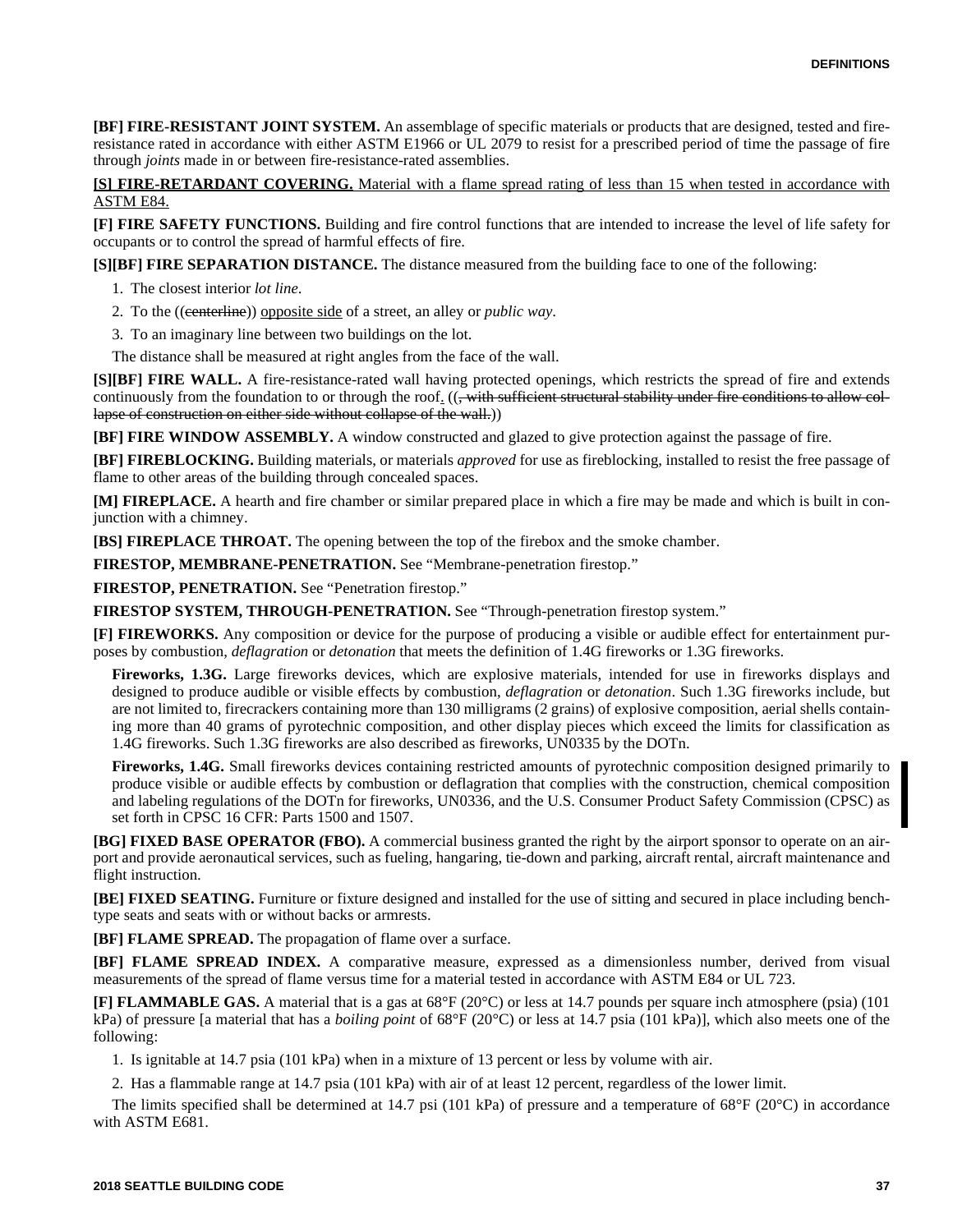**[F] FLAMMABLE LIQUEFIED GAS.** A liquefied compressed gas which, under a charged pressure, is partially liquid at a temperature of 68°F (20°C) and which is flammable.

**[F] FLAMMABLE LIQUID.** A *liquid* having a closed cup *flash point* below 100°F (38°C). Flammable liquids are further categorized into a group known as Class I liquids. The Class I category is subdivided as follows:

**Class IA.** *Liquids* having a *flash point* below 73°F (23°C) and a *boiling point* below 100°F (38°C).

**Class IB.** *Liquids* having a *flash point* below 73°F (23°C) and a *boiling point* at or above 100°F (38°C).

**Class IC.** *Liquids* having a *flash point* at or above 73°F (23°C) and below 100°F (38°C). The category of flammable liquids does not include *compressed gases* or *cryogenic fluids*.

**[F] FLAMMABLE MATERIAL.** A material capable of being readily ignited from common sources of heat or at a temperature of 600°F (316°C) or less.

**[F] FLAMMABLE SOLID.** A *solid*, other than a blasting agent or *explosive*, that is capable of causing fire through friction, absorption or moisture, spontaneous chemical change, or retained heat from manufacturing or processing, or which has an ignition temperature below 212°F (100°C) or which burns so vigorously and persistently when ignited as to create a serious hazard. A chemical shall be considered a flammable *solid* as determined in accordance with the test method of CPSC 16 CFR; Part 1500.44, if it ignites and burns with a self-sustained flame at a rate greater than 0.1 inch (2.5 mm) per second along its major axis.

**[F] FLAMMABLE VAPORS OR FUMES.** The concentration of flammable constituents in air that exceeds 25 percent of their *lower flammable limit (LFL).*

**[F] FLASH POINT.** The minimum temperature in degrees Fahrenheit at which a *liquid* will give off sufficient vapors to form an ignitable mixture with air near the surface or in the container, but will not sustain combustion. The flash point of a *liquid* shall be determined by appropriate test procedure and apparatus as specified in ASTM D56, ASTM D93 or ASTM D3278.

**[BE] FLIGHT.** A continuous run of rectangular treads, *winders* or combination thereof from one landing to another.

**[BS] FLOOD or FLOODING.** A general and temporary condition of partial or complete inundation of normally dry land from:

- 1. The overflow of inland or tidal waters.
- 2. The unusual and rapid accumulation or runoff of surface waters from any source.

**[BS] FLOOD DAMAGE-RESISTANT MATERIALS.** Any construction material capable of withstanding direct and prolonged contact with floodwaters without sustaining any damage that requires more than cosmetic *repair*.

**FLOOD, DESIGN.** See "Design flood."

**FLOOD ELEVATION, DESIGN.** See "Design flood elevation."

**[BS] FLOOD HAZARD AREA.** The greater of the following two areas:

- 1. The area within a flood plain subject to a 1-percent or greater chance of *flooding* in any year.
- 2. The area designated as a flood hazard area on a community's flood hazard map, or otherwise legally designated.

**FLOOD HAZARD AREAS, SPECIAL.** See "Special flood hazard area."

**[BS] FLOOD INSURANCE RATE MAP (FIRM).** An official map of a community on which the Federal Emergency Management Agency (FEMA) has delineated both the *special flood hazard areas* and the risk premium zones applicable to the community.

**[BS] FLOOD INSURANCE STUDY.** The official report provided by the Federal Emergency Management Agency containing the Flood Insurance Rate Map (FIRM), the Flood Boundary and Floodway Map (FBFM), the water surface elevation of the *base flood* and supporting technical data.

**[BS] FLOODWAY.** The channel of the river, creek or other watercourse and the adjacent land areas that must be reserved in order to discharge the *base flood* without cumulatively increasing the water surface elevation more than a designated height.

**[BE] FLOOR AREA, GROSS.** The floor area within the inside perimeter of the *exterior walls* of the building under consideration, exclusive of vent *shafts* and *courts*, without deduction for *corridors*, *stairways*, *ramps*, closets, the thickness of interior walls, columns or other features. The floor area of a building, or portion thereof, not provided with surrounding *exterior walls* shall be the usable area under the horizontal projection of the roof or floor above. The gross floor area shall not include *shafts* with no openings or interior *courts*.

**[BE] FLOOR AREA, NET.** The actual occupied area not including unoccupied accessory areas such as *corridors, stairways, ramps,* toilet rooms, mechanical rooms and closets.

**[BF] FLOOR FIRE DOOR ASSEMBLY.** A combination of a *fire door*, a frame, hardware and other accessories installed in a horizontal plane, which together provide a specific degree of fire protection to a through-opening in a fire-resistance-rated floor (see Section 712.1.13.1).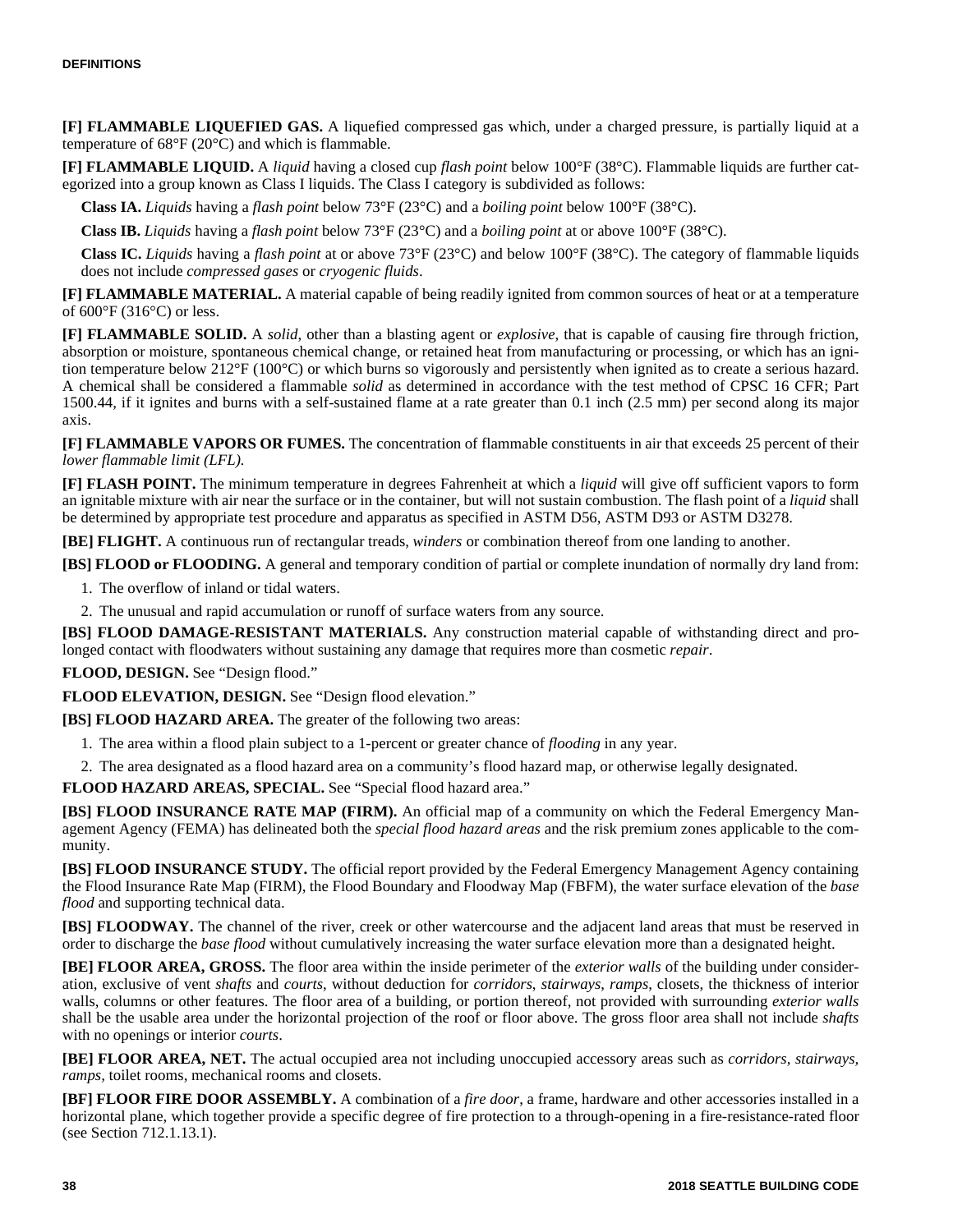**[F] FOAM-EXTINGUISHING SYSTEM.** A special system discharging a foam made from concentrates, either mechanically or chemically, over the area to be protected.

**[BF] FOAM PLASTIC INSULATION.** A plastic that is intentionally expanded by the use of a foaming agent to produce a reduced-density plastic containing voids consisting of open or closed cells distributed throughout the plastic for thermal insulating or acoustical purposes and that has a density less than 20 pounds per cubic foot (pcf)  $(320 \text{ kg/m}^3)$ .

**[BE] FOLDING AND TELESCOPIC SEATING.** Tiered seating having an overall shape and size that is capable of being reduced for purposes of moving or storing and is not a building element.

**[BG] FOOD COURT.** A public seating area located in the *mall* that serves adjacent food preparation tenant spaces.

**[BG] FOSTER CARE FACILITIES.** Facilities that provide care to more than five children, 2-1/2 years of age or less.

**[BS] FOUNDATION PIER (for Chapter 21).** An isolated vertical foundation member whose horizontal dimension measured at right angles to its thickness does not exceed three times its thickness and whose height is equal to or less than four times its thickness.

**[BS] FRAME STRUCTURE.** A building or other structure in which vertical *loads* from floors and roofs are primarily supported by columns.

**[F] FUEL CELL POWER SYSTEM, STATIONARY.** A stationary energy-generation system that converts the chemical energy of a fuel and oxidant to electric energy (DC or AC electricity) by an electrochemical process.

**Field-fabricated fuel cell power system.** A *stationary fuel cell power system* that is assembled at the job site and is not a preengineered or prepackaged factory-assembled fuel cell power system.

**Preengineered fuel cell power system.** A *stationary fuel cell power system* consisting of components and modules that are produced in a factory and shipped to the job site for assembly.

**Prepackaged fuel cell power system.** A *stationary fuel cell power system* that is factory assembled as a single, complete unit and shipped as a complete unit for installation at the job site.

**[BS] GABLE.** The triangular portion of a wall beneath the end of a dual-slope, pitched, or mono-slope roof or portion thereof and above the top plates of the story or level of the ceiling below.

**[BE] GAMING.** To deal, operate, carry on, conduct, maintain or expose for play any game played with cards, dice, equipment or any mechanical, electromechanical or electronic device or machine for money, property, checks, credit or any representative of value except where occurring at private home or operated by a charitable or educational organization.

**[BE] GAMING AREA.** Single or multiple areas of a building or facility where gaming machines or tables are present and gaming occurs, including but not limited to, primary casino gaming areas, VIP gaming areas, high-roller gaming areas, bar tops, lobbies, dedicated rooms or spaces such as in retail or restaurant establishments, sports books and tournament areas.

**[BE] GAMING MACHINE TYPE.** Categorization of gaming machines per type of game played on them, including, but not limited to, slot machines, video poker and video keno.

**[BE] GAMING TABLE TYPE.** Categorization of gaming tables per the type of game played on them, including, but not limited to, baccarat, bingo, blackjack/21, craps, pai gow, poker, roulette.

**[F] GAS CABINET.** A fully enclosed, ventilated noncombustible enclosure used to provide an isolated environment for *compressed gas* cylinders in storage or *use*. Doors and access ports for exchanging cylinders and accessing pressure-regulating controls are allowed to be included.

**[F] GAS DETECTION SYSTEM.** A system or portion of a combination system that utilizes one or more stationary sensors to detect the presence of a specified gas at a specified concentration and initiate one or more responses required by this code, such as notifying a responsible person, activating an alarm signal, or activating or deactivating equipment. A self-contained gas detection and alarm device is not classified as a gas detection system.

**[F] GAS ROOM.** A separately ventilated, fully enclosed room in which only *compressed gases* and associated equipment and supplies are stored or *used.*

**[F] GASEOUS HYDROGEN SYSTEM.** An assembly of piping, devices and apparatus designed to generate, store, contain, distribute or transport a nontoxic, gaseous hydrogen-containing mixture having not less than 95-percent hydrogen gas by volume and not more than 1-percent oxygen by volume. Gaseous hydrogen systems consist of items such as *compressed gas* containers, reactors and appurtenances, including pressure regulators, pressure relief devices, manifolds, pumps, compressors and interconnecting piping and tubing and controls.

**[BF] GLASS FIBERBOARD.** Fibrous glass roof insulation consisting of inorganic glass fibers formed into rigid boards using a binder. The board has a top surface faced with asphalt and kraft reinforced with glass fiber.

**[BS] GRADE (LUMBER).** The classification of lumber in regard to strength and utility in accordance with American Softwood Lumber Standard DOC PS 20 and the grading rules of an *approved* lumber rules-writing agency.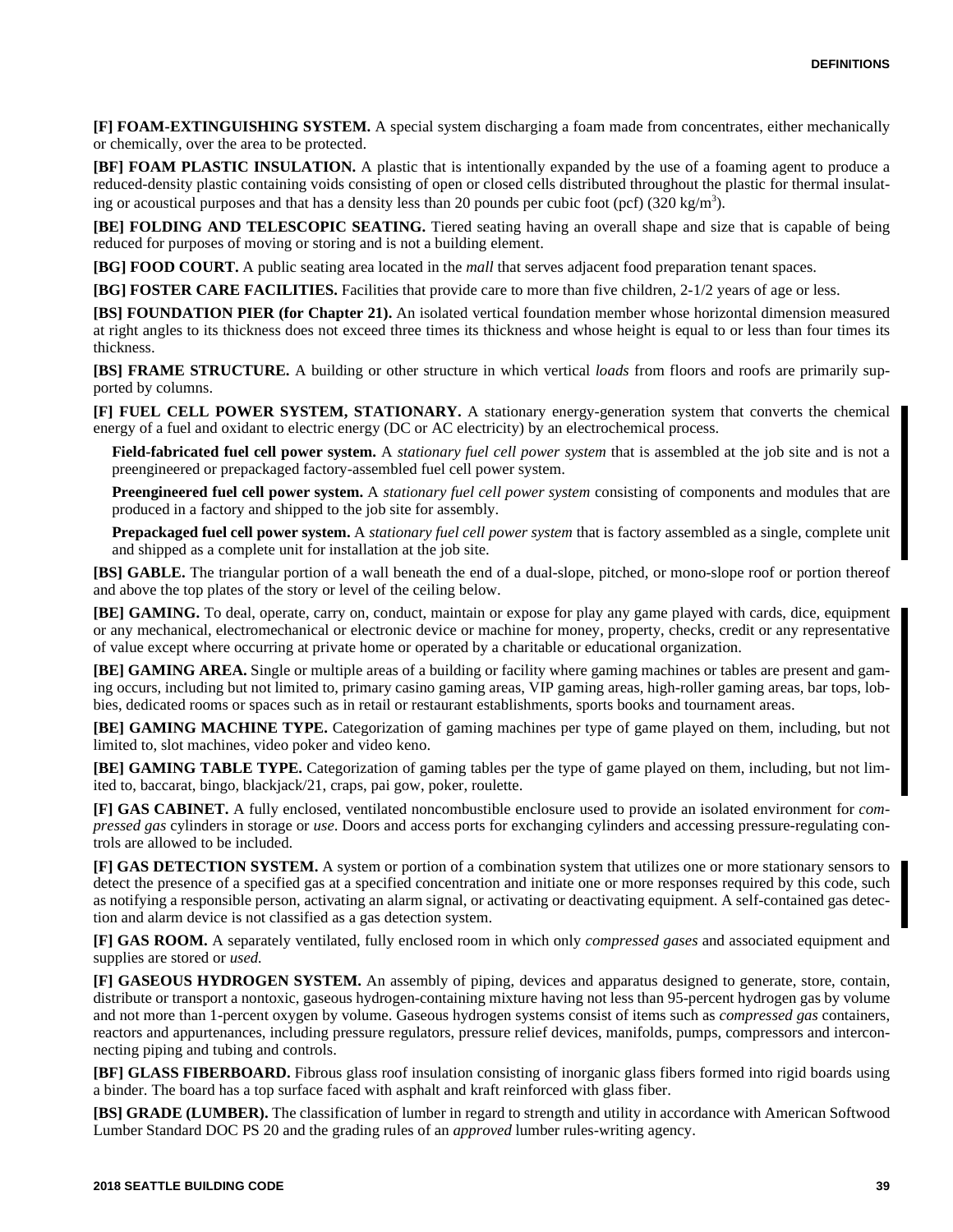**[BE] GRADE FLOOR OPENING.** A window or other opening located such that the sill height of the opening is not more than 44 inches (1118 mm) above or below the finished ground level adjacent to the opening.

**[S][BG] GRADE PLANE.** A reference plane representing the average of finished ground level adjoining the building at *exterior walls*. Where the finished ground level slopes away from the *exterior walls*, the reference plane shall be established by the lowest points within the area between the building and the *lot line* or, where the *lot line* is more than 6 feet (1829 mm) from the building, between the building and a point 6 feet (1829 mm) from the building. For grade of structures built over water, see Section 425.3.

**GRADE PLANE, STORY ABOVE.** See "Story above grade plane."

**[BE] GRANDSTAND.** Tiered seating supported on a dedicated structural system and two or more rows high and is not a building element (see "*Bleachers*").

**[BG] GREENHOUSE.** A structure or thermally isolated area of a building that maintains a specialized sunlit environment used for and essential to the cultivation, protection or maintenance of plants.

**[BG] GROSS LEASABLE AREA.** The total floor area designed for tenant occupancy and exclusive use. The area of tenant occupancy is measured from the centerlines of joint partitions to the outside of the tenant walls. All tenant areas, including areas used for storage, shall be included in calculating gross leasable area.

**[BG] GROUP HOME.** A facility for social rehabilitation, substance abuse or mental health problems that contains a group housing arrangement that provides *custodial care* but does not provide medical care.

**[BE] GUARD.** A building component or a system of building components located at or near the open sides of elevated walking surfaces that minimizes the possibility of a fall from the walking surface to a lower level.

**[BG] GUESTROOM.** A room used or intended to be used by one or more guests for living or sleeping purposes.

**[BS] GYPSUM BOARD.** The generic name for a family of sheet products consisting of a noncombustible core primarily of gypsum with paper surfacing. Gypsum wallboard, gypsum sheathing, gypsum base for gypsum veneer plaster, exterior gypsum soffit board, predecorated gypsum board and water-resistant gypsum backing board complying with the standards listed in Tables 2506.2, 2507.2 and Chapter 35 are types of gypsum board.

**[BS] GYPSUM PANEL PRODUCT.** The general name for a family of sheet products consisting essentially of gypsum.

**[BS] GYPSUM PLASTER.** A mixture of calcined gypsum or calcined gypsum and lime and aggregate and other *approved* materials as specified in this code.

**[BS] GYPSUM VENEER PLASTER.** *Gypsum plaster* applied to an *approved* base in one or more coats normally not exceeding 1/4 inch (6.4 mm) in total thickness.

**[BG] HABITABLE SPACE.** A space in a building for living, sleeping, eating or cooking. Bathrooms, toilet rooms, closets, halls, storage or utility spaces and similar areas are not considered habitable spaces.

**[F] HALOGENATED EXTINGUISHING SYSTEM.** A fire-extinguishing system using one or more atoms of an element from the halogen chemical series: fluorine, chlorine, bromine and iodine.

**[F] HANDLING.** The deliberate transport by any means to a point of storage or *use*.

**[BE] HANDRAIL.** A horizontal or sloping rail intended for grasping by the hand for guidance or support.

**[BS] HARDBOARD.** A fibrous-felted, homogeneous panel made from lignocellulosic fibers consolidated under heat and pressure in a hot press to a density not less than 31 pcf  $(497 \text{ kg/m}^3)$ .

**HARDWARE.** See "Fire exit hardware" and "Panic hardware."

**[F] HAZARDOUS MATERIALS.** Those chemicals or substances that are *physical hazards* or *health hazards* as classified in Section 307 and the *International Fire Code*, whether the materials are in usable or waste condition.

**[F] HAZARDOUS PRODUCTION MATERIAL (HPM).** A *solid*, *liquid* or gas associated with semiconductor manufacturing that has a degree-of-hazard rating in health, flammability or instability of Class 3 or 4 as ranked by NFPA 704 and which is *used* directly in research, laboratory or production processes which have as their end product materials that are not hazardous.

**[BS] HEAD JOINT.** Vertical *mortar joint* placed between *masonry units* within the *wythe* at the time the *masonry units* are laid.

**[F] HEALTH HAZARD.** A classification of a chemical for which there is statistically significant evidence that acute or chronic health effects are capable of occurring in exposed persons. The term "health hazard" includes chemicals that are *toxic* or *highly toxic*, and *corrosive*.

**HEAT DETECTOR.** See "Detector, heat."

**[S][BG] HEIGHT, BUILDING.** The vertical distance from *grade plane* to the average height of the highest roof surface other than rooftop structures complying with Section 1510.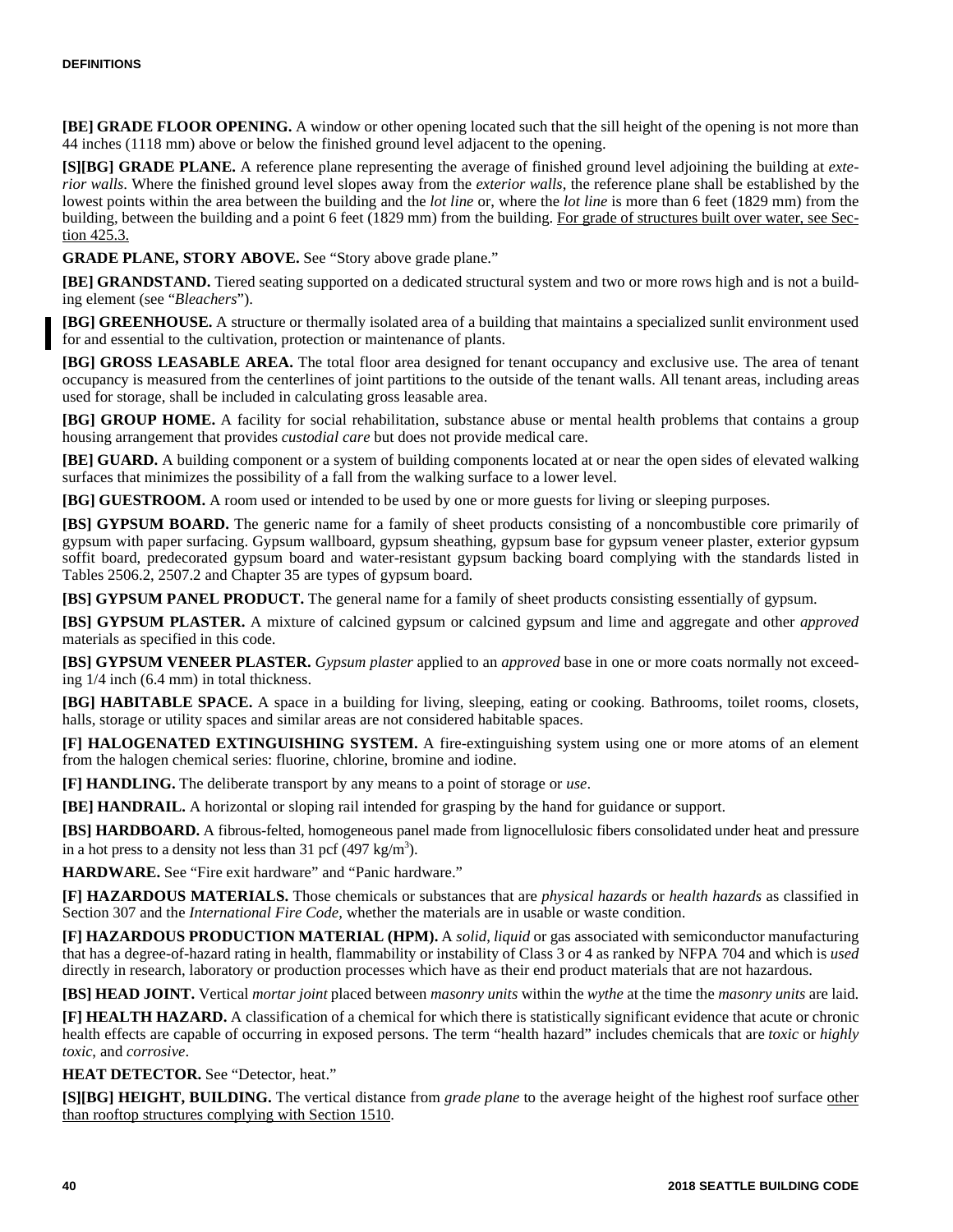**[BS] HELICAL PILE.** Manufactured steel deep foundation element consisting of a central shaft and one or more helical bearing plates. A helical pile is installed by rotating it into the ground. Each helical bearing plate is formed into a screw thread with a uniform defined pitch.

**[F] HELIPAD.** A structural surface that is used for the landing, taking off, taxiing and parking of helicopters.

**[F] HELIPORT.** An area of land or water or a structural surface that is used, or intended for use, for the landing and taking off of helicopters, and any appurtenant areas that are used, or intended for use, for heliport buildings or other heliport facilities.

**[F] HELISTOP.** The same as "heliport," except that no fueling, defueling, maintenance, repairs or storage of helicopters is permitted.

**[F] HIGHER EDUCATION LABORATORY.** Laboratories in Group B occupancies used for educational purposes above the 12th grade. Storage, use and handling of chemicals in such laboratories shall be limited to purposes related to testing, analysis, teaching, research or developmental activities on a nonproduction basis.

**[F] HIGHLY TOXIC.** A material which produces a lethal dose or lethal concentration that falls within any of the following categories:

- 1. A chemical that has a median lethal dose  $(LD_{50})$  of 50 milligrams or less per kilogram of body weight when administered orally to albino rats weighing between 200 and 300 grams each.
- 2. A chemical that has a median lethal dose  $(LD_{50})$  of 200 milligrams or less per kilogram of body weight when administered by continuous contact for 24 hours (or less if death occurs within 24 hours) with the bare skin of albino rabbits weighing between 2 and 3 kilograms each.
- 3. A chemical that has a median lethal concentration  $(LC_{50})$  in air of 200 parts per million by volume or less of gas or vapor, or 2 milligrams per liter or less of mist, fume or dust, when administered by continuous inhalation for 1 hour (or less if death occurs within 1 hour) to albino rats weighing between 200 and 300 grams each.

Mixtures of these materials with ordinary materials, such as water, might not warrant classification as *highly toxic.* While this system is basically simple in application, any hazard evaluation that is required for the precise categorization of this type of material shall be performed by experienced, technically competent persons.

**[BF] HIGH-PRESSURE DECORATIVE EXTERIOR-GRADE COMPACT LAMINATE (HPL).** Panels consisting of layers of cellulose fibrous material impregnated with thermosetting resins and bonded together by a high-pressure process to form a homogeneous nonporous core suitable for exterior use.

**[BF] HIGH-PRESSURE DECORATIVE EXTERIOR-GRADE COMPACT LAMINATE (HPL) SYSTEM.** An *exterior wall covering* fabricated using HPL in a specific assembly including *joints*, seams, attachments, substrate, framing and other details as appropriate to a particular design.

**[BG] HIGH-RISE BUILDING.** A building with an occupied floor located more than 75 feet (22 860 mm) above the lowest level of fire department vehicle access.

**[S][A] HISTORIC BUILDINGS.** ((Any building or structure that is one or more of the following:)) See "Landmark."

- ((1. Listed or certified as eligible for listing by the State Historic Preservation Officer or the Keeper of the National Register of Historic Places, in the National Register of Historic Places.
- 2. Designated as historic under an applicable state or local law.
- 3. Certified as a contributing resource within a National Register, state designated or locally designated historic district.))

**[BF] HORIZONTAL ASSEMBLY.** A fire-resistance-rated floor or *roof assembly* of materials designed to restrict the spread of fire in which continuity is maintained.

**[BE] HORIZONTAL EXIT.** An *exit* component consisting of fire-resistance-rated construction and opening protectives intended to compartmentalize portions of a building thereby creating refuge areas that afford safety from the fire and smoke from the area of fire origin.

**[W] HOSPICE CARE CENTER.** A building or portion thereof used on a 24-hour basis for the provision of hospice services to terminally ill inpatients.

**[BG] HOSPITALS AND PSYCHIATRIC HOSPITALS.** Facilities that provide care or treatment for the medical, psychiatric, obstetrical, or surgical treatment of care recipients who are *incapable of self-preservation*.

**[BG] HOUSING UNIT.** A *dormitory* or a group of *cells* with a common dayroom in Group I-3.

**HPM.** See "Hazardous Production Material."

**[F] HPM ROOM.** A room used in conjunction with or serving a Group H-5 occupancy, where *HPM* is stored or *used* and which is classified as a Group H-2, H-3 or H-4 occupancy.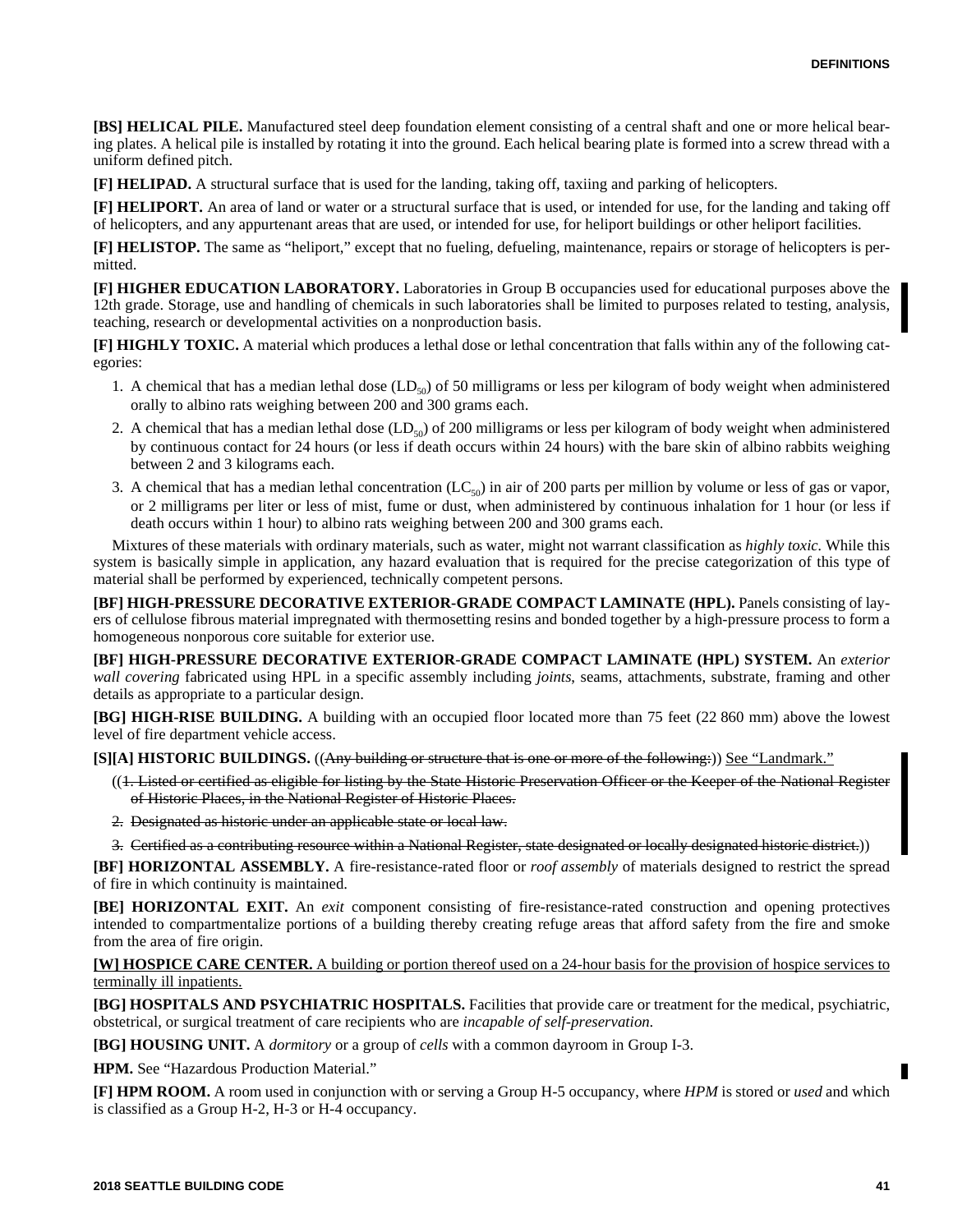**[BS] HURRICANE-PRONE REGIONS.** Areas vulnerable to hurricanes defined as:

- 1. The U. S. Atlantic Ocean and Gulf of Mexico coasts where the basic design wind speed, *V* for Risk Category II buildings is greater than 115 mph  $(51.4 \text{ m/s})$ ;
- 2. Hawaii, Puerto Rico, Guam, Virgin Islands and American Samoa.

**[F] HYDROGEN FUEL GAS ROOM.** A room or space that is intended exclusively to house a *gaseous hydrogen system*.

**[BS] ICE-SENSITIVE STRUCTURE.** A structure for which the effect of an atmospheric ice *load* governs the design of a structure or portion thereof. This includes, but is not limited to, lattice structures, guyed masts, overhead lines, light suspension and cable-stayed bridges, aerial cable systems (e.g., for ski lifts or logging operations), amusement rides, open catwalks and platforms, flagpoles and signs.

**[F] IMMEDIATELY DANGEROUS TO LIFE AND HEALTH (IDLH).** The concentration of airborne contaminants which poses a threat of death, immediate or delayed permanent adverse health effects, or effects that could prevent escape from such an environment. This contaminant concentration level is established by the National Institute of Occupational Safety and Health (NIOSH) based on both toxicity and flammability. It generally is expressed in parts per million by volume (ppmv/v) or milligrams per cubic meter (mg/m<sup>3</sup>). If adequate data do not exist for precise establishment of IDLH concentrations, an independent certified industrial hygienist, industrial toxicologist, appropriate regulatory agency or other source *approved* by the *building official* shall make such determination.

**[BS] IMPACT LOAD.** The *load* resulting from moving machinery, elevators, craneways, vehicles and other similar forces and kinetic *loads*, pressure and possible surcharge from fixed or moving *loads.*

**[BG] INCAPABLE OF SELF-PRESERVATION.** Persons who, because of age, physical limitations, mental limitations, chemical dependency or medical treatment, cannot respond as an individual to an emergency situation.

**[F] INCOMPATIBLE MATERIALS.** Materials that, when mixed, have the potential to react in a manner that generates heat, fumes, gases or byproducts which are hazardous to life or property.

**[F] INERT GAS.** A gas that is capable of reacting with other materials only under abnormal conditions such as high temperatures, pressures and similar extrinsic physical forces. Within the context of the code, inert gases do not exhibit either physical or health hazard properties as defined (other than acting as a simple asphyxiant) or hazard properties other than those of a *compressed gas*. Some of the more common inert gases include argon, helium, krypton, neon, nitrogen and xenon.

**[F] INITIATING DEVICE.** A system component that originates transmission of a change-of-state condition, such as in a *smoke detector*, *manual fire alarm box* or supervisory switch.

**[BE] INTENDED TO BE OCCUPIED AS A RESIDENCE.** This refers to a *dwelling unit* or *sleeping unit* that can or will be used all or part of the time as the occupant's place of abode.

**[BE] INTERIOR EXIT RAMP.** An *exit* component that serves to meet one or more *means of egress* design requirements, such as required number of *exits* or *exit access* travel distance, and provides for a protected path of egress travel to the *exit discharge* or *public way.*

**[BE] INTERIOR EXIT STAIRWAY.** An *exit* component that serves to meet one or more *means of egress* design requirements, such as required number of *exits* or *exit access* travel distance, and provides for a protected path of egress travel to the *exit discharge* or *public way.*

**[BF] INTERIOR FINISH.** Interior finish includes *interior wall and ceiling finish* and *interior floor finish*.

**[BF] INTERIOR FLOOR FINISH.** The exposed floor surfaces of buildings including coverings applied over a finished floor or *stair*, including risers.

**[BF] INTERIOR FLOOR-WALL BASE.** *Interior floor finish trim* used to provide a functional or decorative border at the intersection of walls and floors.

**[BF] INTERIOR SURFACES.** Surfaces other than weather exposed surfaces.

**[BF] INTERIOR WALL AND CEILING FINISH.** The exposed *interior surfaces* of buildings, including but not limited to: fixed or movable walls and partitions; toilet room privacy partitions; columns; ceilings; and interior wainscoting, paneling or other finish applied structurally or for decoration, acoustical correction, surface insulation, structural fire resistance or similar purposes, but not including *trim*.

**[BS] INTERLAYMENT.** A layer of felt or nonbituminous saturated felt not less than 18 inches (457 mm) wide, shingled between each course of a wood-shake *roof covering*.

**[BF] INTUMESCENT FIRE-RESISTANT COATINGS.** Thin film liquid mixture applied to substrates by brush, roller, spray or trowel which expands into a protective foamed layer to provide fire-resistant protection of the substrates when exposed to flame or intense heat.

**[BS] JOINT.** The opening in or between adjacent assemblies that is created due to building tolerances, or is designed to allow independent movement of the building in any plane caused by thermal, seismic, wind or any other loading.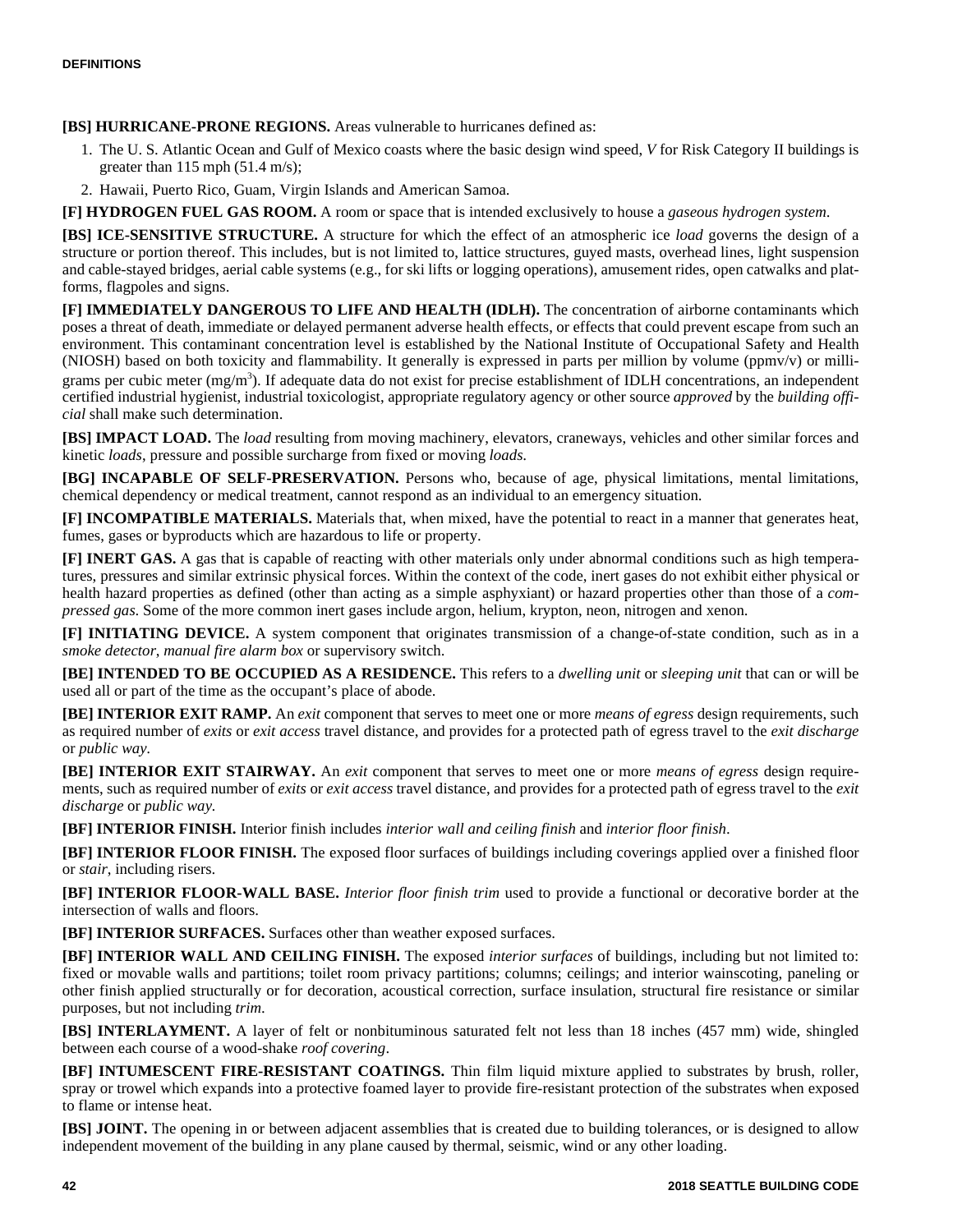## **[S] (([A] JURISDICTION.** The governmental unit that has adopted this code.))

**[BF] L RATING.** The air leakage rating of a *through penetration firestop system* or a fire-resistant *joint* system when tested in accordance with UL 1479 or UL 2079, respectively.

**[A] LABEL.** An identification applied on a product by the manufacturer that contains the name of the manufacturer, the function and performance characteristics of the product or material and the name and identification of an *approved agency*, and that indicates that the representative sample of the product or material has been tested and evaluated by an *approved agency* (see Section 1703.5, "Manufacturer's designation" and "Mark").

**[A] LABELED.** Equipment, materials or products to which has been affixed a *label*, seal, symbol or other identifying *mark* of a nationally recognized testing laboratory, *approved* agency or other organization concerned with product evaluation that maintains periodic inspection of the production of the above-labeled items and whose labeling indicates either that the equipment, material or product meets identified standards or has been tested and found suitable for a specified purpose.

**[F] LABORATORY SUITE.** A fire-rated, enclosed laboratory area providing one or more laboratory spaces within a Group B educational occupancy that includes ancillary uses such as offices, bathrooms and corridors that are contiguous with the laboratory area, and are constructed in accordance with Section 428.

**[S] LAND USE CODE.** *Seattle Land Use Code,* Title 23 of the Seattle Municipal Code, as amended.

**[S] LAND-DISTURBING ACTIVITY.** Any activity that results in a movement of earth, or a change in the existing soil cover (both vegetative and nonvegetative) or the existing topography. Land-disturbing activities include, but are not limited to, clearing, grading, filling, excavation or addition or replacement of impervious surface.

**[S] LANDMARK.** A building or structure that is subject to a requirement to obtain a certificate of approval from the City Landmarks Preservation Board before altering or making significant changes to specific features or characteristics, that has been nominated for designation and the City Landmarks Preservation Board has not issued a determination regarding designation, that has been designated for preservation by the City Landmarks Preservation Board, that has been designated for preservation by the State of Washington, that has been listed or determined eligible to be listed in the National Register of Historic Places, or that is located in a *landmark* or special review district subject to a requirement to obtain a certificate of approval before making a change to the external appearance of a structure.

**LEVEL OF EXIT DISCHARGE.** See "Exit discharge, level of."

**[BF] LIGHT-DIFFUSING SYSTEM.** Construction consisting in whole or in part of lenses, panels, grids or baffles made with light-transmitting plastics positioned below independently mounted electrical light sources, skylights or light-transmitting plastic roof panels. Lenses, panels, grids and baffles that are part of an electrical fixture shall not be considered as a light-diffusing system.

**[BS] LIGHT-FRAME CONSTRUCTION.** Construction whose vertical and horizontal structural elements are primarily formed by a system of repetitive wood or cold-formed steel framing members.

**[BF] LIGHT-TRANSMITTING PLASTIC ROOF PANELS.** Structural plastic panels other than skylights that are fastened to structural members, or panels or sheathing and that are used as light-transmitting media in the plane of the roof.

**[BF] LIGHT-TRANSMITTING PLASTIC WALL PANELS.** Plastic materials that are fastened to structural members, or to structural panels or sheathing, and that are used as light-transmitting media in *exterior walls*.

**[BS] LIMIT OF MODERATE WAVE ACTION.** Line shown on FIRMs to indicate the inland limit of the 1-1/2-foot (457 mm) breaking wave height during the base flood.

**[BS] LIMIT STATE.** A condition beyond which a structure or member becomes unfit for service and is judged to be no longer useful for its intended function (serviceability limit state) or to be unsafe (strength limit state).

**[F] LIQUID.** A material that has a melting point that is equal to or less than 68°F (20°C) and a *boiling point* that is greater than 68°F (20°C) at 14.7 pounds per square inch absolute (psia) (101 kPa). When not otherwise identified, the term "liquid" includes both *flammable* and *combustible liquids.*

**[F] LIQUID STORAGE ROOM.** A room classified as a Group H-3 occupancy used for the storage of *flammable* or *combustible liquids* in a closed condition.

**[F] LIQUID USE, DISPENSING AND MIXING ROOM.** A room in which Class I, II and IIIA *flammable* or *combustible liquids* are *used,* dispensed or mixed in open containers.

**[A] LISTED.** Equipment, materials, products or services included in a list published by an organization acceptable to the *building* official and concerned with evaluation of products or services that maintains periodic inspection of production of listed equipment or materials or periodic evaluation of services and whose listing states either that the equipment, material, product or service meets identified standards or has been tested and found suitable for a specified purpose.

**[BG] LIVE/WORK UNIT**. A *dwelling unit* or *sleeping unit* in which a significant portion of the space includes a nonresidential use that is operated by the tenant.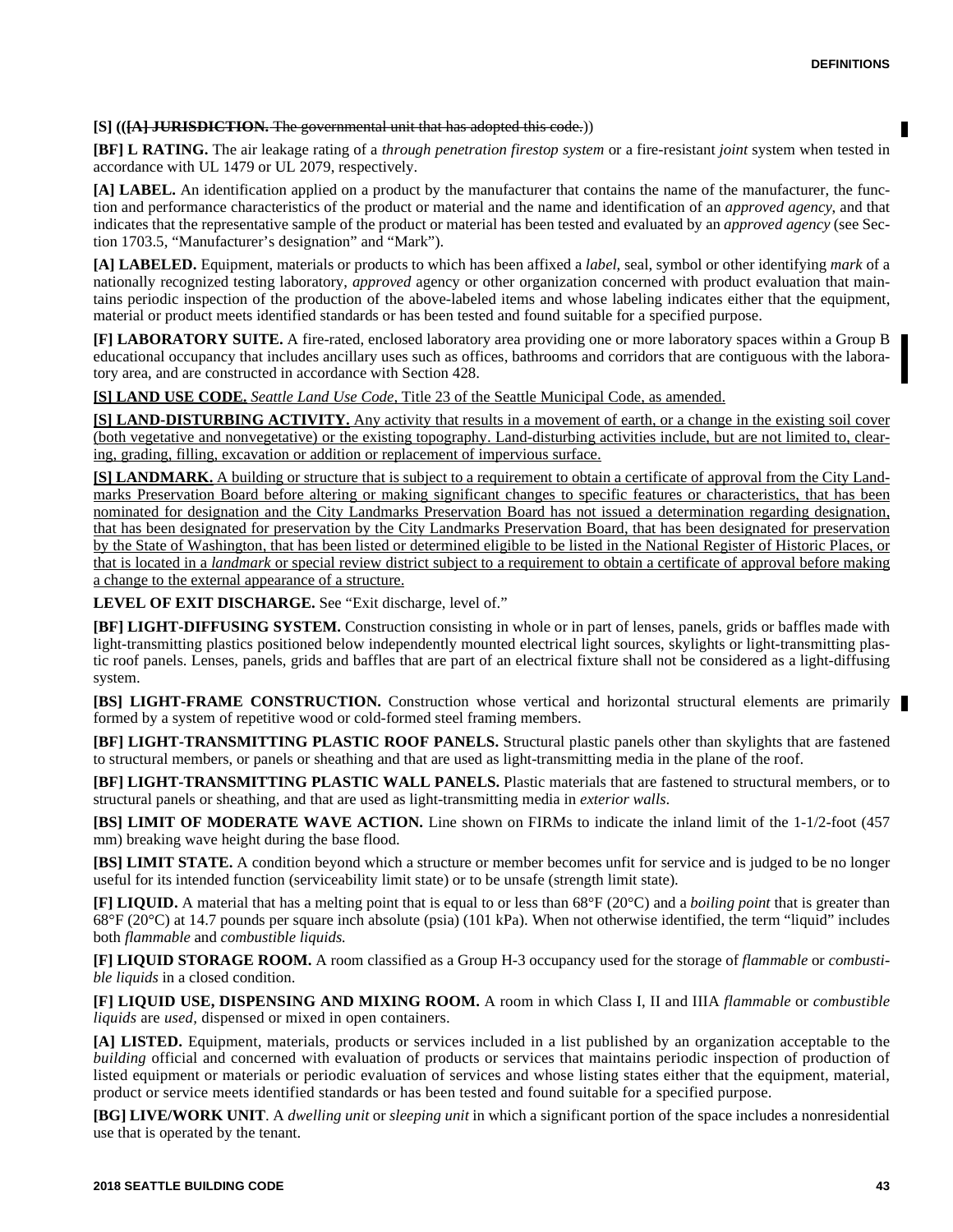**[BS] LIVE LOAD.** A *load* produced by the use and occupancy of the building or other structure that does not include construction or environmental *loads* such as wind load, snow load, rain load, earthquake load, flood load or *dead load*.

**[BS] LIVE LOAD, ROOF.** A *load* on a roof produced:

- 1. During maintenance by workers, equipment and materials;
- 2. During the life of the structure by movable objects such as planters or other similar small decorative appurtenances that are not occupancy related; or
- 3. By the use and occupancy of the roof such as for roof gardens or assembly areas.

**[BS] LOAD AND RESISTANCE FACTOR DESIGN (LRFD).** A method of proportioning structural members and their connections using load and *resistance factors* such that no applicable *limit state* is reached when the structure is subjected to appropriate *load* combinations. The term "LRFD" is used in the design of steel and wood structures.

**[BS] LOAD EFFECTS.** Forces and deformations produced in structural members by the applied *loads*.

**[BS] LOAD FACTOR.** A factor that accounts for deviations of the actual *load* from the *nominal load*, for uncertainties in the analysis that transforms the *load* into a *load effect*, and for the probability that more than one extreme *load* will occur simultaneously.

**[BS] LOADS.** Forces or other actions that result from the weight of building materials, occupants and their possessions, environmental effects, differential movement and restrained dimensional changes. Permanent loads are those loads in which variations over time are rare or of small magnitude, such as *dead loads*. All other loads are variable loads (see "*Nominal loads*").

**[BG] LODGING HOUSE.** A one-family dwelling where one or more occupants are primarily permanent in nature and rent is paid for guest rooms.

**[A] LOT.** A portion or parcel of land considered as a unit.

**[A] LOT LINE.** A line dividing one lot from another, or from a street or any public place.

**[BE] LOW-ENERGY POWER-OPERATED DOOR.** A swinging, sliding or folding door that opens automatically upon an action by a pedestrian such as pressing a push plate or waving a hand in front of a sensor. The door closes automatically, and operates with decreased forces and decreased speeds (see "Power-assisted door" and "Power-operated door").

**[F] LOWER FLAMMABLE LIMIT (LFL).** The minimum concentration of vapor in air at which propagation of flame will occur in the presence of an ignition source. The LFL is sometimes referred to as "LEL" or "lower explosive limit."

**[BS] LOWEST FLOOR.** The lowest floor of the lowest enclosed area, including *basement*, but excluding any unfinished or flood-resistant enclosure, usable solely for vehicle parking, building access or limited storage provided that such enclosure is not built so as to render the structure in violation of Section 1612.

**[W] MAILBOXES.** Receptacles for the receipt of documents, packages or other deliverable matter. *Mailboxes* include, but are not limited to, post office boxes and receptacles provided by commercial mail-receiving agencies, apartment houses and schools.

**[BS] MAIN WINDFORCE-RESISTING SYSTEM.** An assemblage of structural elements assigned to provide support and stability for the overall structure. The system generally receives wind loading from more than one surface

**MALL BUILDING, COVERED and MALL BUILDING, OPEN.** See "Covered mall building."

**[F] MANUAL FIRE ALARM BOX.** A manually operated device used to initiate an *alarm signal*.

**[A] MANUFACTURER'S DESIGNATION.** An identification applied on a product by the manufacturer indicating that a product or material complies with a specified standard or set of rules (see "*Label*" and "*Mark*").

**[S] MARINA.** A facility, generally on the waterfront, that stores and services boats in berths, on moorings, and in dry storage or dry stack storage.

**[A] MARK.** An identification applied on a product by the manufacturer indicating the name of the manufacturer and the function of a product or material (see "*Label*" and "Manufacturer's designation").

**[S][BG] MARQUEE.** ((A *canopy* that has a top surface which is sloped less than 25 degrees from the horizontal and is located less than 10 feet (3048 mm) from operable openings above or adjacent to the level of the marquee.)) *Marquees* are a type of *canopy*. See "Canopy."

**[BS] MASONRY.** A built-up construction or combination of building units or materials of clay, shale, concrete, glass, gypsum, stone or other *approved* units bonded together with or without *mortar* or grout or other accepted methods of joining.

**Glass unit masonry.** Masonry composed of glass units bonded by *mortar*.

**Plain masonry.** Masonry in which the tensile resistance of the masonry is taken into consideration and the effects of stresses in reinforcement are neglected.

**Reinforced masonry.** Masonry construction in which reinforcement acting in conjunction with the masonry is used to resist forces.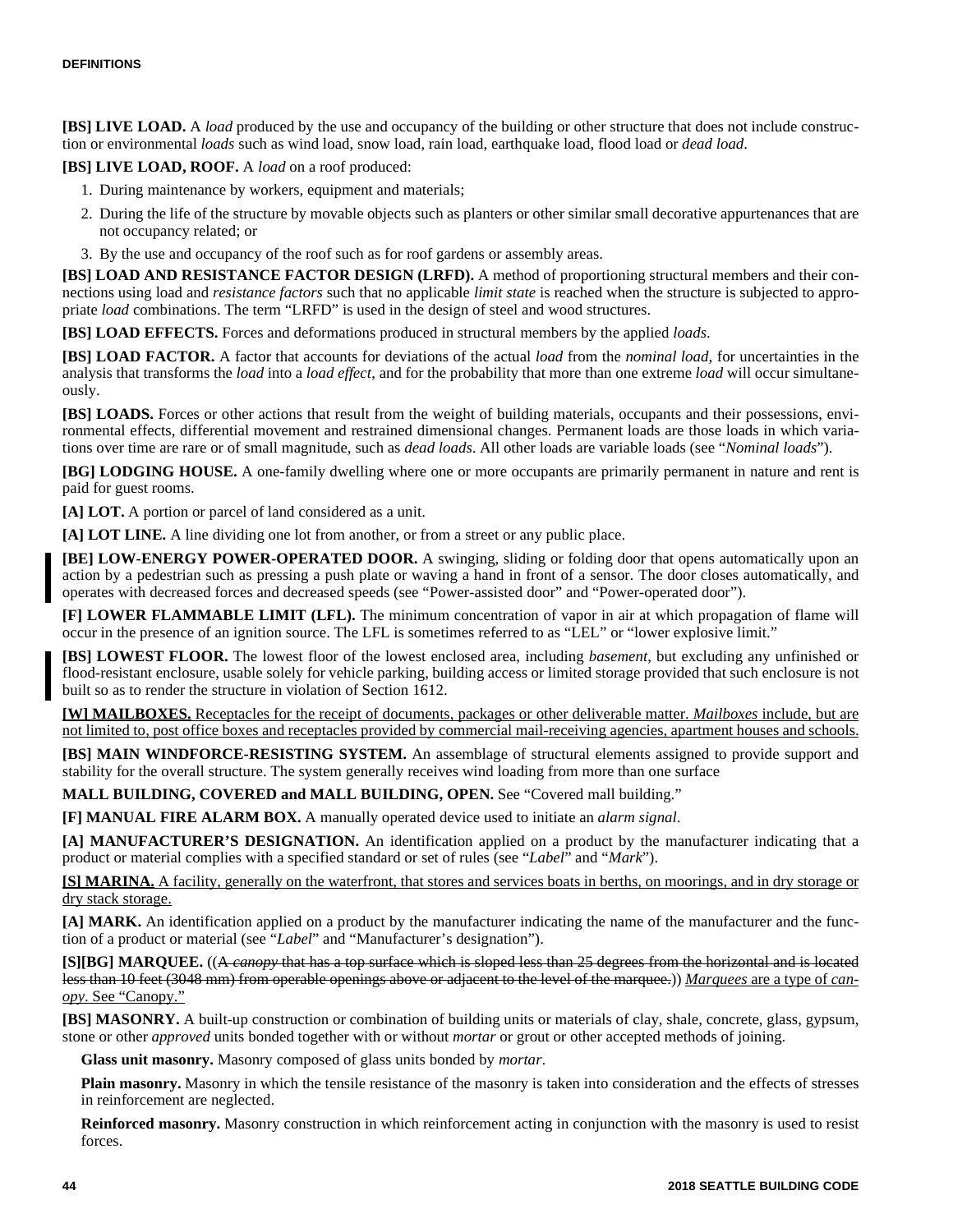**Solid masonry.** Masonry consisting of solid masonry units laid contiguously with the *joints* between the units filled with *mortar*.

**Unreinforced (plain) masonry.** Masonry in which the tensile resistance of masonry is taken into consideration and the resistance of the reinforcing steel, if present, is neglected.

**[BS] MASONRY UNIT.** *Brick*, tile, stone, glass block or concrete block conforming to the requirements specified in Section 2103.

**Hollow.** A masonry unit whose net cross-sectional *area* in any plane parallel to the load-bearing surface is less than 75 percent of its gross cross-sectional *area* measured in the same plane.

**Solid.** A masonry unit whose net cross-sectional *area* in every plane parallel to the load-bearing surface is 75 percent or more of its gross cross-sectional *area* measured in the same plane.

**[W] MASS TIMBER.** Structural elements of Type IV construction primarily of solid, built-up, panelized or engineered wood products that meet minimum cross section dimensions of Type IV construction.

**[BF] MASTIC FIRE-RESISTANT COATINGS.** Liquid mixture applied to a substrate by brush, roller, spray or trowel that provides fire-resistant protection of a substrate when exposed to flame or intense heat.

**[BE] MEANS OF EGRESS.** A continuous and unobstructed path of vertical and horizontal egress travel from any occupied portion of a building or structure to a *public way*. A means of egress consists of three separate and distinct parts: the *exit access*, the *exit* and the *exit discharge*.

**[BG] MECHANICAL-ACCESS OPEN PARKING GARAGES.** *Open parking garages* employing parking machines, lifts, elevators or other mechanical devices for vehicles moving from and to street level and in which public occupancy is prohibited above the street level.

**[BF] MECHANICAL EQUIPMENT SCREEN.** A rooftop structure, not covered by a roof, used to aesthetically conceal plumbing, electrical or mechanical equipment from view.

**[BG] MEDICAL CARE.** Care involving medical or surgical procedures, nursing or for psychiatric purposes.

**[BG] MEMBRANE-COVERED CABLE STRUCTURE.** A nonpressurized structure in which a mast and cable system provides support and tension to the membrane weather barrier and the membrane imparts stability to the structure.

**[BG] MEMBRANE-COVERED FRAME STRUCTURE.** A nonpressurized building wherein the structure is composed of a rigid framework to support a tensioned membrane which provides the weather barrier.

**[BF] MEMBRANE PENETRATION.** A breach in one side of a floor-ceiling, roof-ceiling or wall assembly to accommodate an item installed into or passing through the breach.

**[BF] MEMBRANE-PENETRATION FIRESTOP.** A material, device or construction installed to resist for a prescribed time period the passage of flame and heat through openings in a protective membrane in order to accommodate cables, cable trays, conduit, tubing, pipes or similar items.

**[BF] MEMBRANE-PENETRATION FIRESTOP SYSTEM.** An assemblage consisting of a fire-resistance-rated floor-ceiling, roof-ceiling or wall assembly, one or more penetrating items installed into or passing through the breach in one side of the assembly and the materials or devices, or both, installed to resist the spread of fire into the assembly for a prescribed period of time.

**[BE] MERCHANDISE PAD.** A merchandise pad is an area for display of merchandise surrounded by *aisles*, permanent fixtures or walls. Merchandise pads contain elements such as nonfixed and moveable fixtures, cases, racks, counters and partitions as indicated in Section 105.2 from which customers browse or shop.

**[BF] METAL COMPOSITE MATERIAL (MCM).** A factory-manufactured panel consisting of metal skins bonded to both faces of a solid plastic core.

**[BF] METAL COMPOSITE MATERIAL (MCM) SYSTEM.** An *exterior wall covering* fabricated using MCM in a specific assembly including *joints,* seams, attachments, substrate, framing and other details as appropriate to a particular design.

**[BS] METAL ROOF PANEL.** An interlocking metal sheet having a minimum installed weather exposure of 3 square feet  $(0.279 \text{ m}^2)$  per sheet.

**[BS] METAL ROOF SHINGLE.** An interlocking metal sheet having an installed weather exposure less than 3 square feet  $(0.279 \text{ m}^2)$  per sheet.

**[BG] MEZZANINE.** An intermediate level or levels between the floor and ceiling of any *story* and in accordance with Section 505.

**[BS] MICROPILE.** A micropile is a bored, grouted-in-place *deep foundation* element that develops its load-carrying capacity by means of a bond zone in soil, bedrock or a combination of soil and bedrock.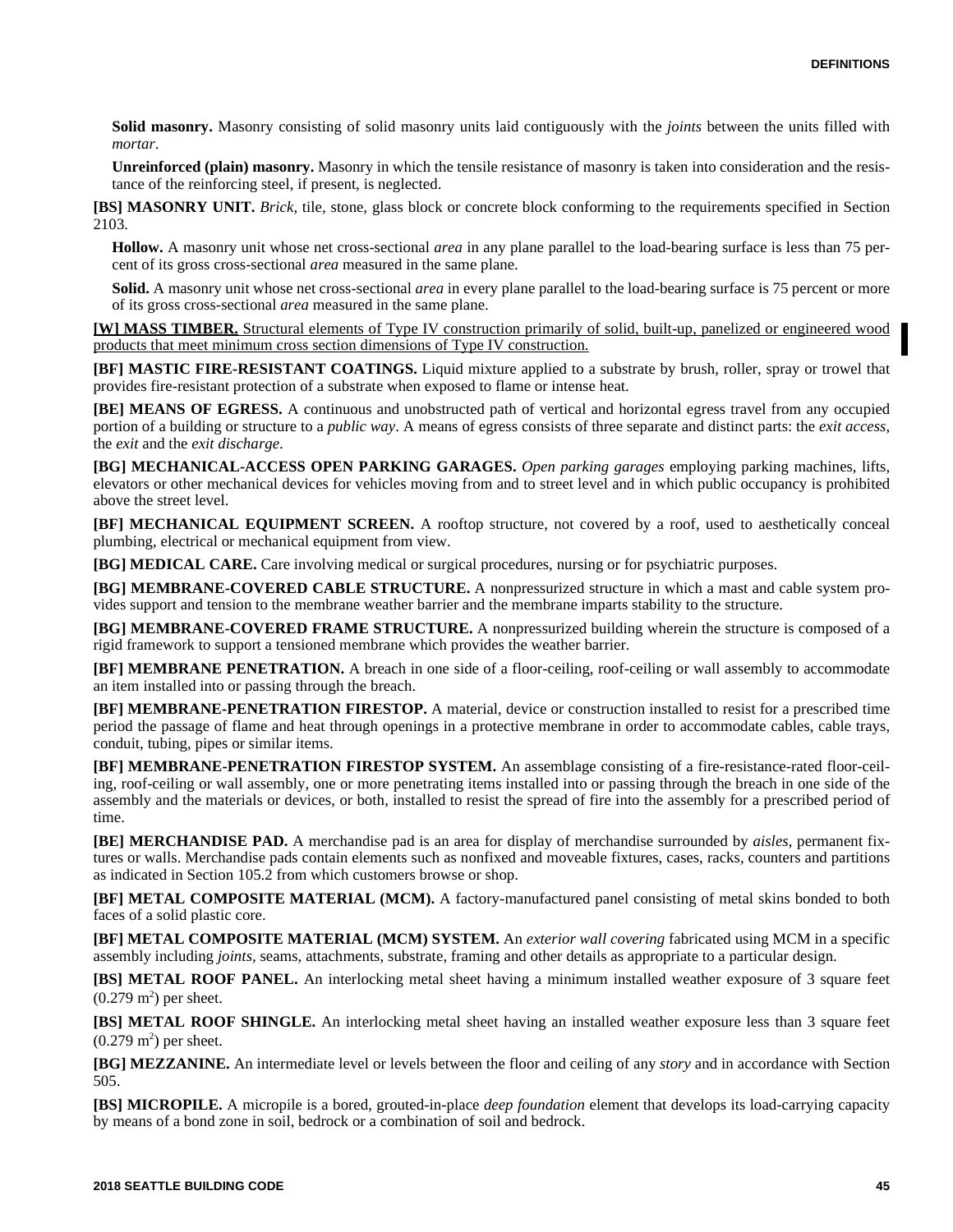**[BF] MINERAL BOARD.** A rigid felted thermal insulation board consisting of either felted *mineral fiber* or cellular beads of expanded aggregate formed into flat rectangular units.

**[BF] MINERAL FIBER.** Insulation composed principally of fibers manufactured from rock, slag or glass, with or without binders.

**[BF] MINERAL WOOL.** Synthetic vitreous fiber insulation made by melting predominately igneous rock or furnace slag, and other inorganic materials, and then physically forming the melt into fibers.

**[BS] MODIFIED BITUMEN ROOF COVERING.** One or more layers of polymer-modified asphalt sheets. The sheet materials shall be fully adhered or mechanically attached to the substrate or held in place with an *approved* ballast layer.

**[BS] MORTAR.** A mixture consisting of cementitious materials, fine aggregates, water, with or without admixtures, that is used to construct unit masonry assemblies.

**[BS] MORTAR, SURFACE-BONDING.** A mixture to bond concrete *masonry units* that contains hydraulic cement, glass fiber reinforcement with or without inorganic fillers or organic modifiers and water.

**[BE] MULTILEVEL ASSEMBLY SEATING.** Seating that is arranged in distinct levels where each level is comprised of either multiple rows, or a single row of box seats accessed from a separate level.

**[F] MULTIPLE-STATION ALARM DEVICE.** Two or more single-station alarm devices that can be interconnected such that actuation of one causes all integral or separate audible alarms to operate. A multiple-station alarm device can consist of one single-station alarm device having connections to other detectors or to a *manual fire alarm box.*

**[F] MULTIPLE-STATION SMOKE ALARM.** Two or more single-station alarm devices that are capable of interconnection such that actuation of one causes the appropriate *alarm signal* to operate in all interconnected alarms.

**[BE] MULTISTORY UNIT.** A *dwelling unit* or *sleeping unit* with *habitable space* located on more than one *story*.

**[BS] NAILING, BOUNDARY.** A special nailing pattern required by design at the boundaries of *diaphragms*.

**[BS] NAILING, EDGE.** A special nailing pattern required by design at the edges of each panel within the assembly of a *diaphragm* or *shear wall*.

**[BS] NAILING, FIELD.** Nailing required between the sheathing panels and framing members at locations other than *boundary nailing* and *edge nailing*.

**[BS] NATURALLY DURABLE WOOD.** The heartwood of the following species except for the occasional piece with corner sapwood, provided 90 percent or more of the width of each side on which it occurs is heartwood.

**Decay resistant.** Redwood, cedar, black locust and black walnut.

**Termite resistant.** Redwood, Alaska yellow cedar, Eastern red cedar and Western red cedar.

**[W] NIGHTCLUB.** An A-2 occupancy use under the 2006 International Building Code in which the aggregate area of concentrated use of unfixed chairs and standing space that is specifically designated and primarily used for dancing or viewing performers exceeds 350 square feet, excluding adjacent lobby areas. "Nightclub" does not include theaters with fixed seating, banquet halls, or lodge halls.

**[BS] NOMINAL LOADS.** The magnitudes of the *loads* specified in Chapter 16 (dead, live, soil, wind, snow, rain, *flood* and earthquake).

**[BS] NOMINAL SIZE (LUMBER).** The commercial size designation of width and depth, in standard sawn lumber and gluedlaminated lumber *grades*; somewhat larger than the standard net size of dressed lumber, in accordance with DOCPS 20 for sawn lumber and with the ANSI/AWC NDS for glued-laminated lumber.

**[BG] NONCOMBUSTIBLE MEMBRANE STRUCTURE.** A membrane structure in which the membrane and all component parts of the structure are noncombustible.

**[W] NONCOMBUSTIBLE PROTECTION FOR MASS TIMBER.** Noncombustible material, in accordance with Section 703.5, designed to increase the fire-resistance rating and delay the combustion of mass timber.

**[S] NON-PRODUCTION LABORATORY FACILITY.** A facility where the containers used for reactions, transfers, and other handling of chemicals are designed to be easily and safely manipulated by one person. It is a workplace where chemicals are used or synthesized on a nonproduction basis.

**[BS] NONSTRUCTURAL CONCRETE.** Any element made of plain or reinforced concrete that is not part of a structural system required to transfer either gravity or lateral loads to the ground.

**[S] NONSTRUCTURAL TRIM.** The moldings, battens, caps, nailing strips, latticing or cutouts which are attached to the *sign structure.*

**[F] NORMAL TEMPERATURE AND PRESSURE (NTP).** A temperature of 70°F (21°C) and a pressure of 1 atmosphere [14.7 psia (101 kPa)].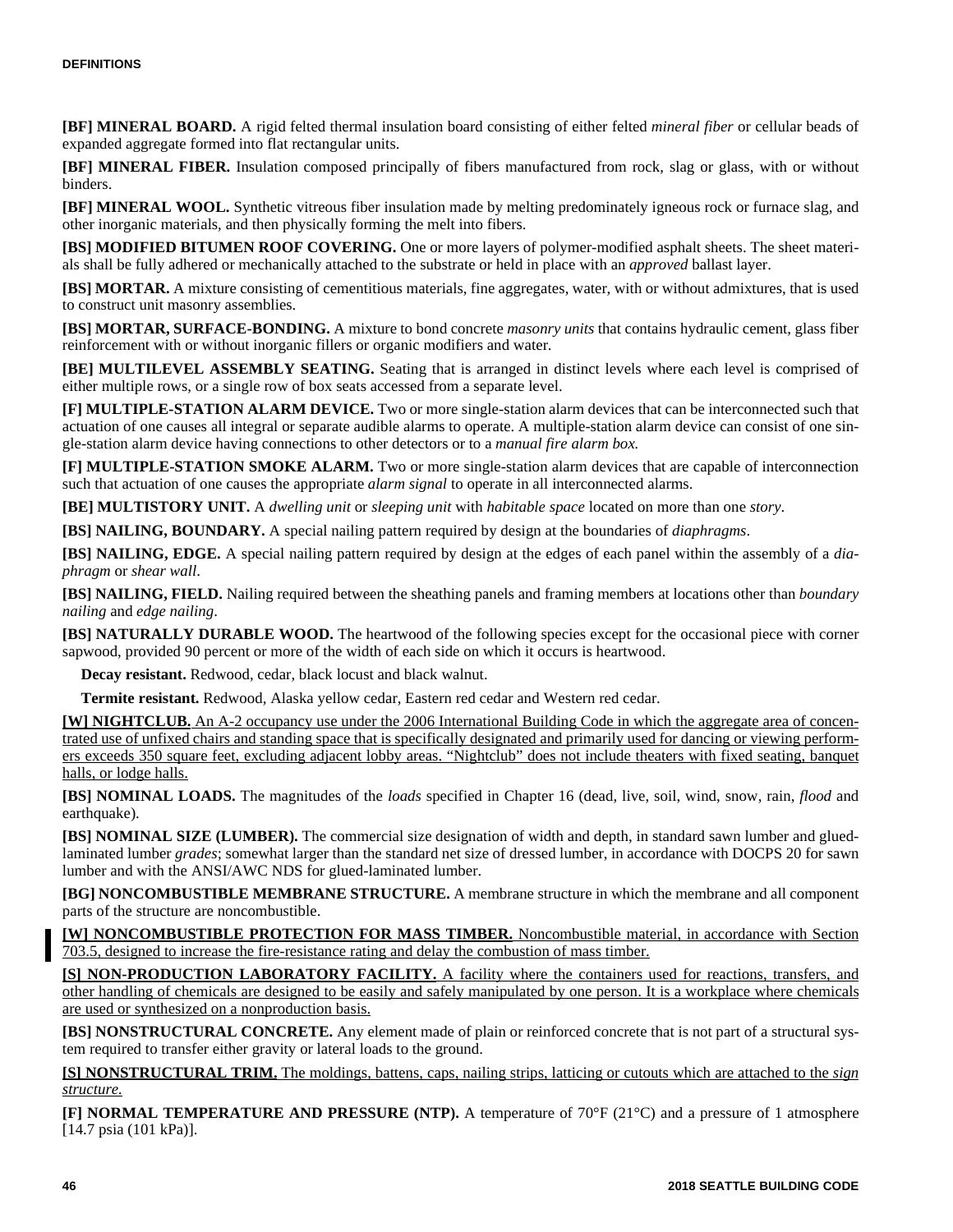**[BE] NOSING.** The leading edge of treads of *stairs* and of landings at the top of *stairway flights*.

**NOTIFICATION ZONE.** See "Zone, notification."

**[F] NUISANCE ALARM.** An alarm caused by mechanical failure, malfunction, improper installation or lack of proper maintenance, or an alarm activated by a cause that cannot be determined.

**[BG] NURSING HOMES.** Facilities that provide care, including both intermediate care facilities and skilled nursing facilities where any of the persons are *incapable of self-preservation*.

**[BE] OCCUPANT LOAD.** The number of persons for which the *means of egress* of a building or portion thereof is designed.

**[BG] OCCUPIABLE SPACE.** A room or enclosed space designed for human occupancy in which individuals congregate for amusement, educational or similar purposes or in which occupants are engaged at labor, and which is equipped with *means of egress* and light and *ventilation* facilities meeting the requirements of this code.

**[BG] OPEN PARKING GARAGE.** A structure or portion of a structure with the openings as described in Section 406.5.2 on two or more sides that is used for the parking or storage of private motor vehicles as described in Section 406.5.3.

**[F] OPEN SYSTEM.** The *use* of a *solid* or *liquid hazardous material* involving a vessel or system that is continuously open to the atmosphere during normal operations and where vapors are liberated, or the product is exposed to the atmosphere during normal operations. Examples of open systems for *solids* and *liquids* include dispensing from or into open beakers or containers, dip tank and plating tank operations.

**[BE] OPEN-AIR ASSEMBLY SEATING.** Seating served by *means of egress* that is not subject to smoke accumulation within or under a structure and is open to the atmosphere.

**[BE] OPEN-ENDED CORRIDOR.** An interior corridor that is open on each end and connects to an exterior *stairway* or *ramp* at each end with no intervening doors or separation from the corridor.

**[BF] OPENING PROTECTIVE.** A fire door assembly, fire shutter assembly, fire window assembly or glass-block assembly in a fire-resistance-rated wall or partition.

**[F] OPERATING BUILDING.** A building occupied in conjunction with the manufacture, transportation or *use* of explosive materials. Operating buildings are separated from one another with the use of intraplant or intraline distances.

**[BS] ORDINARY PRECAST STRUCTURAL WALL.** See Section 1905.1.1.

**[BS] ORDINARY REINFORCED CONCRETE STRUCTURAL WALL.** See Section 1905.1.1.

**[BS] ORDINARY STRUCTURAL PLAIN CONCRETE WALL.** See Section 1905.1.1.

**[F] ORGANIC PEROXIDE.** An organic compound that contains the bivalent -O-O- structure and which may be considered to be a structural derivative of hydrogen peroxide where one or both of the hydrogen atoms have been replaced by an organic radical. Organic peroxides can pose an *explosion* hazard (*detonation* or *deflagration*) or they can be shock sensitive. They can also decompose into various unstable compounds over an extended period of time.

**Class I.** Those formulations that are capable of *deflagration* but not *detonation*.

**Class II.** Those formulations that burn very rapidly and that pose a moderate reactivity hazard.

**Class III.** Those formulations that burn rapidly and that pose a moderate reactivity hazard.

**Class IV.** Those formulations that burn in the same manner as ordinary combustibles and that pose a minimal reactivity hazard.

**Class V.** Those formulations that burn with less intensity than ordinary combustibles or do not sustain combustion and that pose no reactivity hazard.

**Unclassified detonable.** Organic peroxides that are capable of *detonation*. These peroxides pose an extremely high *explosion* hazard through rapid explosive decomposition.

**[BS] ORTHOGONAL.** To be in two horizontal directions, at 90 degrees (1.57 rad) to each other.

**[BS] OTHER STRUCTURES (for Chapters 16-23).** Structures, other than buildings, for which *loads* are specified in Chapter 16.

**OUTPATIENT CLINIC.** See "Clinic, outpatient."

**[A] OWNER.** Any person, agent, operator, entity, firm or corporation having any legal or equitable interest in the property; or recorded in the official records of the state, county or municipality as holding an interest or title to the property; or otherwise having possession or control of the property, including the guardian of the estate of any such person, and the executor or administrator of the estate of such person if ordered to take possession of real property by a court.

**[F] OXIDIZER.** A material that readily yields oxygen or other *oxidizing gas*, or that readily reacts to promote or initiate combustion of combustible materials and, if heated or contaminated, can result in vigorous self-sustained decomposition.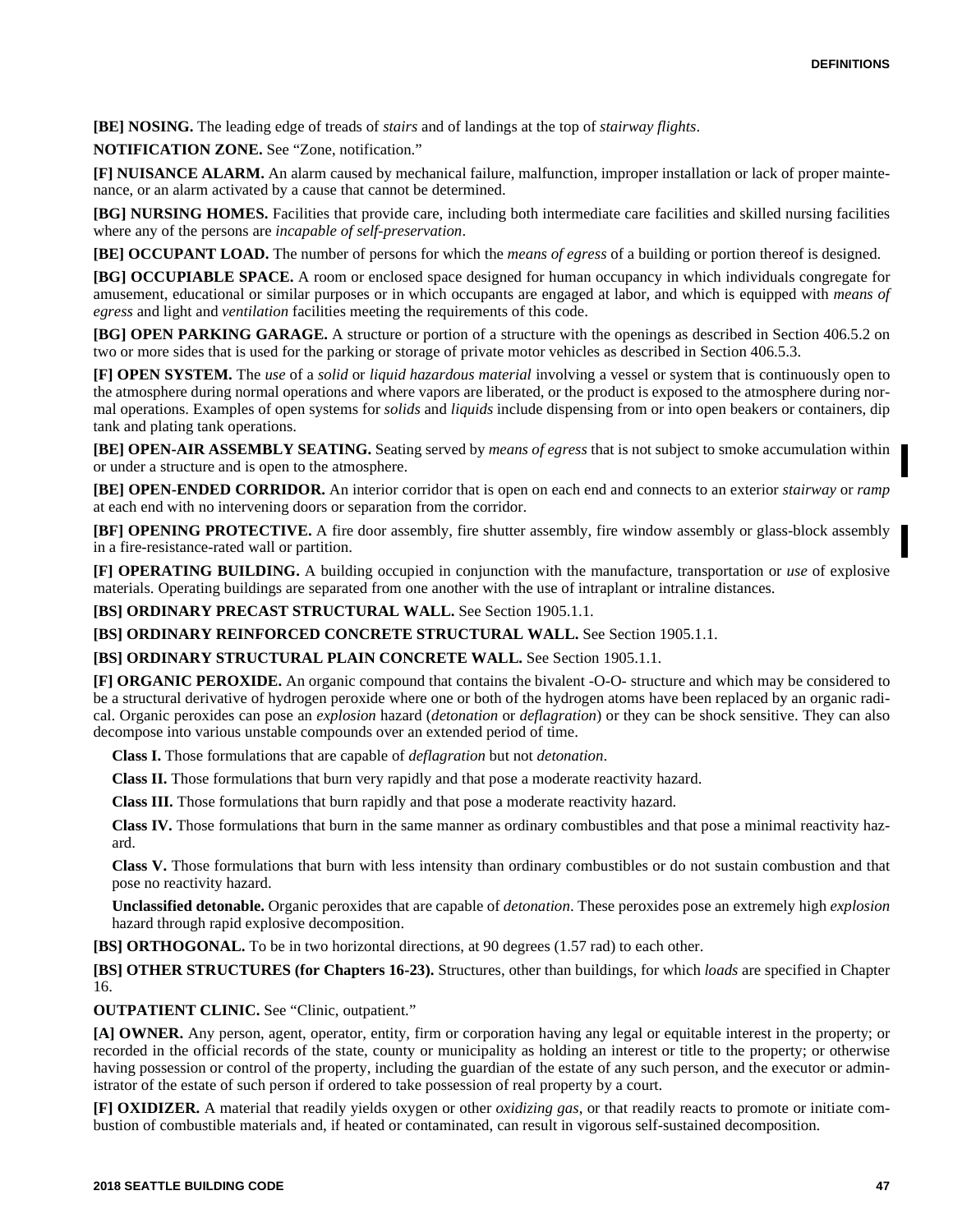**Class 4.** An oxidizer that can undergo an explosive reaction due to contamination or exposure to thermal or physical shock and that causes a severe increase in the burning rate of combustible materials with which it comes into contact. Additionally, the oxidizer causes a severe increase in the burning rate and can cause spontaneous ignition of combustibles.

**Class 3.** An oxidizer that causes a severe increase in the burning rate of combustible materials with which it comes in contact.

**Class 2.** An oxidizer that will cause a moderate increase in the burning rate of combustible materials with which it comes in contact.

**Class 1.** An oxidizer that does not moderately increase the burning rate of combustible materials.

**[F] OXIDIZING GAS.** A gas that can support and accelerate combustion of other materials more than air does.

**[BS] PANEL (PART OF A STRUCTURE).** The section of a floor, wall or roof comprised between the supporting frame of two adjacent rows of columns and girders or column bands of floor or roof construction.

**[BE] PANIC HARDWARE.** A door-latching assembly incorporating a device that releases the latch upon the application of a force in the direction of egress travel. See "Fire exit hardware."

**[BS] PARTICLEBOARD.** A generic term for a panel primarily composed of cellulosic materials (usually wood), generally in the form of discrete pieces or particles, as distinguished from fibers. The cellulosic material is combined with synthetic resin or other suitable bonding system by a process in which the interparticle bond is created by the bonding system under heat and pressure.

**[BF] PENETRATION FIRESTOP.** A through-penetration firestop or a *membrane-penetration firestop*.

**[BG] PENTHOUSE.** An enclosed, unoccupied rooftop structure used for sheltering mechanical and electrical equipment, tanks, elevators and related machinery, and vertical *shaft* openings.

**[BS] PERFORMANCE CATEGORY.** A designation of wood structural panels as related to the panel performance used in Chapter 23.

**[A] PERMIT.** An official document or certificate issued by the *building official* that authorizes performance of a specified activity.

**[S][A] PERSON.** An individual, ((heirs, executors, administrators or assigns, and also includes a)) receiver, administrator, executor, assignee, trustee in bankruptcy, trust estate, firm, partnership,  $((\Theta F))$  joint venture, club, company, joint stock company, business trust, municipal corporation, political subdivision of the State of Washington, the State of Washington and any instrumentality thereof, corporation, ((its or their successors or assigns, or the agent of any of the aforesaid)) limited liability company, association, society or any group of individuals acting as a unit, whether mutual, cooperative, fraternal, nonprofit or otherwise, and the United States or any instrumentality thereof.

**[BG] PERSONAL CARE SERVICE.** The care of persons who do not require *medical care*. Personal care involves responsibility for the safety of the persons while inside the building

**[BE] PHOTOLUMINESCENT.** Having the property of emitting light that continues for a length of time after excitation by visible or invisible light has been removed.

**[BS] PHOTOVOLTAIC MODULE.** A complete, environmentally protected unit consisting of solar cells, optics and other components, exclusive of tracker, designed to generate DC power when exposed to sunlight.

**[BS] PHOTOVOLTAIC PANEL.** A collection of modules mechanically fastened together, wired and designed to provide a field-installable unit.

**[BS] PHOTOVOLTAIC PANEL SYSTEM.** A system that incorporates discrete photovoltaic panels, that converts solar radiation into electricity, including rack support systems.

**[BS] PHOTOVOLTAIC SHINGLES.** A *roof covering* resembling shingles that incorporates photovoltaic modules.

**[F] PHYSICAL HAZARD.** A chemical for which there is evidence that it is a *combustible liquid*, *cryogenic fluid*, *explosive*, flammable (*solid*, *liquid* or gas), *organic peroxide* (*solid* or *liquid*), *oxidizer* (*solid* or *liquid*), *oxidizing gas*, *pyrophoric* (*solid*, *liquid* or gas), *unstable (reactive) material* (*solid*, *liquid* or gas) or *water-reactive material* (*solid* or *liquid*).

**[F] PHYSIOLOGICAL WARNING THRESHOLD LEVEL.** A concentration of airborne contaminants, normally expressed in parts per million (ppm) or milligrams per cubic meter  $(mg/m<sup>3</sup>)$ , that represents the concentration at which persons can sense the presence of the contaminant due to odor, irritation or other quick-acting physiological response. When used in conjunction with the permissible exposure limit (PEL) the physiological warning threshold levels are those consistent with the classification system used to establish the PEL. See the definition of "Permissible exposure limit (PEL)" in the *International Fire Code*.

**[S] PIER.** A structure, usually of greater length than width, of timber, stone, concrete or other material, having a deck and projecting from the shore into waters so that boats may be moored alongside for loading, unloading, storage, repairs or commercial uses.

**PLACE OF RELIGIOUS WORSHIP.** See "Religious worship, place of."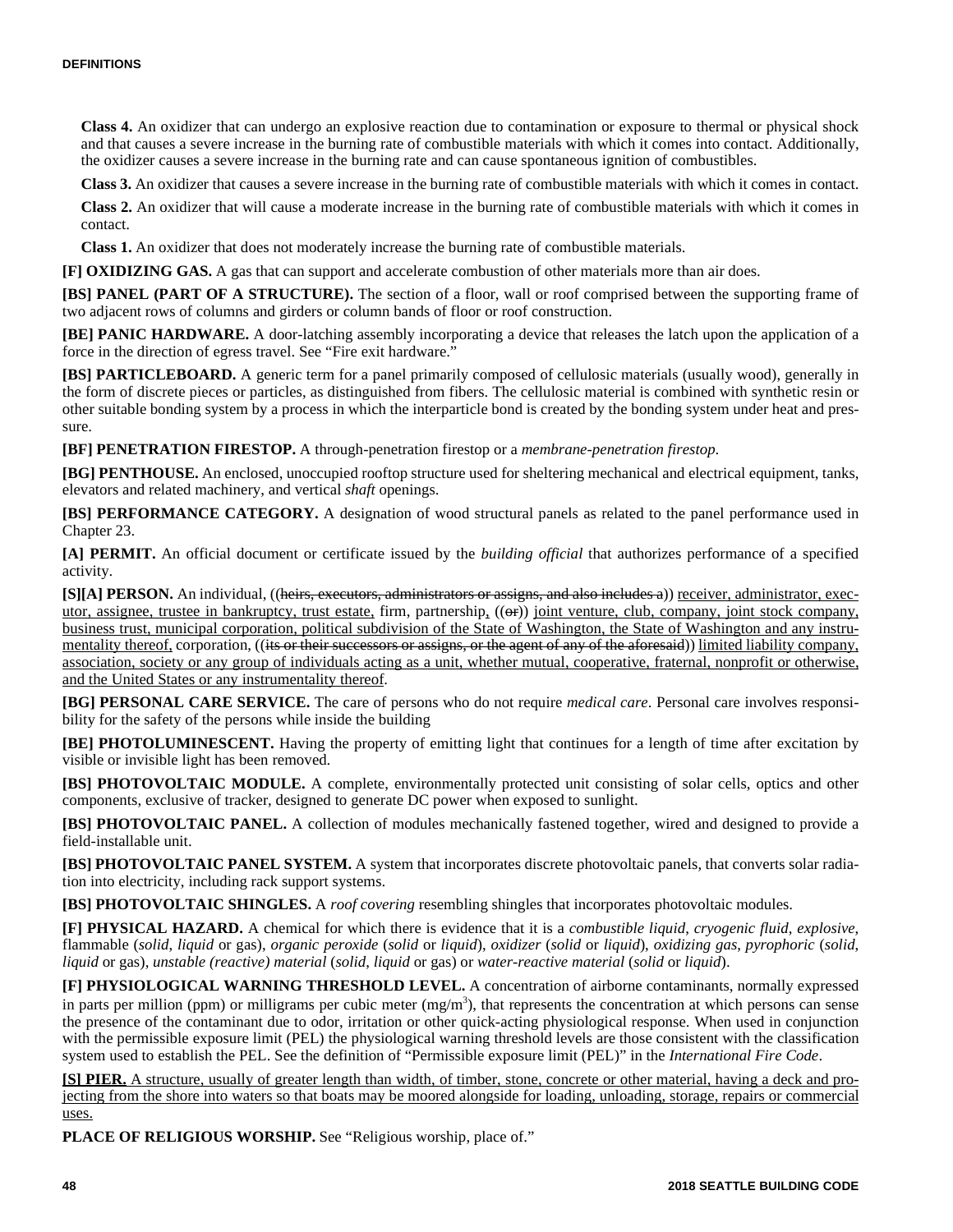**[BF] PLASTIC, APPROVED.** Any thermoplastic, thermosetting or reinforced thermosetting plastic material that conforms to combustibility classifications specified in the section applicable to the application and plastic type.

**[BF] PLASTIC COMPOSITE.** A generic designation that refers to wood/plastic composites, plastic lumber and similar materials.

**[BF] PLASTIC GLAZING.** Plastic materials that are glazed or set in a frame or sash.

**[BF] PLASTIC LUMBER.** A manufactured product made primarily of plastic materials (filled or unfilled) which is generally rectangular in cross section.

**[BG] PLATFORM.** A raised area within a building used for worship, the presentation of music, plays or other entertainment; the head table for special guests; the raised area for lecturers and speakers; boxing and wrestling rings; theater-in-the-round *stages*; and similar purposes wherein, other than horizontal sliding curtains, there are no overhead hanging curtains, drops, scenery or stage effects other than lighting and sound. A temporary platform is one installed for not more than 30 days.

**[BF] POLYPROPYLENE SIDING.** A shaped material, made principally from polypropylene homopolymer, or copolymer, which in some cases contains fillers or reinforcements, that is used to clad *exterior walls* of buildings.

**[BS] PORCELAIN TILE.** Tile that conforms to the requirements of ANSI A137.1.3, Section 3.0 for ceramic tile having an absorption of 0.5 percent or less in accordance with ANSI A137.1, Section 4.1 and Section 6.1 Table 10.

**[W] PORTABLE SCHOOL CLASSROOM.** A prefabricated structure consisting of one or more rooms with direct exterior egress from the classroom(s). The structure is transportable in one or more sections and is designed to be used as an educational space with or without a permanent foundation. The structure shall be capable of being demounted and relocated to other locations as needs arise.

**[BS] POSITIVE ROOF DRAINAGE.** The drainage condition in which consideration has been made for all loading deflections of the *roof deck*, and additional slope has been provided to ensure drainage of the roof within 48 hours of precipitation.

**[BE] POWER-ASSISTED DOOR.** Swinging door which opens by reduced pushing or pulling force on the door-operating hardware. The door closes automatically after the pushing or pulling force is released and functions with decreased forces. See "Low-energy power-operated door" and "Power-operated door."

**[BE] POWER-OPERATED DOOR.** Swinging, sliding, or folding door which opens automatically when approached by a pedestrian or opens automatically upon an action by a pedestrian. The door closes automatically and includes provisions such as presence sensors to prevent entrapment. See "Low energy power-operated door" and "Power-assisted door."

**[BS] PREFABRICATED WOOD I-JOIST.** Structural member manufactured using sawn or structural composite lumber flanges and wood structural panel webs bonded together with exterior exposure adhesives, which forms an "I" cross-sectional shape.

**[BS] PRESTRESSED MASONRY.** *Masonry* in which internal stresses have been introduced to counteract potential tensile stresses in *masonry* resulting from applied *loads*.

**[BG] PRIMARY STRUCTURAL FRAME.** The primary structural frame shall include all of the following structural members:

- 1. The columns.
- 2. Structural members having direct connections to the columns, including girders, beams, trusses and spandrels.
- 3. Members of the floor construction and roof construction having direct connections to the columns.
- 4. Bracing members that are essential to the vertical stability of the primary structural frame under gravity loading shall be considered part of the primary structural frame whether or not the bracing member carries gravity *loads.*

**[BG] PRIVATE GARAGE.** A building or portion of a building in which motor vehicles used by the owner or tenants of the building or buildings on the premises are stored or kept, without provisions for repairing or servicing such vehicles for profit.

**[S] PRIVATE TRANSFORMER VAULT.** A vault that contains transformer equipment that is not owned by Seattle City Light or other electric power utility.

**[S] PROJECTING SIGN.** A sign other than a wall sign, which projects from and is supported by a wall of a building or structure.

**[BG] PROSCENIUM WALL.** The wall that separates the *stage* from the auditorium or assembly seating area.

**PSYCHIATRIC HOSPITALS.** See "Hospitals."

**[BE] PUBLIC ENTRANCE.** An entrance that is not a *service entrance* or a *restricted entrance*.

**[A] PUBLIC WAY.** A street, alley or other parcel of land open to the outside air leading to a street, that has been deeded, dedicated or otherwise permanently appropriated to the public for public use and which has a clear width and height of not less than 10 feet (3048 mm).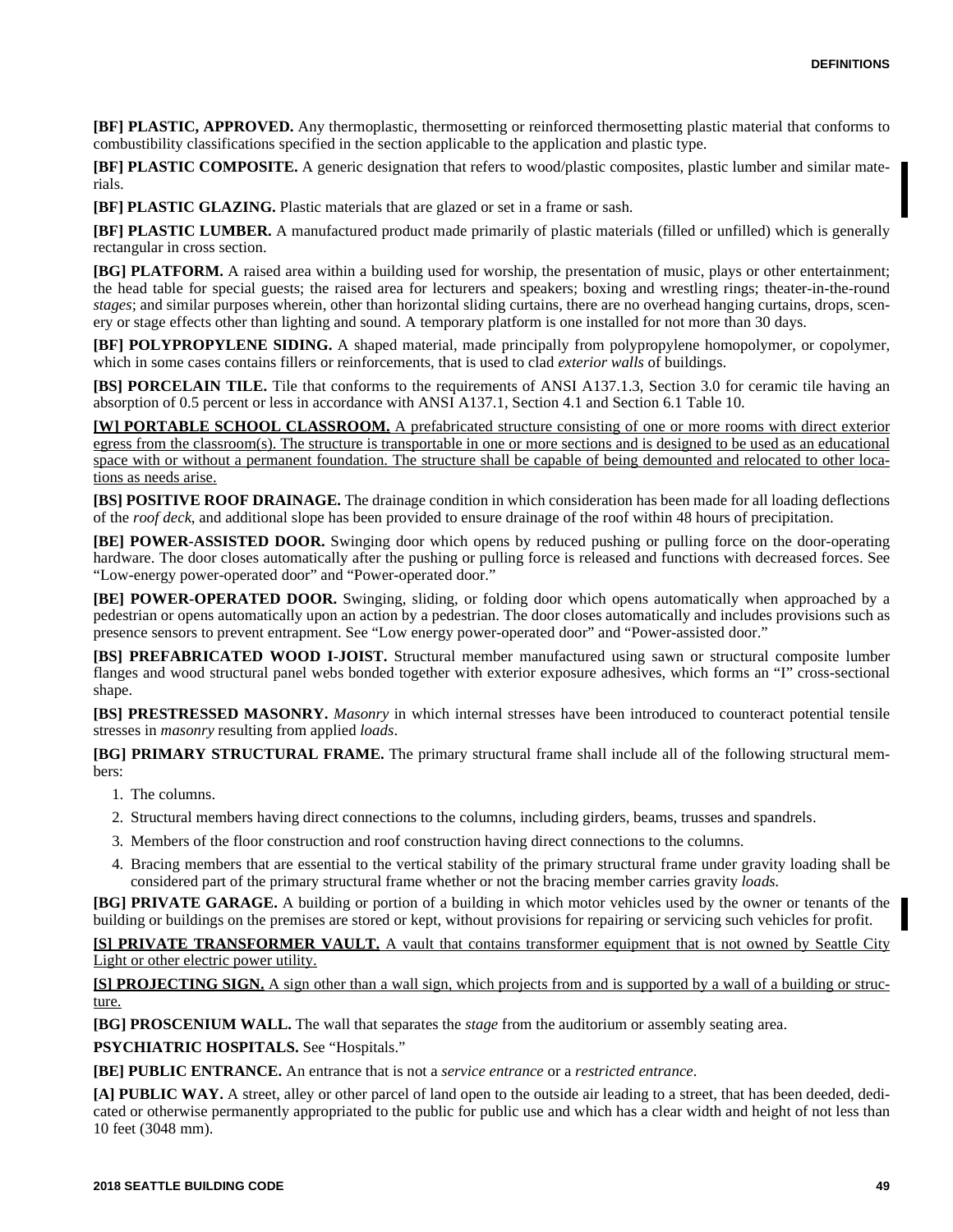**[BE] PUBLIC-USE AREAS.** Interior or exterior rooms or spaces that are made available to the general public.

**[F] PYROPHORIC.** A chemical with an auto-ignition temperature in air, at or below a temperature of 130°F (54.4°C).

**[F] PYROTECHNIC COMPOSITION.** A chemical mixture that produces visible light displays or sounds through a self-propagating, heat-releasing chemical reaction which is initiated by ignition.

**[BF] RADIANT BARRIER.** A material having a low-emittance surface of 0.1 or less installed in building assemblies.

**[BE] RAMP.** A walking surface that has a running slope steeper than one unit vertical in 20 units horizontal (5-percent slope).

**RAMP, EXIT ACCESS.** See "Exit access ramp."

**RAMP, EXTERIOR EXIT.** See "Exterior exit ramp."

**RAMP, INTERIOR EXIT.** See "Interior exit ramp."

**[BG] RAMP-ACCESS OPEN PARKING GARAGES.** *Open parking garages* employing a series of continuously rising floors or a series of interconnecting ramps between floors permitting the movement of vehicles under their own power from and to the street level.

**[A] RECORD DRAWINGS.** Drawings ("as builts") that document the location of all devices, appliances, wiring sequences, wiring methods and connections of the components of a *fire alarm system* as installed.

**[BF] REFLECTIVE PLASTIC CORE INSULATION.** An insulation material packaged in rolls, that is less than 1/2 inch (12.7 mm) thick, with not less than one exterior low-emittance surface (0.1 or less) and a core material containing voids or cells.

**[A] REGISTERED DESIGN PROFESSIONAL.** An individual who is registered or licensed to practice their respective design profession as defined by the statutory requirements of the professional registration laws of the state or *jurisdiction* in which the project is to be constructed.

**[A] REGISTERED DESIGN PROFESSIONAL IN RESPONSIBLE CHARGE.** A *registered design professional* engaged by the owner or the owner's authorized agent to review and coordinate certain aspects of the project, as determined by the *building official*, for compatibility with the design of the building or structure, including submittal documents prepared by others, deferred submittal documents and phased submittal documents.

**[BG] RELIGIOUS WORSHIP, PLACE OF.** A building or portion thereof intended for the performance of religious services.

**[A] RELOCATABLE BUILDING.** A partially or completely assembled building constructed and designed to be reused multiple times and transported to different building sites.

**[A] REPAIR.** The reconstruction, replacement or renewal of any part of an existing building for the purpose of its maintenance or to correct damage.

**[S][BG] REPAIR GARAGE.** ((A building, structure or portion thereof used for servicing or repairing motor vehicles.))

**Major repair garage.** A building or portions of a building where major repairs, such as engine overhauls, painting, body and fender work, and repairs that require draining of the motor vehicle fuel tank are performed on motor vehicles, including associated floor space used for offices, parking, or showrooms.

**Minor repair garage.** A building or portions of a building used for lubrication, inspection, and minor automotive maintenance work, such as engine tune-ups, replacement of parts, fluid changes (e.g., oil, antifreeze, transmission fluid, brake fluid, air conditioning refrigerants, etc.), brake system repairs, tire rotation, and similar routine maintenance work, including associated floor space used for offices, parking, or showrooms.

**[BS] REROOFING.** The process of recovering or replacing an existing *roof covering*. See "Roof recover" and "Roof replacement."

[BG] RESIDENTIAL AIRCRAFT HANGAR. An accessory building less than 2,000 square feet (186 m<sup>2</sup>) and 20 feet (6096 mm) in *building height* constructed on a one- or two-family property where aircraft are stored. Such use will be considered as a residential accessory use incidental to the dwelling.

**[W] RESIDENTIAL SLEEPING SUITES.** A unit that provides multiple rooms or spaces for up to five residents, includes provisions for sleeping and can include provisions for living, eating, sanitation, and kitchen facilities.

**[BS] RESISTANCE FACTOR.** A factor that accounts for deviations of the actual strength from the *nominal strength* and the manner and consequences of failure (also called "strength reduction factor").

**[BE] RESTRICTED ENTRANCE.** An entrance that is made available for *common use* on a controlled basis, but not public use, and that is not a *service entrance*.

**[S] (([BG] RETRACTABLE AWNING.** A retractable *awning* is a cover with a frame that retracts against a building or other structure to which it is entirely supported.)

**[BS] RISK CATEGORY.** A categorization of buildings and other structures for determination of *flood*, wind, snow, ice and earthquake *loads* based on the risk associated with unacceptable performance.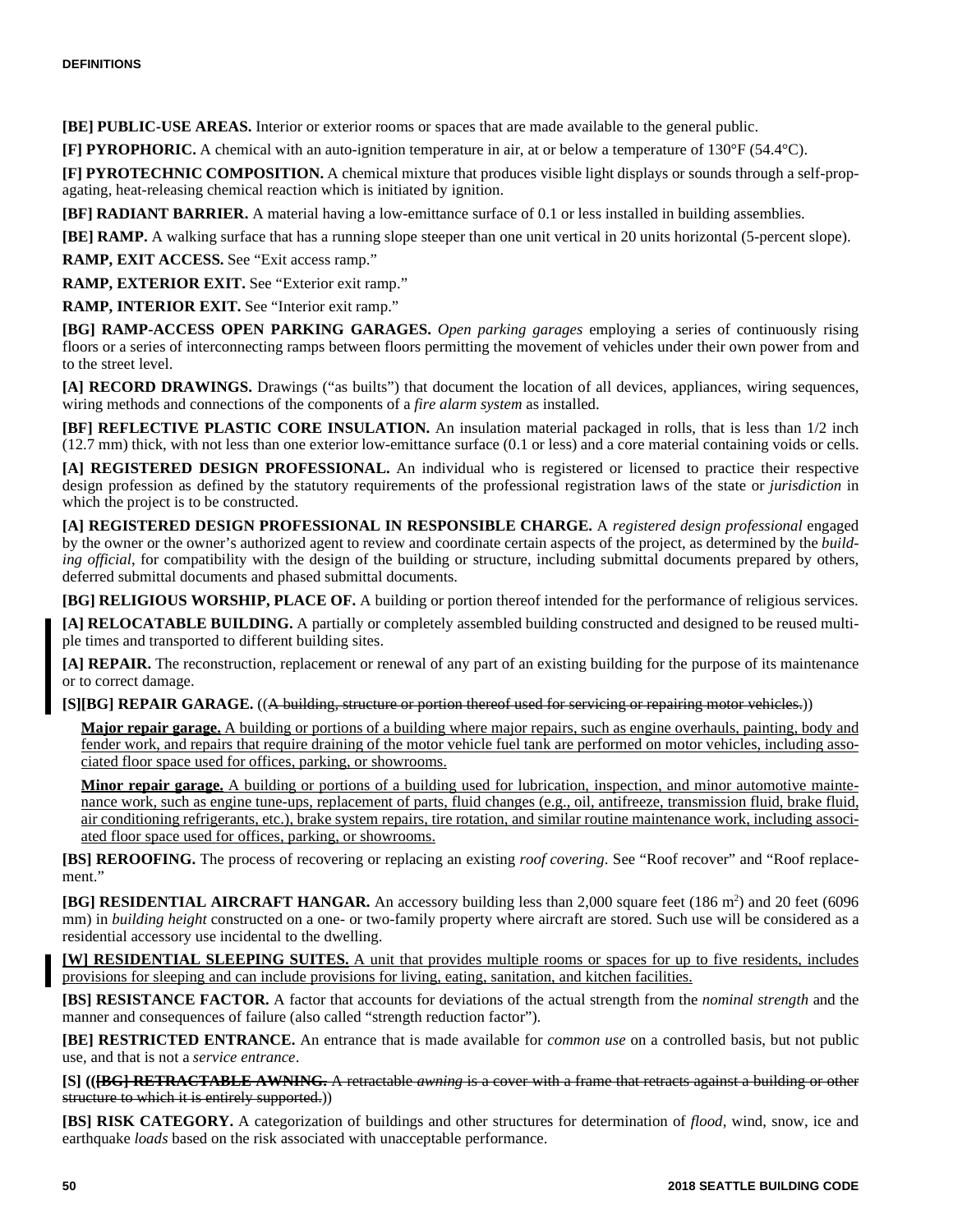**[BS] RISK-TARGETED MAXIMUM CONSIDERED EARTHQUAKE (MCE<sup>R</sup> ) GROUND MOTION RESPONSE ACCELERATIONS.** The most severe earthquake effects considered by this code, determined for the orientation that results in the largest maximum response to horizontal ground motions and with adjustment for targeted risk.

**[BS] ROOF ASSEMBLY (For application to Chapter 15 only).** A system designed to provide weather protection and resistance to design *loads.* The system consists of a *roof covering* and *roof deck* or a single component serving as both the roof covering and the *roof deck*. A roof assembly can include an underlayment, a thermal barrier, insulation or a *vapor retarder*.

**[BS] ROOF COATING.** A fluid-applied, adhered coating used for roof maintenance or *roof repair*, or as a component of a *roof covering system* or *roof assembly*.

**[BS] ROOF COVERING.** The covering applied to the *roof deck* for weather resistance, fire classification or appearance.

**ROOF COVERING SYSTEM.** See "Roof assembly."

**[BS] ROOF DECK.** The flat or sloped surface constructed on top of the *exterior walls* of a building or other supports for the purpose of enclosing the *story* below, or sheltering an area, to protect it from the elements, not including its supporting members or vertical supports.

**ROOF DRAINAGE, POSITIVE.** See "Positive roof drainage."

**[BS] ROOF RECOVER.** The process of installing an additional *roof covering* over a prepared existing *roof covering* without removing the existing *roof covering*.

**[BS] ROOF REPAIR.** Reconstruction or renewal of any part of an existing roof for the purposes of correcting damage or restoring the pre-damage condition.

**[BS] ROOF REPLACEMENT.** The process of removing the existing *roof covering*, repairing any damaged substrate and installing a new *roof covering*.

**[S] ROOF SIGN.** A sign erected upon or above a roof or parapet of a building or structure.

**[BG] ROOF VENTILATION.** The natural or mechanical process of supplying conditioned or unconditioned air to, or removing such air from, *attics,* cathedral ceilings or other enclosed spaces over which a *roof assembly* is installed.

**[BG] ROOFTOP STRUCTURE.** A structure erected on top of the *roof deck* or on top of any part of a building.

**[BS] RUNNING BOND.** The placement of *masonry units* such that *head joints* in successive courses are horizontally offset at least one-quarter the unit length.

**[BG] SALLYPORT.** A security vestibule with two or more doors or gates where the intended purpose is to prevent continuous and unobstructed passage by allowing the release of only one door or gate at a time.

**[BE] SCISSOR STAIRWAY.** Two interlocking *stairways* providing two separate paths of egress located within one *exit* enclosure.

**[BS] SCUPPER.** An opening in a wall or parapet that allows water to drain from a roof.

**[S][BG] SECONDARY MEMBERS.** The following structural members shall be considered secondary members and not part of the *primary structural frame*:

- 1. Structural members not having direct connections to the columns.
- 2. Members of the floor construction and roof construction not having direct connections to the columns.
- 3. Bracing members other than those that are part of the *primary structural frame*.

**Interpretation I202S:** A *secondary member* (component or subsystem) is a structurally significant portion of the building that is supported by the *primary structural frame*, but which does not contribute to the strength or stability of the primary structure. *Secondary members* have internal structural integrity to perform their function and have their interactions with and attachments to, the *primary structural frame* analyzed and designed to assure proper integration within the total structure.

**[BS] SEISMIC DESIGN CATEGORY.** A classification assigned to a structure based on its *risk category* and the severity of the *design earthquake ground motion* at the site.

**[BS] SEISMIC FORCE-RESISTING SYSTEM.** That part of the structural system that has been considered in the design to provide the required resistance to the prescribed seismic forces.

**[BF] SELF-CLOSING.** As applied to a *fire door* or other opening protective, means equipped with an device that will ensure closing after having been opened.

**[BE] SELF-LUMINOUS.** Illuminated by a self-contained power source, other than batteries, and operated independently of external power sources.

**SELF-PRESERVATION, INCAPABLE OF.** See "Incapable of self-preservation."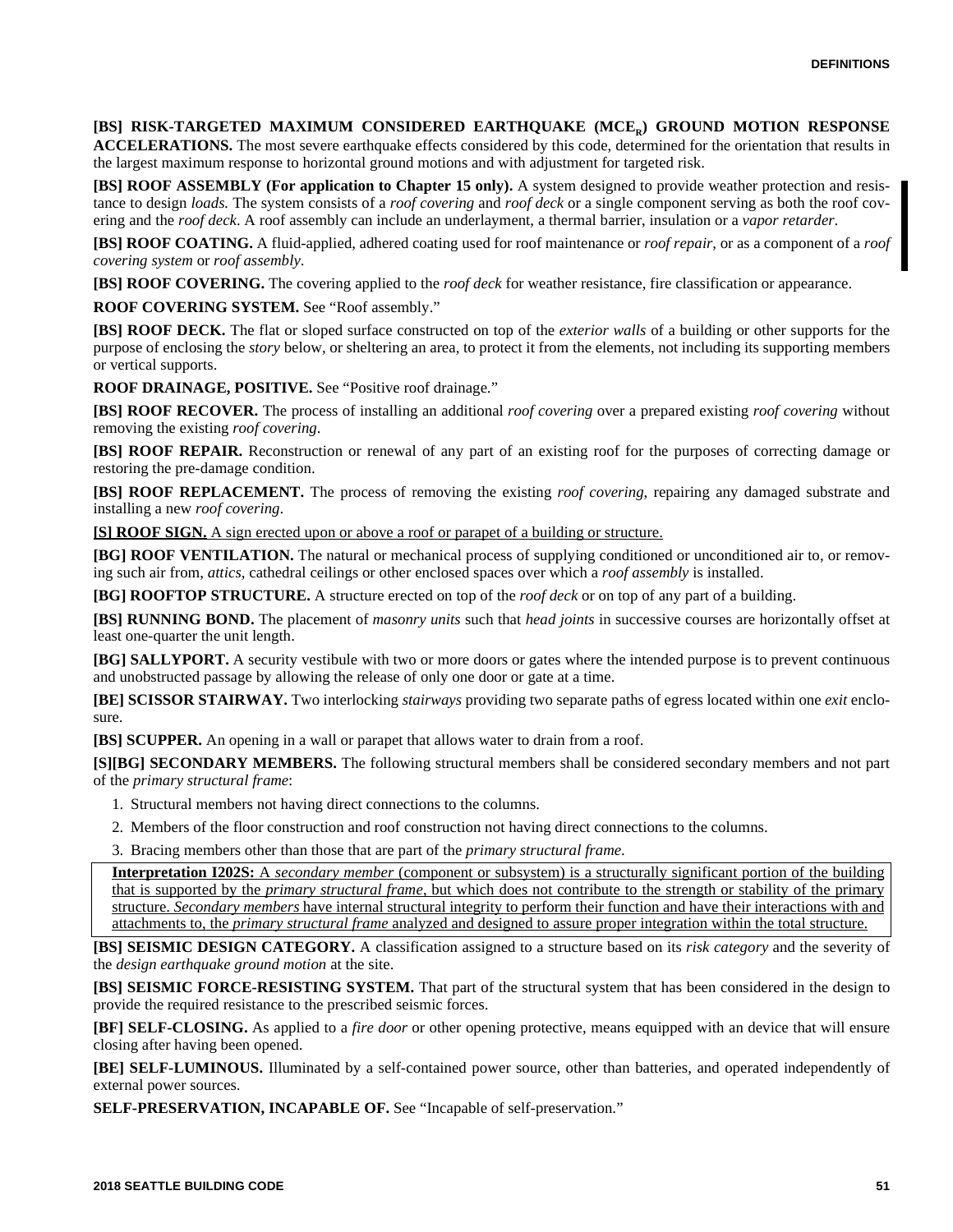**[BG] SELF-SERVICE STORAGE FACILITY.** Real property designed and used for the purpose of renting or leasing individual storage spaces to customers for the purpose of storing and removing personal property on a self-service basis.

**[F] SERVICE CORRIDOR.** A fully enclosed passage used for transporting *HPM* and purposes other than required *means of egress*.

**[BE] SERVICE ENTRANCE.** An entrance intended primarily for delivery of goods or services.

**[BF] SHAFT.** An enclosed space extending through one or more *stories* of a building, connecting vertical openings in successive floors, or floors and roof.

**[BF] SHAFT ENCLOSURE.** The walls or construction forming the boundaries of a *shaft*.

**[BS] SHALLOW FOUNDATION.** A shallow foundation is an individual or strip footing, a mat foundation, a slab-on-grade foundation or a similar foundation element.

**[BS] SHEAR WALL (for Chapter 23).** A wall designed to resist lateral forces parallel to the plane of a wall.

**Shear wall, perforated.** A wood structural panel sheathed wall with openings, that has not been specifically designed and detailed for force transfer around openings.

**Shear wall segment, perforated.** A section of shear wall with full-height sheathing that meets the height-to-width ratio limits of Section 4.3.4 of AWC SDPWS.

**[BS] SHINGLE FASHION.** A method of installing roof or wall coverings, water-resistive barriers, flashing or other building components such that upper layers of material are placed overlapping lower layers of material to provide for drainage via gravity and moisture control.

**[S] SIGN STRUCTURE.** Any structure which supports or is designed to support any *display surface*.

**[BS] SINGLE-PLY MEMBRANE.** A roofing membrane that is field applied using one layer of membrane material (either homogeneous or composite) rather than multiple layers.

**[F] SINGLE-STATION SMOKE ALARM.** An assembly incorporating the detector, the control equipment and the alarmsounding device in one unit, operated from a power supply either in the unit or obtained at the point of installation.

**[BG] SITE.** A parcel of land bounded by a *lot line* or a designated portion of a public right-of-way.

**[BS] SITE CLASS.** A classification assigned to a site based on the types of soils present and their engineering properties as defined in Section 1613.2.2.

**[BS] SITE COEFFICIENTS.** The values of  $F_a$  and  $F_v$  indicated in Tables 1613.2.3(1) and 1613.2.3(2), respectively.

**[BG] SITE-FABRICATED STRETCH SYSTEM.** A system, fabricated on site and intended for acoustical, tackable or aesthetic purposes, that is composed of three elements:

- 1. A frame (constructed of plastic, wood, metal or other material) used to hold fabric in place.
- 2. A core material (infill, with the correct properties for the application).
- 3. An outside layer, composed of a textile, fabric or vinyl, that is stretched taut and held in place by tension or mechanical fasteners via the frame.

**[BS] SKYLIGHT, UNIT.** A factory-assembled, glazed fenestration unit, containing one panel of glazing material that allows for natural lighting through an opening in the *roof assembly* while preserving the weather-resistant barrier of the roof.

**[BS] SKYLIGHTS AND SLOPED GLAZING.** Glass or other transparent or translucent glazing material installed at a slope of 15 degrees (0.26 rad) or more from vertical. Unit skylights, *tubular daylighting devices*, glazing materials, solariums, sunrooms, roofs and sloped walls are included in this definition.

**[A] SLEEPING UNIT.** A single unit that provides rooms or spaces for one or more persons, includes permanent provisions for sleeping and can include provisions for living, eating and either sanitation or kitchen facilities but not both. Such rooms and spaces that are also part of a dwelling unit are not sleeping units.

**[S] SLIP.** A berthing space between or adjacent to *piers,* wharves, or docks; the water areas associated with boat moorage.

**[W] SMALL BUSINESS.** Any business entity (including a sole proprietorship, corporation, partnership or other legal entity) which is owned and operated independently from all other businesses, which has the purpose of making a profit, and which has 50 or fewer employees.

**[F] SMOKE ALARM.** A single- or multiple-station alarm responsive to smoke. See "Multiple-station smoke alarm" and "Single-station smoke alarm."

**[BF] SMOKE BARRIER.** A continuous membrane, either vertical or horizontal, such as a wall, floor or ceiling assembly, that is designed and constructed to restrict the movement of smoke.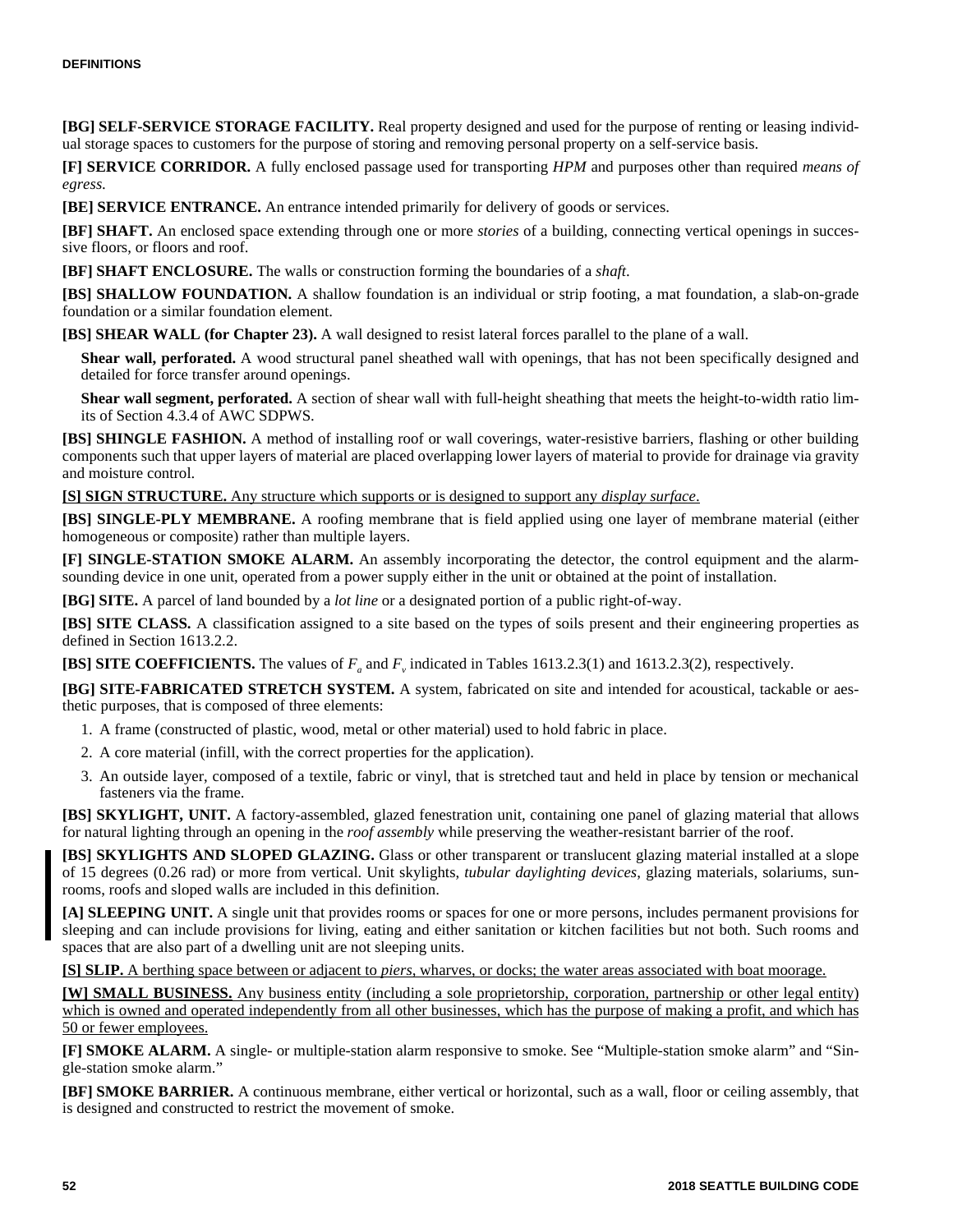**[BG] SMOKE COMPARTMENT.** A space within a building enclosed by *smoke barriers* on all sides, including the top and bottom.

**[BF] SMOKE DAMPER.** A *listed* device installed in ducts and air transfer openings designed to resist the passage of smoke. The device is installed to operate *automatically*, controlled by a smoke detection system, and where required, is capable of being positioned from a *fire command center*.

**[F] SMOKE DETECTOR.** A *listed* device that senses visible or invisible particles of combustion.

**[BF] SMOKE PARTITION.** A wall assembly that extends from the top of the foundation or floor below to the underside of the floor or roof sheathing, deck or slab above or to the underside of the ceiling above where the ceiling membrane is constructed to limit the transfer of smoke.

**[BF] SMOKE-DEVELOPED INDEX.** A comparative measure, expressed as a dimensionless number, derived from measurements of smoke obscuration versus time for a material tested in accordance with ASTM E84.

**[S] (([BF] SMOKEPROOF ENCLOSURE.** An *exit stairway* or *ramp* designed and constructed so that the movement of the products of combustion produced by a fire occurring in any part of the building into the enclosure is limited.))

**[BE] SMOKE-PROTECTED ASSEMBLY SEATING.** Seating served by *means of egress* that is not subject to smoke accumulation within or under a structure for a specified design time by means of passive design or by mechanical ventilation.

**[BG] SOFT CONTAINED PLAY EQUIPMENT STRUCTURE.** A children's play structure containing one or more components where the user enters a play environment that utilizes pliable materials.

**[F] SOLID.** A material that has a melting point, decomposes or sublimes at a temperature greater than 68°F (20°C).

**[BG] SPECIAL AMUSEMENT BUILDING.** A special amusement building is any temporary or permanent building or portion thereof that is occupied for amusement, entertainment or educational purposes and that contains a device or system that conveys passengers or provides a walkway along, around or over a course in any direction so arranged that the *means of egress* path is not readily apparent due to visual or audio distractions or is intentionally confounded or is not readily available because of the nature of the attraction or mode of conveyance through the building or structure.

**[BS] SPECIAL FLOOD HAZARD AREA.** The land area subject to flood hazards and shown on a *Flood Insurance Rate Map* or other flood hazard map as Zone A, AE, A1-30, A99, AR, AO, AH, V, VO, VE or V1-30.

**[BS] SPECIAL INSPECTION.** Inspection of construction requiring the expertise of an *approved special inspector* in order to ensure compliance with this code and the *approved construction documents*.

**Continuous special inspection.** Special inspection by the *special inspector* who is present continuously when and where the work to be inspected is being performed.

**Periodic special inspection.** Special inspection by the *special inspector* who is intermittently present where the work to be inspected has been or is being performed.

**[BS] SPECIAL INSPECTOR.** A qualified person employed or retained by an *approved* agency and *approved* by the *building official* as having the competence necessary to inspect a particular type of construction requiring *special inspection.*

**[BS] SPECIAL STRUCTURAL WALL.** See Section 1905.1.1.

**[BS] SPECIFIED COMPRESSIVE STRENGTH OF MASONRY,**  $f'$ **<sub>***m***</sub>. Minimum compressive strength, expressed as force</mark>** per unit of net cross-sectional area, required of the *masonry* used in construction by the *approved construction documents*, and upon which the project design is based. Whenever the quantity  $f'_m$  is under the radical sign, the square root of numerical value only is intended and the result has units of pounds per square inch (psi) (MPa).

**[BF] SPLICE.** The result of a factory and/or field method of joining or connecting two or more lengths of a *fire-resistant joint system* into a continuous entity.

**SPORT ACTIVITY, AREA OF. See "Area of sport activity."** 

**[F] SPRAY ROOM.** A room designed to accommodate spraying operations.

**[BF] SPRAYED FIRE-RESISTANT MATERIALS.** Cementitious or fibrous materials that are sprayed to provide fire-resistant protection of the substrates.

**[BG] STAGE.** A space within a building utilized for entertainment or presentations, which includes overhead hanging curtains, drops, scenery or stage effects other than lighting and sound.

**[W] STAGED EVACUATION.** A method of emergency response that engages building components and trained staff to provide occupant safety during an emergency. Emergency response involves moving or holding certain occupants at temporary locations for a brief period of time before evacuating the building. This response is used by ambulatory surgery facility and *assisted living facilities* to protect the health and safety of fragile occupants and residents.

**[BE] STAIR.** A change in elevation, consisting of one or more risers.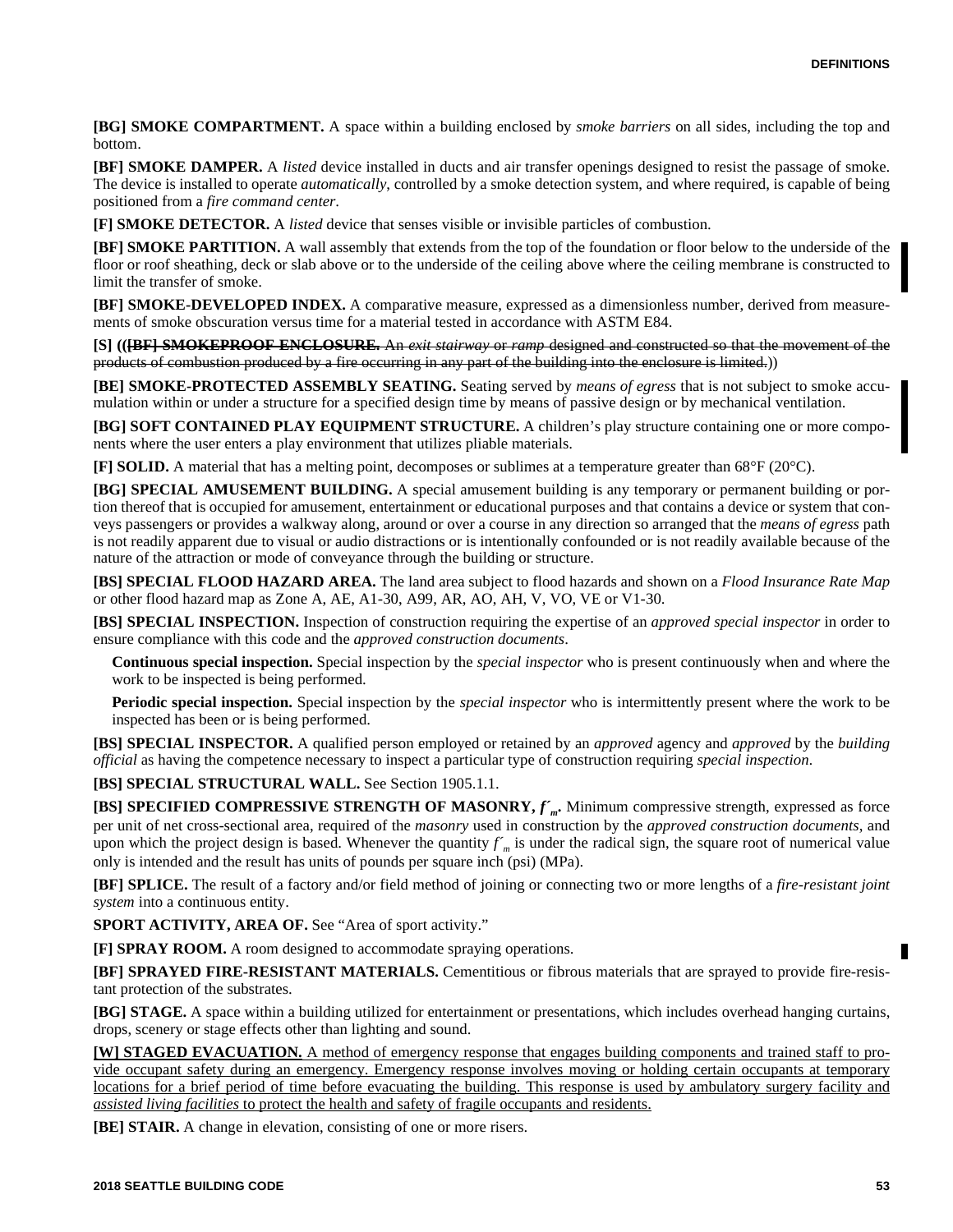**[BE] STAIRWAY.** One or more *flights* of *stairs*, either exterior or interior, with the necessary landings and platforms connecting them, to form a continuous and uninterrupted passage from one level to another.

**STAIRWAY, EXIT ACCESS.** See "Exit access stairway."

**STAIRWAY, EXTERIOR EXIT.** See "Exterior exit stairway."

**STAIRWAY, INTERIOR EXIT.** See "Interior exit stairway."

**STAIRWAY, SCISSOR.** See "Scissor stairway."

**[BE] STAIRWAY, SPIRAL.** A *stairway* having a closed circular form in its plan view with uniform section-shaped treads attached to and radiating from a minimum-diameter supporting column.

**(([F] STANDBY POWER SYSTEM.** A source of automatic electric power of a required capacity and duration to operate required building, hazardous materials or ventilation systems in the event of a failure of the primary power. Standby power systems are required for electrical loads where interruption of the primary power could create hazards or hamper rescue or firefighting operations.))

**[S] STANDBY POWER SYSTEM, LEGALLY REQUIRED.** An electrical power system that complies with *Seattle Electrical Code* Article 701, Legally Required Standby Systems, and Chapter 27.

**[F] STANDPIPE, TYPES OF.** Standpipe types are as follows:

**Automatic dry.** A dry standpipe system, normally filled with pressurized air, that is arranged through the use of a device, such as dry pipe valve, to admit water into the system piping *automatically* upon the opening of a hose valve. The water supply for an *automatic* dry standpipe system shall be capable of supplying the system demand.

**Automatic wet.** A wet standpipe system that has a water supply that is capable of supplying the system demand *automatically.*

**Manual dry.** A dry standpipe system that does not have a permanent water supply attached to the system. Manual dry standpipe systems require water from a fire department pumper to be pumped into the system through the fire department connection in order to meet the system demand.

**Manual wet.** A wet standpipe system connected to a water supply for the purpose of maintaining water within the system but does not have a water supply capable of delivering the system demand attached to the system. Manual-wet standpipe systems require water from a fire department pumper (or the like) to be pumped into the system in order to meet the system demand.

**Semiautomatic dry.** A dry standpipe system that is arranged through the use of a device, such as a deluge valve, to admit water into the system piping upon activation of a remote control device located at a hose connection. A remote control activation device shall be provided at each hose connection. The water supply for a semiautomatic dry standpipe system shall be capable of supplying the system demand.

**[F] STANDPIPE SYSTEM, CLASSES OF.** Standpipe classes are as follows:

**Class I system.** A system providing 2-1/2-inch (64 mm) hose connections to supply water for use by fire departments and those trained in handling heavy fire streams.

**Class II system.** A system providing 1-1/2-inch (38 mm) hose stations to supply water for use primarily by the building occupants or by the fire department during initial response.

**Class III system.** A system providing 1-1/2-inch (38 mm) hose stations to supply water for use by building occupants and 2-1/2-inch (64 mm) hose connections to supply a larger volume of water for use by fire departments and those trained in handling heavy fire streams.

**[BS] STEEL CONSTRUCTION, COLD-FORMED.** That type of construction made up entirely or in part of *steel structural members* cold formed to shape from sheet or strip steel such as *roof deck*, floor and wall panels, studs, floor joists, roof joists and other structural elements.

**[BS] STEEL ELEMENT, STRUCTURAL.** Any *steel structural member* of a building or structure consisting of rolled shapes, pipe, hollow structural sections, plates, bars, sheets, rods or steel castings other than cold-formed steel or steel joist members.

**[BS] STEEL JOIST.** Any *steel structural member* of a building or structure made of hot-rolled or cold-formed solid or openweb sections, or riveted or welded bars, strip or sheet steel members, or slotted and expanded, or otherwise deformed rolled sections.

**[BF] STEEP SLOPE.** A roof slope greater than two units vertical in 12 units horizontal (17-percent slope).

**[BS] STONE MASONRY.** *Masonry* composed of field, quarried or *cast stone* units bonded by *mortar*.

**[F] STORAGE, HAZARDOUS MATERIALS.** The keeping, retention or leaving of hazardous materials in closed containers, tanks, cylinders, or similar vessels; or vessels supplying operations through closed connections to the vessel.

**[BS] STORAGE RACKS.** Cold-formed or hot-rolled steel structural members which are formed into steel storage racks, including pallet storage racks, movable-shelf racks, rack-supported systems, automated storage and retrieval systems (stacker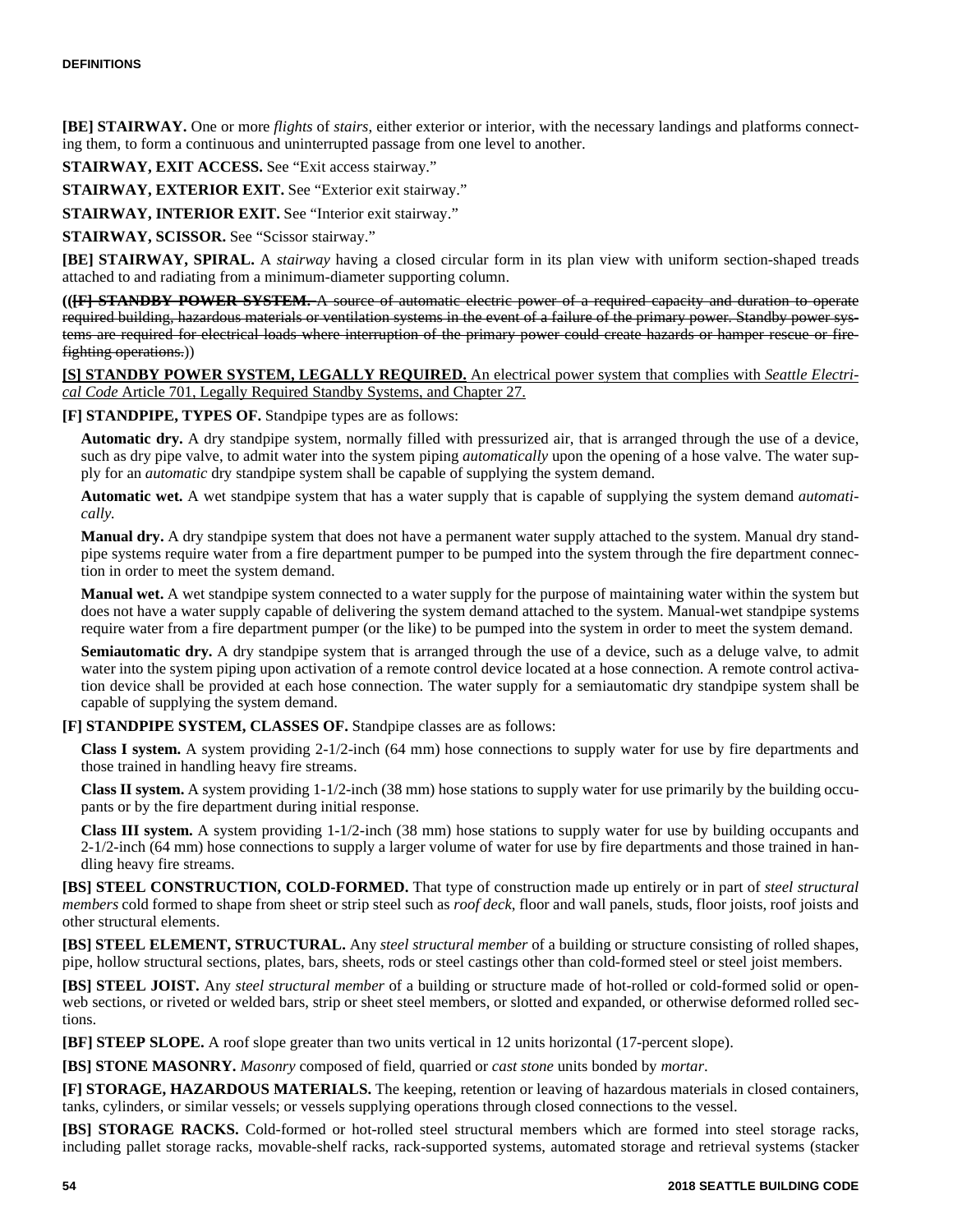racks), push-back racks, pallet-flow racks, case-flow racks, pick modules and rack-supported platforms. Other types of racks, such as drive-in or drive-through racks, cantilever racks, portable racks or racks made of materials other than steel, are not considered storage racks for the purpose of this code.

**[BG] STORM SHELTER.** A building, structure or portions thereof, constructed in accordance with ICC 500 and designated for use during a severe wind storm event, such as a hurricane or tornado.

**Community storm shelter.** A storm shelter not defined as a "Residential storm shelter."

**Residential storm shelter.** A storm shelter serving occupants of *dwelling units* and having an *occupant load* not exceeding 16 persons.

**[S][BG] STORY.** That portion of a building, ((included)) including basements, located between the upper surface of a floor and the upper surface of the next floor or roof ((next)) above (see "*Basement*," *"Building height,"* "*Grade plane" and* "*Mezzanine*"). A story is measured as the vertical distance from top to top of two successive tiers of beams or finished floor surfaces and, for the topmost story, from the top of the floor finish to the top of the ceiling joists or, where there is not a ceiling, to the top of the roof rafters.

**[S][BG] STORY ABOVE GRADE PLANE.** Any *story* having its finished floor surface entirely above *grade plane*, or in which the finished surface of the next floor  $((\text{next}))$  above is:

- 1. More than 6 feet (1829 mm) above *grade plane*; or
- 2. More than 12 feet (3658 mm) above the finished ground level ( $(a<sub>t</sub>$  any point)) for more than 25 feet (7620 mm) of the perimeter. Required driveways up to 22 feet (6706 mm) wide shall not be considered in calculating the 25 foot distance if there is at least 10 feet (3048 mm) between the driveway and all portions of the 25 foot area. See Figure 202S.



**FIGURE 202S STORY ABOVE GRADE PLANE**

# **[BS] STRENGTH (For Chapter 21).**

**Design strength.** Nominal strength multiplied by a strength reduction factor.

**Nominal strength.** Strength of a member or cross section calculated in accordance with these provisions before application of any strength-reduction factors.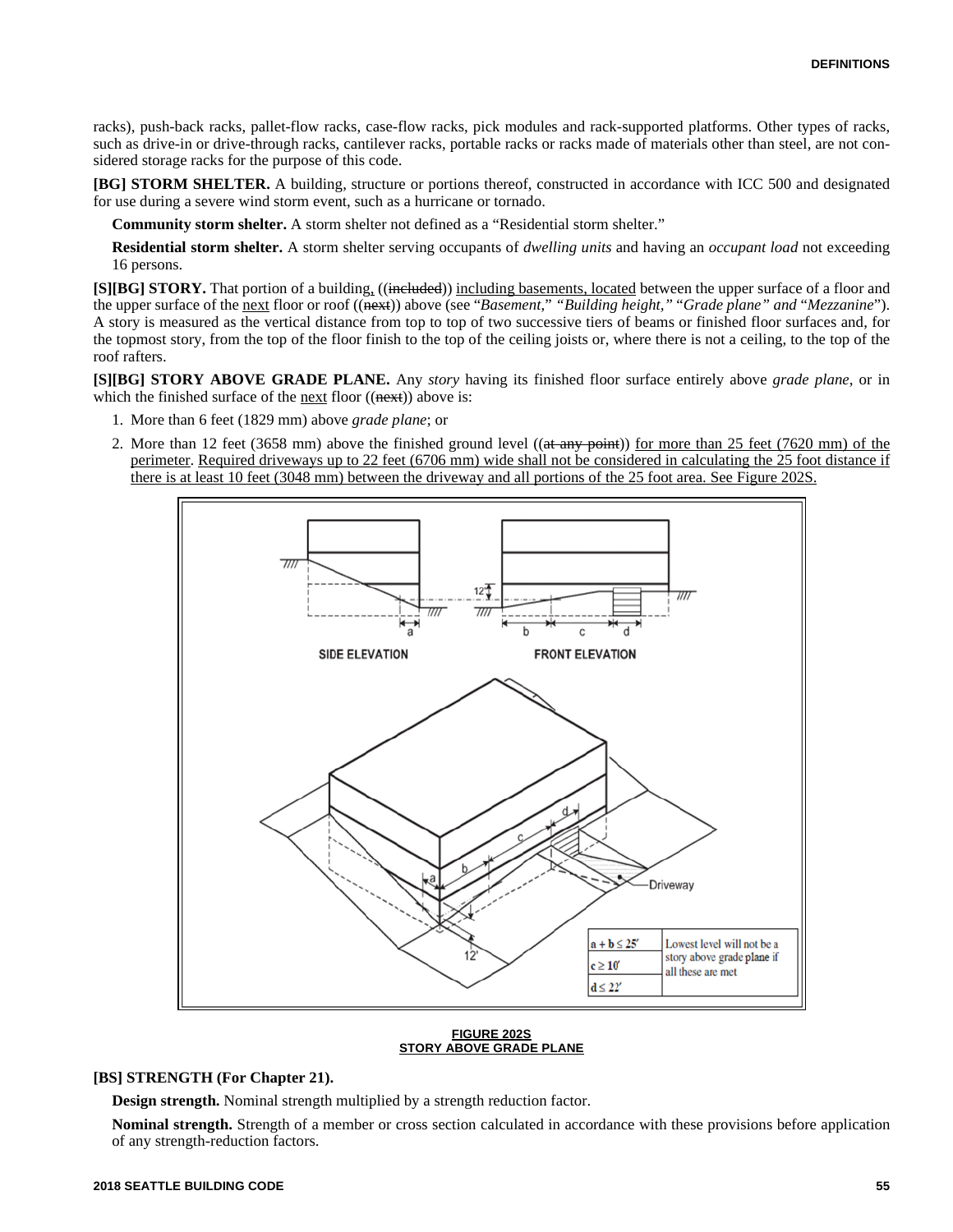**Required strength.** Strength of a member or cross section required to resist *factored loads*.

# **[BS] STRENGTH (for Chapter 16).**

**Nominal strength.** The capacity of a structure or member to resist the effects of *loads*, as determined by computations using *specified* material strengths and dimensions and equations derived from accepted principles of structural mechanics or by field tests or laboratory tests of scaled models, allowing for modeling effects and differences between laboratory and field conditions.

**Required strength.** Strength of a member, cross section or connection required to resist *factored loads* or related internal moments and forces in such combinations as stipulated by these provisions.

**Strength design.** A method of proportioning structural members such that the computed forces produced in the members by *factored loads* do not exceed the member design strength [also called "*load and resistance factor design*" (LRFD)]. The term "strength design" is used in the design of concrete and *masonry* structural elements.

**[BS] STRUCTURAL COMPOSITE LUMBER.** Structural member manufactured using wood elements bonded together with exterior adhesives. Examples of structural composite lumber are:

**Laminated strand lumber (LSL).** A composite of wood strand elements with wood fibers primarily oriented along the length of the member, where the least dimension of the wood strand elements is 0.10 inch (2.54 mm) or less and their average lengths not less than 150 times the least dimension of the wood strand elements.

**Laminated veneer lumber (LVL).** A composite of wood *veneer* sheet elements with wood fibers primarily oriented along the length of the member, where the *veneer* element thicknesses are 0.25 inches (6.4 mm) or less.

**Oriented strand lumber (OSL).** A composite of wood strand elements with wood fibers primarily oriented along the length of the member, where the least dimension of the wood strand elements is 0.10 inches (2.54 mm) or less and their average lengths not less than 75 times and less than 150 times the least dimension of the strand elements.

**Parallel strand lumber (PSL).** A composite of wood strand elements with wood fibers primarily oriented along the length of the member where the least dimension of the wood strand elements is 0.25 inches (6.4 mm) or less and their average lengths not less than 300 times the least dimension of the wood strand elements.

**[S] STRUCTURAL ENGINEER IN RESPONSIBLE CHARGE.** A structural engineer licensed to practice under the laws of the State of Washington who is engaged by the owner to review and coordinate structural design aspects of the project, as determined by the *building official*, for compatibility with the design of the building or structure, including submittal documents prepared by others, *deferred submittal* documents and phased submittal documents.

**[BS] STRUCTURAL GLUED-LAMINATED TIMBER.** An engineered, stress-rated product of a timber laminating plant, comprised of assemblies of specially selected and prepared wood laminations in which the grain of all laminations is approximately parallel longitudinally and the laminations are bonded with adhesives.

**[BS] STRUCTURAL OBSERVATION.** The visual observation of the structural system by a *registered design professional* for general conformance to the *approved construction documents*.

**[S] STRUCTURALLY QUALIFIED PRODUCTS.** Products that have been prequalified based on current acceptance and certification by an accepted authority such as International Code Council (ICC), American Society for Testing and Materials (ASTM), American Concrete Institute (ACI), American Institute of Steel Construction (AISC), or others widely accepted in the engineering field.

**[A] STRUCTURE.** That which is built or constructed.

**[BS] SUBSTANTIAL DAMAGE.** Damage of any origin sustained by a structure whereby the cost of restoring the structure to its before-damaged condition would equal or exceed 50 percent of the market value of the structure before the damage occurred.

**[S][BS] SUBSTANTIAL IMPROVEMENT.** Any *repair*, reconstruction, rehabilitation, *alteration*, *addition* or other improvement of a building or structure, the cost of which, in any five-year period, equals or exceeds 50 percent of the market value of the structure before the improvement or repair is started. If the structure has sustained *substantial damage*, any *repairs* are considered substantial improvement regardless of the actual *repair* work performed. The term does not, however, include either:

- 1. Any project for improvement of a building required to correct existing health, sanitary or safety code violations identified by the *building official* and that are the minimum necessary to assure safe living conditions.
- 2. Any *alteration* of a historic structure provided that the *alteration* will not preclude the structure's continued designation as a historic structure.
- **[S] SUBSTRUCTURE.** The portion of the construction below and including the deck immediately above the water.

**[BG] SUNROOM.** A one-*story* structure attached to a building with a glazing area in excess of 40 percent of the gross area of the structure's *exterior walls* and roof.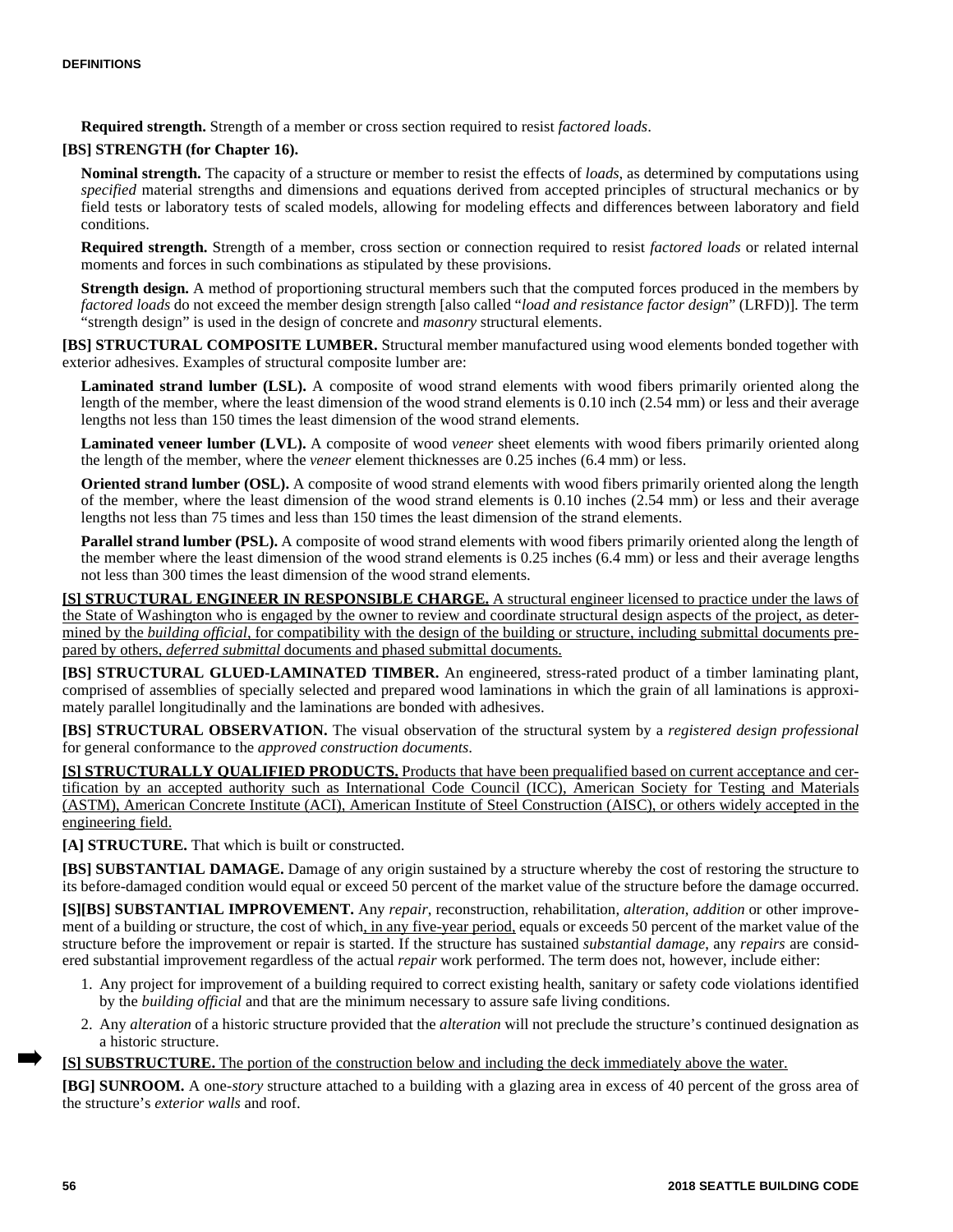**[S] SUPERSTRUCTURE.** The portion of construction above the deck.

**Exception:** *Covered boat moorage*.

**[F] SUPERVISING STATION.** A facility that receives signals and at which personnel are in attendance at all times to respond to these signals.

**[F] SUPERVISORY SERVICE.** The service required to monitor performance of guard tours and the operative condition of fixed suppression systems or other systems for the protection of life and property.

**[F] SUPERVISORY SIGNAL.** A signal indicating the need of action in connection with the supervision of guard tours, the fire suppression systems or equipment or the maintenance features of related systems.

**[F] SUPERVISORY SIGNAL-INITIATING DEVICE.** An initiation device, such as a valve supervisory switch, water-level indicator or low-air pressure switch on a dry-pipe sprinkler system, whose change of state signals an off-normal condition and its restoration to normal of a fire protection or life safety system, or a need for action in connection with guard tours, fire suppression systems or equipment or maintenance features of related systems.

**[BS] SUSCEPTIBLE BAY.** A roof or portion thereof with either of the following:

- 1. A slope less than 1/4-inch per foot (0.0208 rad).
- 2. On which water is impounded, in whole or in part, and the secondary drainage system is functional but the primary drainage system is blocked.

A roof surface with a slope of 1/4-inch per foot (0.0208 rad) or greater towards points of free drainage is not a susceptible bay.

**[BG] SWIMMING POOL.** Any structure intended for swimming, recreational bathing or wading that contains water over 24 inches (610 mm) deep. This includes in-ground, above-ground and on-ground pools; hot tubs; spas and fixed-in-place wading pools.

**[BF] T RATING.** The time period that the *penetration firestop system*, including the penetrating item, limits the maximum temperature rise to 325°F (163°C) above its initial temperature through the penetration on the nonfire side when tested in accordance with ASTM E814 or UL 1479.

**[BG] TECHNICAL PRODUCTION AREA.** Open elevated areas or spaces intended for entertainment technicians to walk on and occupy for servicing and operating entertainment technology systems and equipment. Galleries, including fly and lighting galleries, gridirons, catwalks, and similar areas are designed for these purposes.

**[BG] TENSILE MEMBRANE STRUCTURE.** A membrane structure having a shape that is determined by tension in the membrane and the geometry of the support structure. Typically, the structure consists of both flexible elements (e.g., membrane and cables), nonflexible elements (e.g., struts, masts, beams and arches) and the anchorage (e.g., supports and foundations). This includes frame-supported tensile membrane structures.

**[F] TENT.** A structure, enclosure, umbrella structure or shelter, with or without sidewalls or drops, constructed of fabric or pliable material supported in any manner except by air or the contents it protects (see "Umbrella structure").

**[BG] THERMAL ISOLATION.** A separation of conditioned spaces, between a *sunroom* and a *dwelling unit*, consisting of existing or new walls, doors or windows.

**[BF] THERMOPLASTIC MATERIAL.** A plastic material that is capable of being repeatedly softened by increase of temperature and hardened by decrease of temperature.

**[BF] THERMOSETTING MATERIAL.** A plastic material that is capable of being changed into a substantially nonreformable product when cured.

**[BF] THROUGH PENETRATION.** A breach in both sides of a floor, floor-ceiling or wall assembly to accommodate an item passing through the breaches**.**

**[BF] THROUGH-PENETRATION FIRESTOP SYSTEM.** An assemblage consisting of a fire-resistance-rated floor, floorceiling, or wall assembly, one or more penetrating items passing through the breaches in both sides of the assembly and the materials or devices, or both, installed to resist the spread of fire through the assembly for a prescribed period of time.

**[BS] TIE, WALL.** Metal connector that connects *wythes* of *masonry* walls together.

**[BS] TIE-DOWN (HOLD-DOWN).** A device used to resist uplift of the chords of *shear walls.*

**[BS] TILE, STRUCTURAL CLAY.** A hollow *masonry unit* composed of burned clay, shale, fire clay or mixture thereof, and having parallel *cells*.

**[F] TIRES, BULK STORAGE OF.** Storage of tires where the area available for storage exceeds 20,000 cubic feet (566 m<sup>3</sup> ).

**[S][A] TOWNHOUSE.** A ((single-family *dwelling unit* constructed in a group of)) *building* that contains three or more attached townhouse units. ((in which each unit extends from the foundation to roof and with open space on at least two sides.))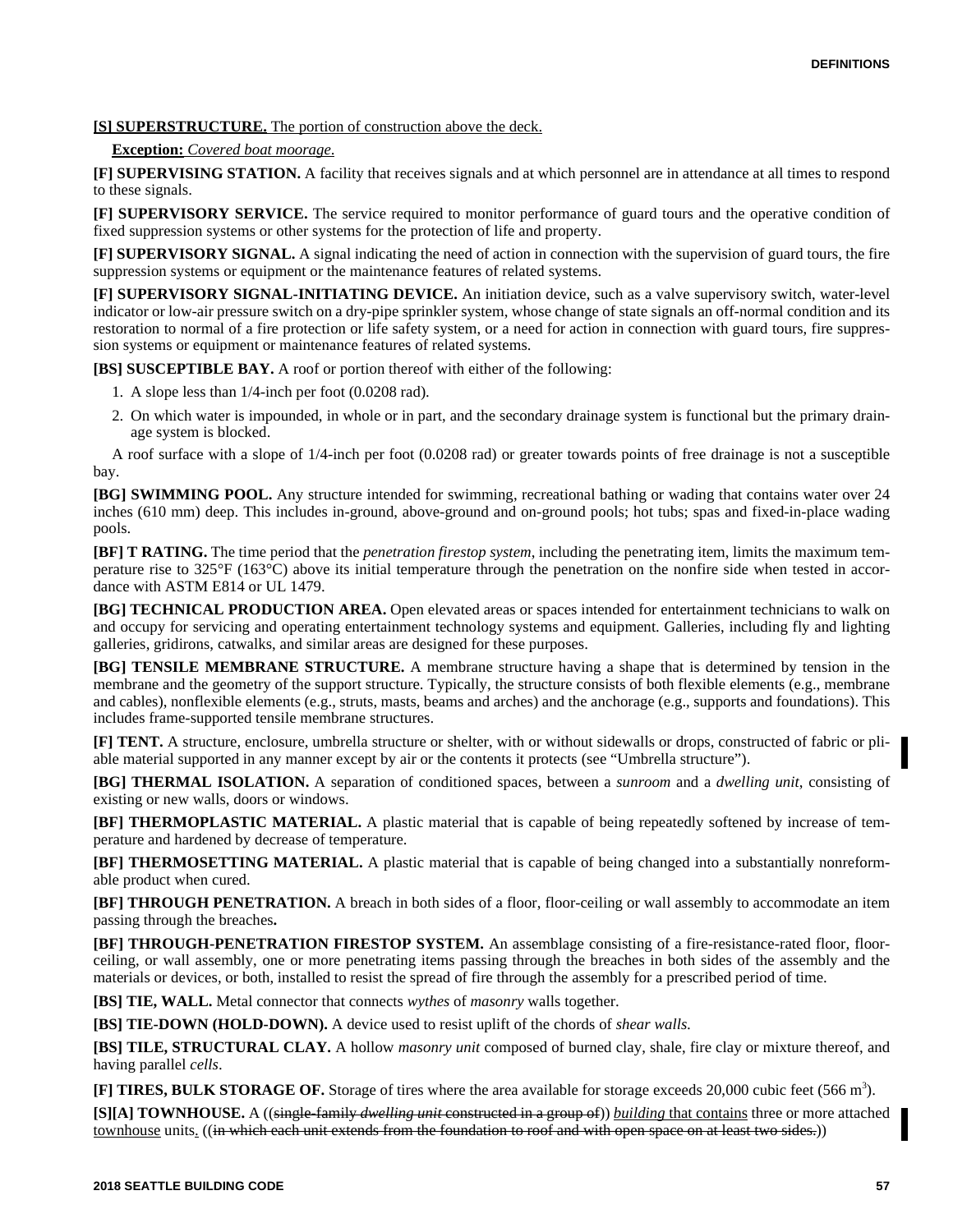**[S] TOWNHOUSE UNIT.** A single-family dwelling unit in a townhouse that extends from foundation to roof and that has a yard or public way on not less than two sides that extends at least 50 percent of the length of each of these two sides.

**[F] TOXIC.** A chemical falling within any of the following categories:

- 1. A chemical that has a median lethal dose  $(LD_{50})$  of more than 50 milligrams per kilogram, but not more than 500 milligrams per kilogram of body weight when administered orally to albino rats weighing between 200 and 300 grams each.
- 2. A chemical that has a median lethal dose  $(LD<sub>50</sub>)$  of more than 200 milligrams per kilogram, but not more than 1,000 milligrams per kilogram of body weight when administered by continuous contact for 24 hours (or less if death occurs within 24 hours) with the bare skin of albino rabbits weighing between 2 and 3 kilograms each.
- 3. A chemical that has a median lethal concentration  $(LC_{50})$  in air of more than 200 parts per million, but not more than 2,000 parts per million by volume of gas or vapor, or more than 2 milligrams per liter but not more than 20 milligrams per liter of mist, fume or dust, when administered by continuous inhalation for 1 hour (or less if death occurs within 1 hour) to albino rats weighing between 200 and 300 grams each.
- **[BG] TRANSIENT.** Occupancy of a *dwelling unit* or *sleeping unit* for not more than 30 days.

**[BG] TRANSIENT AIRCRAFT.** Aircraft based at another location and that is at the transient location for not more than 90 days.

**[W] TRANSIENT LODGING.** A building, facility or portion thereof, excluding inpatient medical care facilities and long-term care facilities, that contains one or more *dwelling units* or sleeping units. Examples of *transient lodging* include, but are not limited to, resorts, group homes, hotels, motels, dormitories, homeless shelters, halfway houses and social service lodging.

**[BS] TREATED WOOD.** Wood products that are conditioned to enhance fire-retardant or preservative properties.

**Fire-retardant-treated wood.** Wood products that, when impregnated with chemicals by a pressure process or other means during manufacture, exhibit reduced surface-burning characteristics and resist propagation of fire.

**Preservative-treated wood.** Wood products that, conditioned with chemicals by a pressure process or other means, exhibit reduced susceptibility to damage by fungi, insects or marine borers.

**[BF] TRIM.** Picture molds, chair rails, baseboards, *handrails*, door and window frames and similar decorative or protective materials used in fixed applications.

**[F] TROUBLE SIGNAL.** A signal initiated by the *fire alarm system* or device indicative of a fault in a monitored circuit or component.

**[BS] TSUNAMI DESIGN GEODATABASE.** The ASCE database (version 2016-1.0) of Tsunami Design Zone maps and associated design data for the states of Alaska, California, Hawaii, Oregon and Washington.

**[BS] TSUNAMI DESIGN ZONE.** An area identified on the Tsunami Design Zone map between the shoreline and the inundation limit, within which certain structures designated in Chapter 16 are designed for or protected from inundation.

**[BS] TUBULAR DAYLIGHTING DEVICE (TDD).** A non-operable *fenestration* unit primarily designed to transmit daylight from a roof surface to an interior ceiling via a tubular conduit. The basic unit consists of an exterior glazed weathering surface, a light-transmitting tube with a reflective interior surface, and an interior-sealing device such as a translucent ceiling panel. The unit can be factory assembled, or field-assembled from a manufactured kit.

**24-HOUR BASIS.** See "24-hour basis" located preceding "AAC masonry."

**[BE] TYPE A UNIT.** A *dwelling unit* or *sleeping unit* designed and constructed for accessibility in accordance with this code and the provisions for *Type A units* in ICC A117.1.

**[BE] TYPE B UNIT.** A *dwelling unit* or *sleeping unit* designed and constructed for accessibility in accordance with this code and the provisions for *Type B units* in ICC A117.1, consistent with the design and construction requirements of the federal Fair Housing Act.

**[F] UMBRELLA STRUCTURE.** A structure, enclosure or shelter with or without sidewalls or drops, constructed of fabric or pliable material supported by a central pole or poles (see "Tent").

**[BS] UNDERLAYMENT.** One or more layers of a material that is applied to a steep-slope *roof covering* deck under the roof covering and resists liquid water that penetrates the roof covering.

**UNIT SKYLIGHT.** See "Skylight, unit."

**[S] UNSAFE.** Structurally unsound, provided with inadequate egress, constituting a fire hazard, or otherwise dangerous to human life, or constituting a hazard to safety, health or public welfare.

**[F] UNSTABLE (REACTIVE) MATERIAL.** A material, other than an explosive, which in the pure state or as commercially produced, will vigorously polymerize, decompose, condense or become self-reactive and undergo other violent chemical changes, including *explosion*, when exposed to heat, friction or shock, or in the absence of an inhibitor, or in the presence of contaminants, or in contact with *incompatible materials*. Unstable (reactive) materials are subdivided as follows: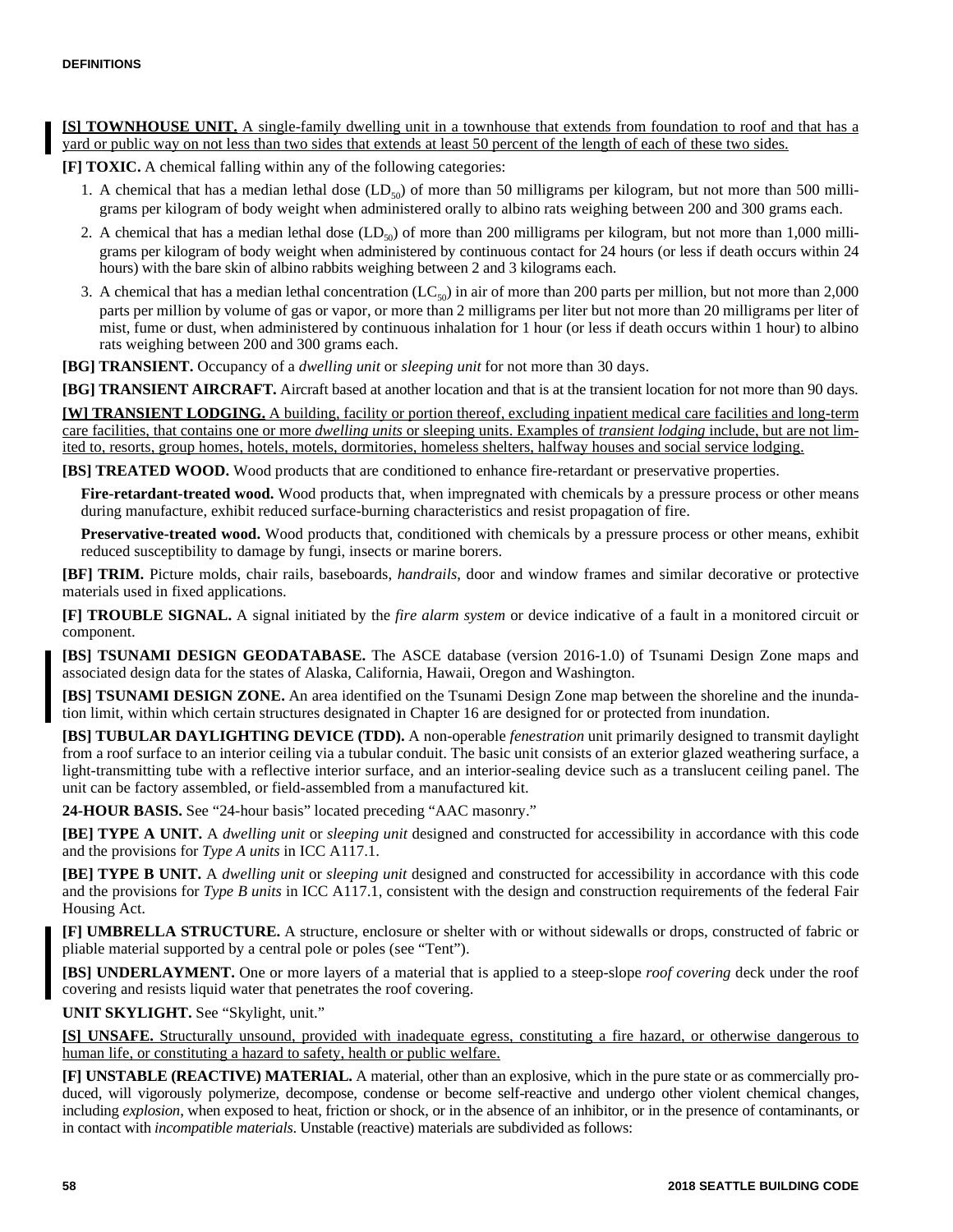**Class 4.** Materials that in themselves are readily capable of *detonation* or explosive decomposition or explosive reaction at *normal temperatures and pressures*. This class includes materials that are sensitive to mechanical or localized thermal shock at *normal temperatures and pressures.*

**Class 3.** Materials that in themselves are capable of *detonation* or of explosive decomposition or explosive reaction but which require a strong initiating source or which must be heated under confinement before initiation. This class includes materials that are sensitive to thermal or mechanical shock at elevated temperatures and pressures.

**Class 2.** Materials that in themselves are normally unstable and readily undergo violent chemical change but do not detonate. This class includes materials that can undergo chemical change with rapid release of energy at *normal temperatures and pressures*, and that can undergo violent chemical change at elevated temperatures and pressures.

**Class 1.** Materials that in themselves are normally stable but which can become unstable at elevated temperatures and pressure.

**[S][F] USE (MATERIAL).** Placing a material into action, including *solids, liquids* and gases.

**Interpretation I202U:** Use, where otherwise mentioned in this code, is equivalent to character of occupancy and not intended to be construed as the definition of "use" in the *Land Use Code*.

**[S] UTILITY TRANSFORMER VAULT.** A vault containing transformer equipment owned by Seattle City Light or other electric power utility.

**[BF] VAPOR PERMEABLE.** The property of having a moisture vapor permeance rating of 5 perms (2.9  $\times$  10<sup>-10</sup> kg/Pa  $\times$  s  $\times$ m<sup>2</sup>) or greater, when tested in accordance with the desiccant method using Procedure A of ASTM E96. A vapor permeable material permits the passage of moisture vapor.

**[BF] VAPOR RETARDER CLASS.** A measure of a material or assembly's ability to limit the amount of moisture that passes through that material or assembly. Vapor retarder class shall be defined using the desiccant method with Procedure A of ASTM E96 as follows:

**Class I:** 0.1 perm or less.

**Class II:**  $0.1 < \text{perm} \leq 1.0$  perm.

**Class III:**  $1.0 < \text{perm} \leq 10 \text{ perm}$ .

**[BS] VEGETATIVE ROOF.** An assembly of interacting components designed to waterproof a building's top surface that includes, by design, vegetation and related landscape elements.

**[BS] VEHICLE BARRIER.** A component or a system of components, near open sides or walls of garage floors or ramps that act as a restraint for vehicles.

**[BG] VEHICULAR GATE.** A gate that is intended for use at a vehicular entrance or exit to a facility, building or portion thereof, and that is not intended for use by pedestrian traffic.

**[BF] VENEER.** A facing attached to a wall for the purpose of providing ornamentation, protection or insulation, but not counted as adding strength to the wall.

**[M] VENTILATION.** The natural or mechanical process of supplying conditioned or unconditioned air to, or removing such air from, any space.

**[BF] VINYL SIDING.** A shaped material, made principally from rigid polyvinyl chloride (PVC), that is used as an *exterior wall covering*.

**[F] VISIBLE ALARM NOTIFICATION APPLIANCE.** A notification appliance that alerts by the sense of sight.

**[BG] WALKWAY, PEDESTRIAN.** A walkway used exclusively as a pedestrian trafficway.

**[BS] WALL (for Chapter 21).** A vertical element with a horizontal length-to-thickness ratio greater than three, used to enclose space.

**Cavity wall.** A wall built of *masonry units* or of concrete, or a combination of these materials, arranged to provide an airspace within the wall, and in which the inner and outer parts of the wall are tied together with metal ties.

**Dry-stacked, surface-bonded wall.** A wall built of concrete *masonry units* where the units are stacked dry, without *mortar* on the bed or *head joints*, and where both sides of the wall are coated with a surface-bonding *mortar*.

Parapet wall. The part of any wall entirely above the roof line.

**[W][BS] WALL, LOAD-BEARING.** Any wall meeting either of the following classifications:

- 1. Any metal or wood stud wall that supports more than 100 pounds per linear foot (1459 N/m) of vertical load in addition to its own weight.
- 2. Any *masonry* or concrete wall, or mass timber wall that supports more than 200 pounds per linear foot (2919 N/m) of vertical load in addition to its own weight.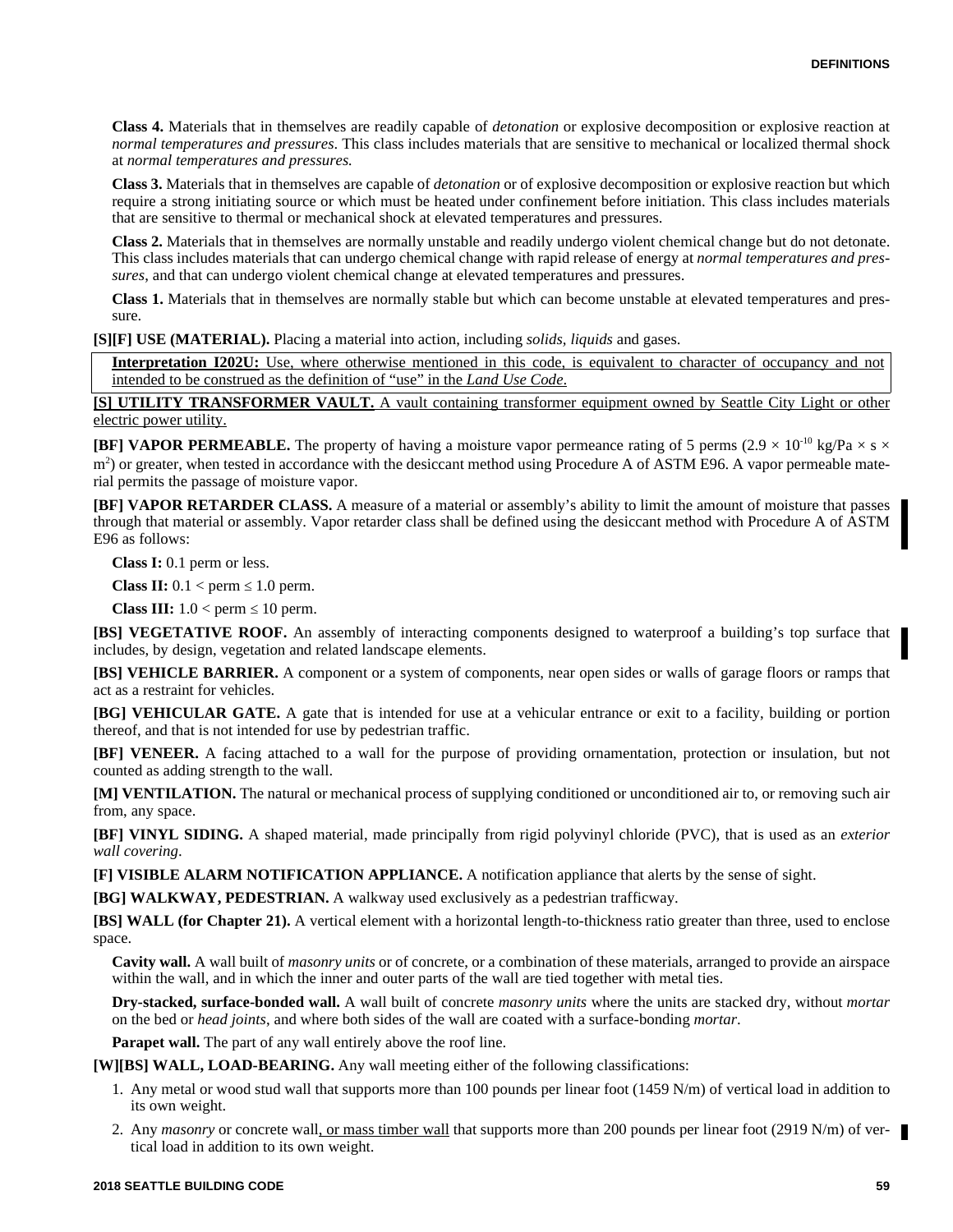# **[BS] WALL, NONLOAD-BEARING.** Any wall that is not a *load-bearing wall*.

**[F] WATER-REACTIVE MATERIAL.** A material that explodes; violently reacts; produces *flammable*, *toxic* or other hazardous gases; or evolves enough heat to cause autoignition or ignition of combustibles upon exposure to water or moisture. Waterreactive materials are subdivided as follows:

**Class 3.** Materials that react explosively with water without requiring heat or confinement.

**Class 2.** Materials that react violently with water or have the ability to boil water. Materials that produce *flammable*, *toxic* or other hazardous gases or evolve enough heat to cause autoignition or ignition of combustibles upon exposure to water or moisture.

**Class 1.** Materials that react with water with some release of energy, but not violently.

**[BF] WATER-RESISTIVE BARRIER.** A material behind an *exterior wall covering* that is intended to resist liquid water that has penetrated behind the exterior covering from further intruding into the *exterior wall* assembly.

**[BF] WEATHER-EXPOSED SURFACES.** Surfaces of walls, ceilings, floors, roofs, soffits and similar surfaces exposed to the weather except the following:

- 1. Ceilings and roof soffits enclosed by walls, fascia, bulkheads or beams that extend not less than 12 inches (305 mm) below such ceiling or roof soffits.
- 2. Walls or portions of walls beneath an unenclosed roof area, where located a horizontal distance from an open exterior opening equal to not less than twice the height of the opening.
- 3. Ceiling and roof soffits located a minimum horizontal distance of 10 feet (3048 mm) from the outer edges of the ceiling or roof soffits.

**[F] WET-CHEMICAL EXTINGUISHING SYSTEM.** A solution of water and potassium-carbonate-based chemical, potassium-acetate-based chemical or a combination thereof, forming an extinguishing agent.

**[S] WHARF.** A structure or bulkhead constructed of wood, stone, concrete or similar material built at the shore of a harbor, lake or river for vessels to lie alongside of, and to anchor *piers* or floats.

**[BE] WHEELCHAIR SPACE.** A space for a single wheelchair and its occupant.

**[BS] WINDBORNE DEBRIS REGION.** Areas within hurricane-prone regions located:

- 1. Within 1 mile (1.61 km) of the coastal mean high-water line where the basic design wind speed, *V*, is 130 mph (58 m/s) or greater; or
- 2. In areas where the basic design wind speed is 140 mph (63.6 m/s) or greater.

For *Risk Category* II buildings and structures and *Risk Category* III buildings and structures, except health care facilities, the windborne debris region shall be based on Figure 1609.3.(1). For *Risk Category* IV buildings and structures and *Risk Category* III health care facilities, the windborne debris region shall be based on Figure 1609.3(2).

**WINDFORCE-RESISTING SYSTEM, MAIN.** See "Main windforce-resisting system."

**[BS] WIND SPEED,** *V*. Basic design wind speeds.

**[BS] WIND SPEED,** *Vasd***.** Allowable stress design wind speeds.

**[BE] WINDER.** A tread with nonparallel edges.

**[BS] WIRE BACKING.** Horizontal strands of tautened wire attached to surfaces of vertical supports which, when covered with the building paper, provide a *backing* for cement plaster.

**[F] WIRELESS PROTECTION SYSTEM.** A system or a part of a system that can transmit and receive signals without the aid of wire.

**[BS] WOOD/PLASTIC COMPOSITE.** A composite material made primarily from wood or cellulose-based materials and plastic.

**[BS] WOOD SHEAR PANEL.** A wood floor, roof or wall component sheathed to act as a *shear wall* or *diaphragm*.

**[BS] WOOD STRUCTURAL PANEL.** A panel manufactured from *veneers*, wood strands or wafers or a combination of *veneer* and wood strands or wafers bonded together with waterproof synthetic resins or other suitable bonding systems. Examples of wood structural panels are:

**Composite panels.** A wood structural panel that is comprised of wood *veneer* and reconstituted wood-based material and bonded together with waterproof adhesive.

**Oriented strand board (OSB).** A mat-formed wood structural panel comprised of thin rectangular wood strands arranged in cross-aligned layers with surface layers normally arranged in the long panel direction and bonded with waterproof adhesive.